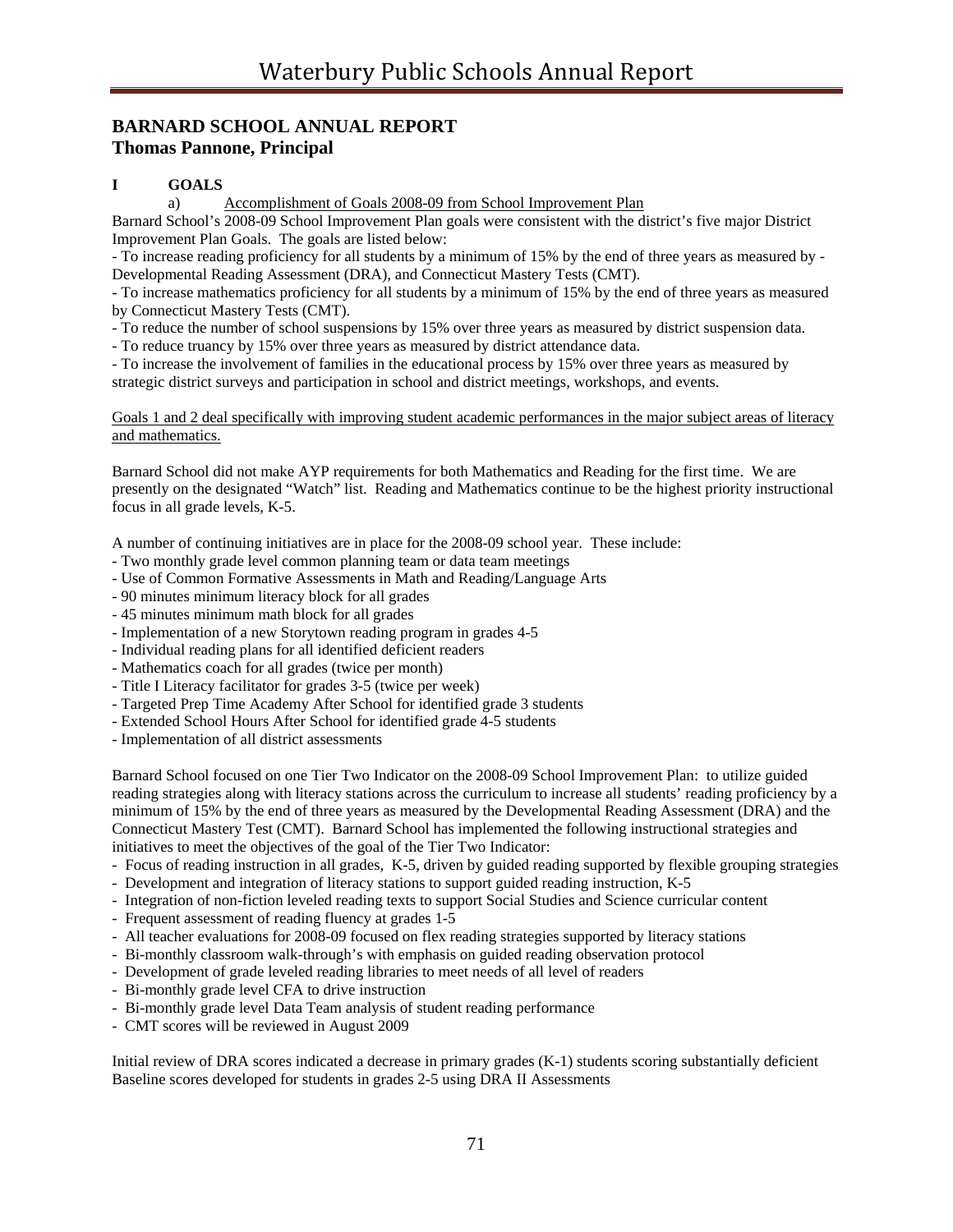Under Goal 3 - Barnard School maintained a very safe and secure learning environment for students and staff. A total of only 13 student "out-of-school" suspensions were recorded all year. This is a decrease of 54% over last school year. This year all teacher and bus discipline reports were entered into the AS400 student management system. This allowed for maintaining and accessing student discipline very effectively and efficiently. Outstanding teaching practices and classroom management were a major contribution to this factor. School rules were enforced consistently and fairly.

Under Goal 4 - The district attendance policy was strictly adhered to by all Barnard staff. Through the collaborative efforts of the principal, secretary, teachers, parent liaison, and attendance counselor, home communication regarding student absence was well maintained. As of this date, 3 Barnard students have exceeded the 18 unexcused attendance thresholds. Two attendance appeals have been held with parents. The IRIS emergency notification system also helped in parent communication.

Under Goal 5 - Through the outstanding effort of our Parent Liaison and the entire staff, Barnard School maintains excellent parent communication and parental input. Parents were active in the School Improvement Plan, School Environment Committee and Grants Committee. The PTO showed 15% growth in its membership.

# b) Goals for 2008-09 (from School Improvement Plan)

The School Improvement Plan goals for the 2009-10 school year will be to continue and refine our progress toward our Tier Two Indicator which is utilizing guided reading strategies along with literacy stations across the curriculum to improve students' reading proficiency. Classroom teachers and support staff will expand the use and number of literacy stations as well as overall guided reading strategies. Additional non-fiction leveled reader texts have been ordered and will be used to support curricular integration in the content areas of Science and Social Studies.

# **II Highlights of 2008-09 Program**

Generali Grant – Our first grade team was very fortunate to receive the Margaret Generali Grant. Our grant was entitled (W.I.S.E.), *When I Seek Employment*. Through this grant, the school was able to have speakers come in from a variety of careers and read a book to the group. Each of the six books covered a different career. The students learned about firemen, policemen, paramedics, mailmen, bakers, and musicians.

Computer Lab – A brand new 20 station computer lab was opened in November. The lab featured the latest in computer technology which greatly enhanced our technology instruction. Students were scheduled for weekly computer technology classes to meet the updated computer technology curriculum continuum.

Parent Award Recognition Ceremony and Picnic- An end of year ceremony was held to recognize all the parents and community volunteers who contributed time, money, materials and supplies. Approximately 20 parents and community members were recognized with certificates and thank you volunteer "gift packs." About 450 Barnard School parents, relatives and children attended the picnic.

# **III Strengths of the Educational Program**

The strengths of the educational program at Barnard are tied directly to a very dedicated, caring, compassionate and professional staff of teachers, paraprofessionals, and related support staff. The overall number one mission of our school is to provide our students with not only the basic skills and knowledge for academic success, but to help foster a lifelong quest for learning. Collaboration among staff is exceptional. Grade level teams work very well together and a variety of co-teaching models are used with all support staff. Excellent behavior management techniques and strong classroom management by all staff have minimized classroom disruption.

# **IV Statistical Data**

- a) Number of students transferred into Barnard School within system in 55 out 25 outside system in 43 out 26
- b) Superintendent Award 1
- c) Student of the Month 250
- d) Honor Roll 175
- e) Perfect Attendance 15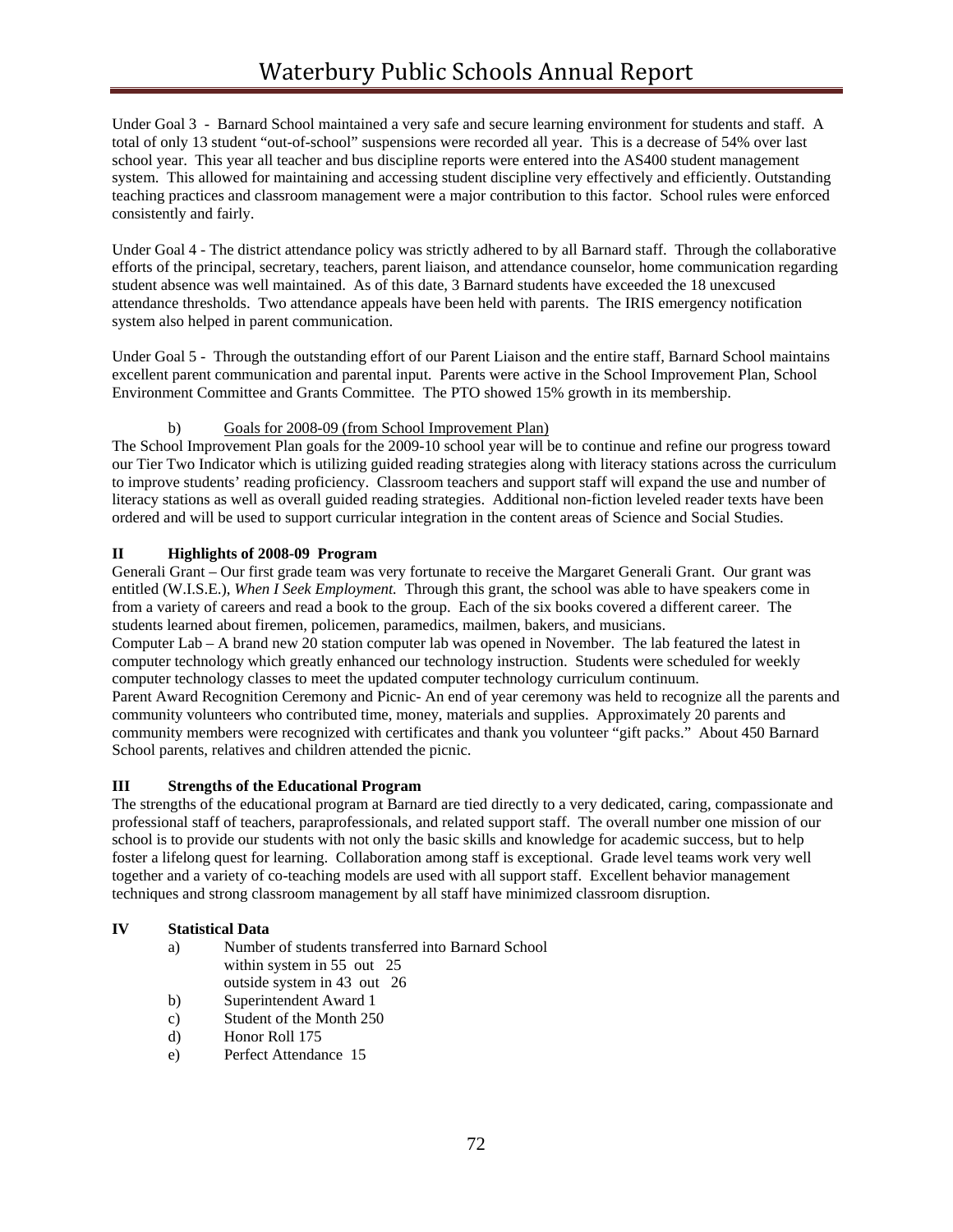# **BROOKLYN SCHOOL ANNUAL REPORT Donna Cullen, Principal**

# **I. Goals**

# **A. Accomplishment of Goals 2008-2009**

Offered Extended School Hours (ESH) for a second year

Designated CPT (grade level) meetings to monitor and analyze student work

Differentiated instruction to meet diverse learning styles for all

Offered Targeted Prep Time Academy for at risk students in the area of Reading

Used results of district assessments to adjust instruction and curriculum pacing

Continued the Primary Mental Health Grant project for at risk K-Grade 3 students

Utilized the IRIS phone system as a means of contacting parents

Conducted parent outreach through classroom teacher, parent liaison, guidance counselor, social worker and principal

Implemented a School Improvement Plan Committee (SIP) in order to take a closer look at student data

#### **Goals for 2009-2010**

Data will be collected in each goal area and analyzed to determine the Effective Teaching Strategies to be used to improve student achievement.

Data Walls will be created for teachers, students, and parents (Data Driven Decision Making).

Weekly Common Planning Time (CPT) will be used to discuss students' progress and analysis of student work. Professional development will be planned and implemented based on the data analysis and the needs of the school and the students.

## **Goal #1 Literacy**

- Increase percentage of all students who are reading at grade level by 15% at the end of three years.

- Increase percentage of all students scoring proficient or higher on district wide formative assessments in reading.

- Decrease percentage of all students who are above substantially deficient by 20% as measured by the DRA's in grade 1-3 over a 3 year period

- Increase the percentage of all students meeting the Kindergarten Exit Criteria in standards in reading to 90%

- To reduce truancy by 15% over 3 years
- To add additional collaborative time blocks to each teacher's daily schedule.

#### **Goal #2 Numeracy**

- Increase by 15% the percentage of students scoring proficient or higher on district assessments over a three year period

- Increase the number of students attaining grades of "C" or higher at the end of each marking period to 70%.

- Grade level Common Planning Time is used to review student work and performance in mathematics.

- To add additional collaborative Math time blocks to each teachers daily schedule.

#### **Goal 3# Safe and Secure Teaching and Learning Environment**

- Reduce the number of discipline referrals by 15% over three years

- Increase the use of Prevention Services Team (attendance counselor, parent liaison and other support staff).

#### **Goal #4 Parental Involvement**

-Increase to 100% the number of parents who sign and return the Family School Compact.

-Increase communication on parent notification of NCLB requirements using school newsletter, website, and display in the main hallway of the school.

- Increase family involvement in the educational process by 15% over three years

#### **II Highlights from 2008-2009**

Brooklyn School has been highlighted in **The State of Connecticut Public Education: A 2008 Report Card for Elementary and Middle Schools** as one of the Connecticut's Top 10 schools. The school was cited as an example of excellence in raising student performance and helping close the achievement gap. Brooklyn received the distinction of being one of Connecticut's Top Ten Schools to have been "Most Improved."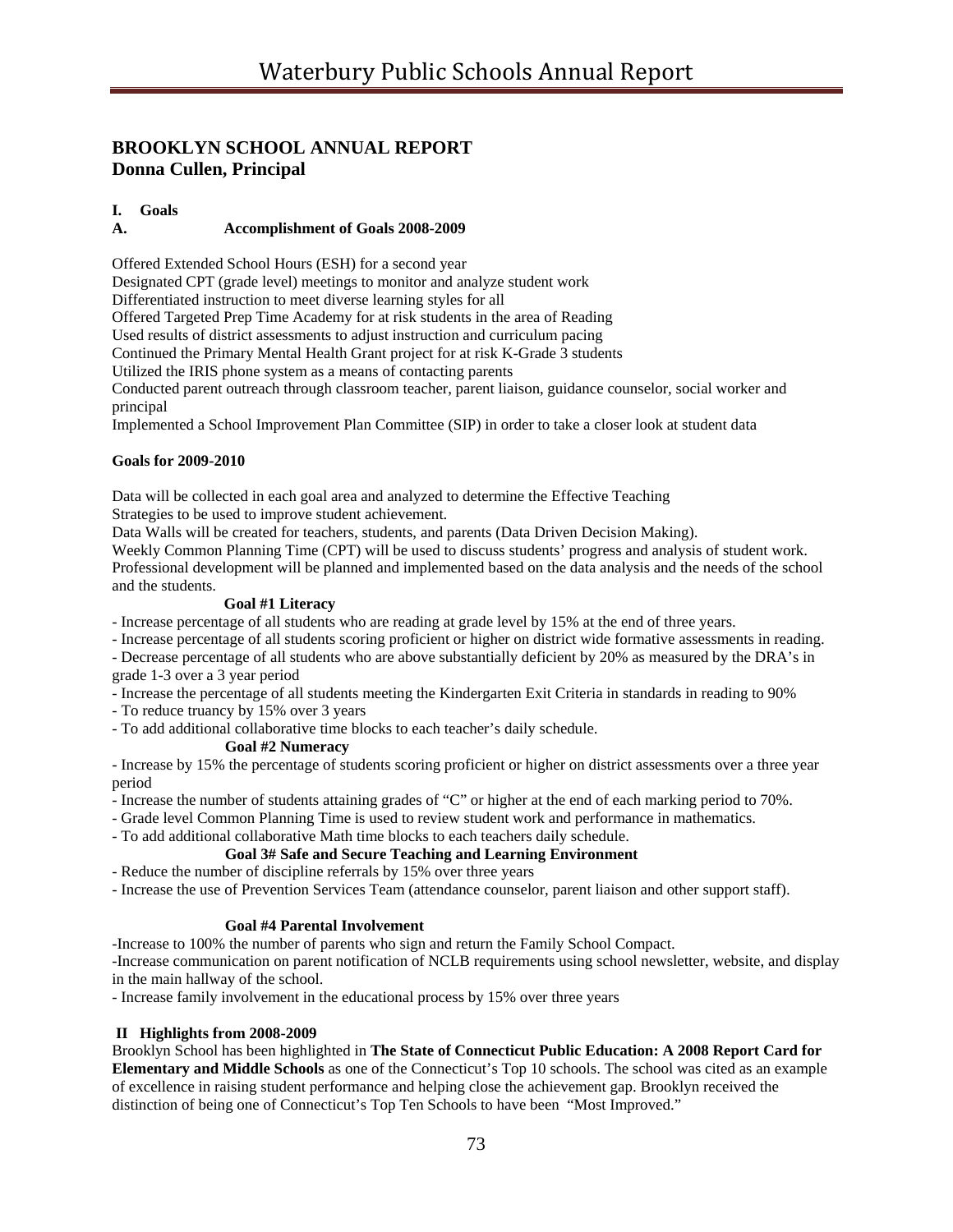Brooklyn School staff volunteered after hours to implement several educational family events, including a reading and science night series that was successful and grew in attendance as the year went on.

#### **III Strengths**

- Teachers work collaboratively on school-wide and grade level projects to improve student achievement and strengthen character virtues.

- Teachers have been trained in DDDM (Data Driven Decision Making), and a team has been established to analyze data in reading, writing, and math. Brooklyn School participated in the WBE Data Showcase, and Data Walls have been created: one for the teachers, one for the parents (located in the main hallway), and one outside each classroom. The classroom Data Walls provide a data display for the students in the class to observe how they are doing in reading, writing, spelling, and math.

- Primary Mental Health Grant (Just For Me) project for at risk K-3 students

- Girl Scouts/Boy Scouts Lunch Bunch**---**the Girl Scout program for kindergarten to fifth graders increased its participation and completed its fourth year and the Boy Scout program for third to fifth graders also increased its enrollment and completed its third year.

- After School YMCA Program for Brooklyn, Barnard and Tinker students**—**completed its third year in existence with increased enrollment.

# **IV Statistical Data**

Number of students receiving various kinds and types of awards. Superintendent's Award (1) Tiger of the Week (396) President's Award for Educational Achievement (6) Just For Me (48) Citizenship Award (15) Talented Art Award (5) Olympics of The Mind, grade three and grade five team (12)

Number of students transferred in and out of your building

 Within system in **70** out **63** Outside system in **25** out **27**

# **BUCKS HILL ELEMENTARY SCHOOL ANNUAL REPORT Ann M. Begley, Principal**

**I Goals**

#### **A. Accomplishment of Goals for 2008-2009**

**Goal #1 Bucks Hill School will attain high academic achievement for all students in literacy and numeracy.**  The implementation of common formative assessments (CFA) allowed the teachers to enhance the 'Data Driven Decision Making' steps to analyze student work. Identifying grade level weak areas and creating assessments showed great success in student learning. Grade-level meetings continued to allow teachers to collaboratively review and score student work while identifying instructional needs.

Bucks Hill staff continued to use scientifically based reading research strategies to improve student achievement. The continuation of Reading First allowed the school to receive the staff support to achieve this goal. The Literacy team worked to turnkey the strategies and to focus on grades four and five. Grade level and faculty meetings were used to work with all grade levels to ensure this goal.

The continued support from a CALI consultant allowed the school-wide data team to work together as a group and strengthen the team. They worked to take the lead at grade level meetings, identifying weak academic areas, developing CFA assessments, and completing DDDM steps.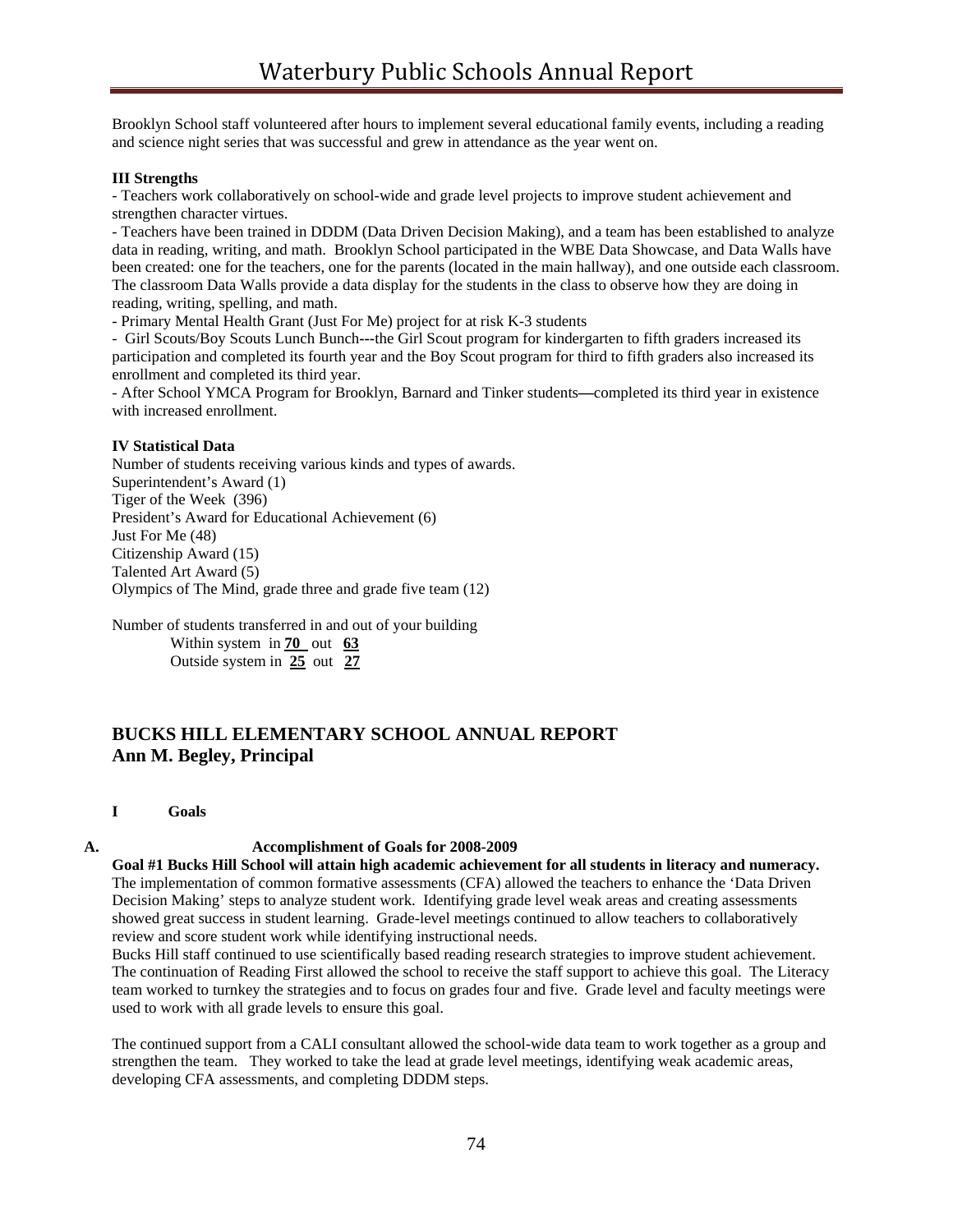#### **Goal #2: Bucks Hill School will provide a safe and secure teaching and learning environment through the implementation of school-wide Positive Behavior Support program to affect discipline data in individual classes and at Bucks Hill.**

The Positive Behavior Support committee continued to get direction through the district wide training initiative. The training helped them to refine the procedures already in place at Bucks Hill. School-wide rules and expectations have been developed and were explicitly taught beginning in September. Specific lessons were given to teachers in August to ensure that all staff was teaching the explicit expectations for all areas within the school. The team helped teach expectations in areas outside the classrooms such as the lunchroom and recess.

The committee continued to meet monthly and work in the school using Positive Behavior Support**.** School-wide assemblies were held throughout the year to reinforce the rules and expectations. Classroom behavior management plans were developed in all classes, including Art, Music, PE, and Media, to include rules, positives and consequences.

Data was used during 2008-2009. It was shared with teachers to show trends, highlight successes, and identify students with repeat issues. Additional incentives included addressing hallway and 'caught being good' behavior by giving out Bucks Hill Bucks. A monthly school store was held where students could "spend" their Bucks Hill Bucks.

## **B. Goals for the 2009-2010**

**Goal #1 Bucks Hill School will attain high academic achievement for all students in literacy and numeracy.**  Implementation of the specific goals of the School Improvement Plan (SIP) will have the Bucks Hill staff teaching explicit scientifically based reading research strategies to improve student achievement. The last year of Reading First will allow the school to continue to receive the staff support to achieve this goal. The teachers will continue to create CFA and follow the Data Driven Decision Making steps to analyze student work when planning instruction. Grade-level meetings and faculty meetings will continue to allow teachers to collaboratively review and score student work while identifying instruction needed.

Developing as a Professional Learning Community will continue to improve our ability to work together and identify successes in student progress. The adults will work to post grade level data and have discussions about what works and why.

#### **Goal #2: Bucks Hill School will provide a safe and secure teaching and learning environment through the implementation of school-wide Positive Behavior Support program to affect discipline data in individual classes and at Bucks Hill.**

The school will continue its Positive Behavior Support program. The team will turnkey the procedures to the staff and students. Teachers will be required to explicitly teach the expectations to the students.

Continued strategies will be implemented to involve students in the school to work to increase their feeling of ownership. This can make a difference in the climate of the school. The students will be used to look at what they feel can make a difference in the school. They shared a concern about some students' behavior and the environment in areas including the bathroom and the cafeteria. Meetings and surveys will be used to look at their feelings. The peer mentor program will begin in September. This will also allow students to be involved in the behaviors of their peers.

# **II Three highlights or outstanding accomplishments for 2008-2009**

One of the three most outstanding accomplishments at Bucks Hill for 2008-2009 was being selected for an additional year of Reading First. The State chose 6-8 schools based on the request for proposal that was submitted. They are looking for these schools to develop as model schools. The continuation of the grant will allow Bucks Hill to monitor Reading First assessment data to address areas of need. It has shown that the students are advancing. Our level of growth continues to increase. There are fewer children at risk for the winter 2009 assessments than in our spring 2008 assessments. The teachers reviewed this data so that it could be used to plan instruction. The school continued to improve instruction for the students through the use of the additional support staff positions. The Internal Literacy Facilitator continued to support the teachers to ensure that they were implementing the new core reading program which is SBRR and contains all the components of a comprehensive literacy program.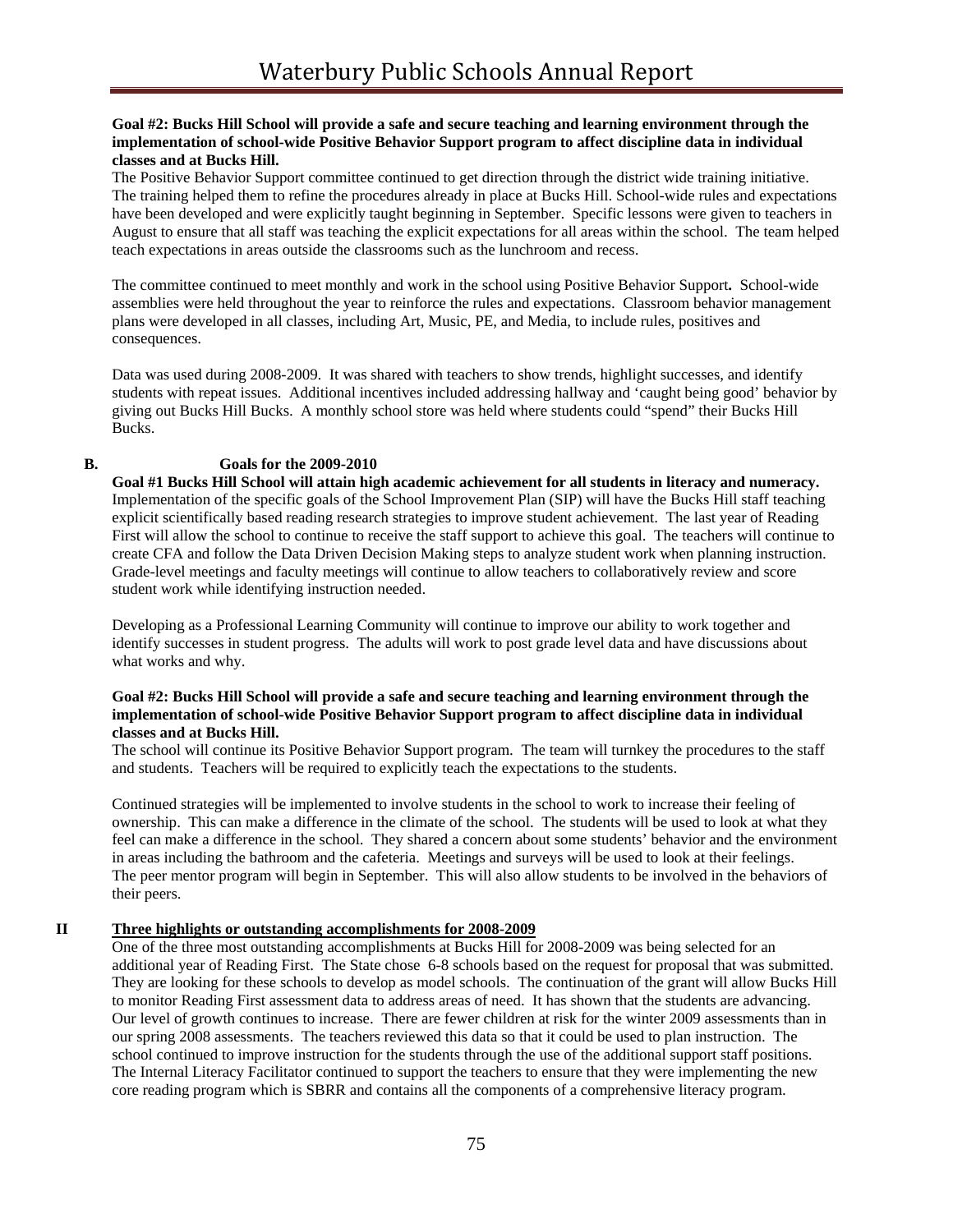The ILF worked with teachers during grade-level meeting time to plan instruction, answer questions, and address concerns. The ILF video-taped teachers so that they could reflect on their own teaching or review it with their grade level team members. The ILF also went into classrooms to model for teachers. The External Literacy Facilitator who is hired by the State Department and is a retired administrator brought a lot of knowledge and experience to Bucks Hill.

 This school year has been highlighted by the work of our guidance counselor. The development of a peer mentor group began later last school year. The children were trained and started doing conflict resolution with their peers. They also were mentors to new students at Bucks Hill by giving tours of the building and sharing important information. The guidance counselor has worked in classes on lessons for areas identified by the teachers. She worked with individual students on their needs. Mrs. Scully helped identify books that would be beneficial to the teachers and established a reference library.

 Reorganizing the EIP team has brought a clearer focus to the needs of the students at Bucks Hill. The group has worked to reinforce the process and begin to move towards RTI. Several teachers have stepped up to ensure the follow through needed. The team has established a process to monitor and track students throughout the EIP process.

# **III Strengths of Bucks Hill**

Working with the District monitoring team to write our SIP has helped to focus the needed direction of the adults to improve student learning. The growth of the staff continues to be a strength at Bucks Hill. They continue to embrace the strategies presented to them as they develop their teaching styles. They truly care about the students and work hard so that each and every child gets the best possible education. Developing the School Improvement Plan Team has brought several groups of staff together to address the goals for Bucks Hill.

Bucks Hill School has implemented a variety of strategies to improve student learning. Language Arts and Math blocks have been fine tuned this year and ran smoothly. Support staff, including SPED. SLP, ELL, and paraprofessionals have been scheduled daily in the Literacy block to work with our Tier 3 students. Data has been used to guide these strategies. Common planning time was used extensively to discuss and plan for student instruction and included collaboration time for all staff.

Continuing to implement the Reading First grant has added to the success at Bucks Hill School this year. The components of the grant have allowed us to address students' strengths and weaknesses to better plan instruction. It has been a guide that helped the staff work together to implement instruction. Our data shows that each year we continue to make progress in student learning.

There has been a tremendous amount of professional development to address a wide variety of school issues. These included comprehensive literacy, writing, behavior management, CFA, CMT strands, and DDDM. Co-Teaching and EIP trainings have allowed Bucks Hill to advance its ability to educate all children and enhance small group instruction. The data team worked together with our technical assistant from CALI to ensure that we are using data to plan instruction.

# **IV Statistical Data**

Number of students transferred in and out of Bucks Hill (a) from within system, in 138; out 165;

(b) from outside the system, in 70; out 57

**NUMBER** of students receiving awards: from within the school: Student of the Month - 270 Honor Roll – about 200 per marking period Reading Every Night – about 45 per month May Exercise Acknowledgement - 19 Superintendent Award - 1 from outside the school :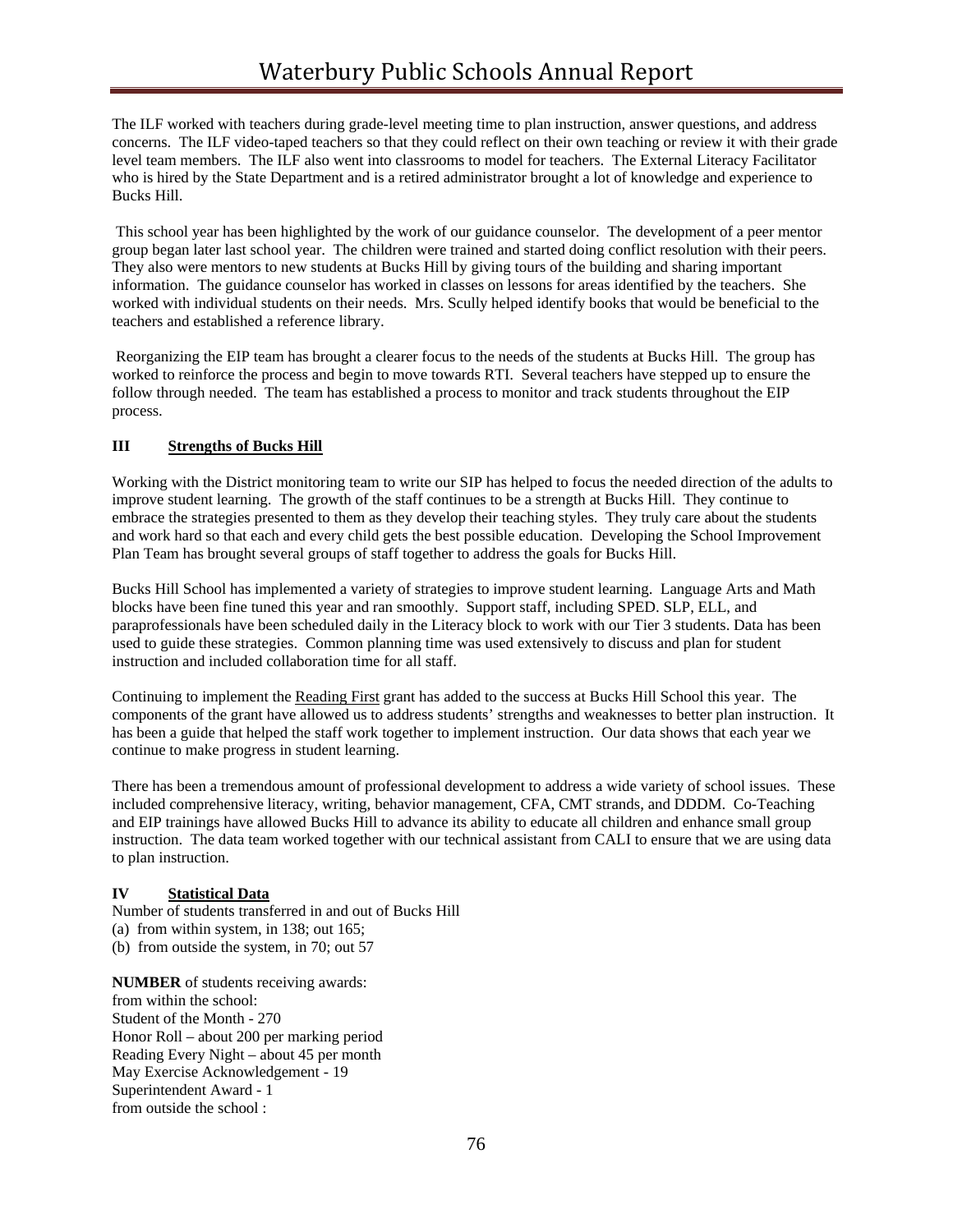CAS Art Award – 2 Quassy Art in the Park - 3 Presidential Awards: Excellence – 9 Achievement - 10

# **BUNKER HILL ELEMENTARY SCHOOL Brian Goggin, Principal**

This elementary school, with the present enrollment of 520 students, starts instruction at the Pre-K level and continues through Grade 5. Teaching assignments are by grade level, and classes are self-contained. The assignments are as follows:

 1 Pre-K 5 Full Day Kindergartens 1 Transitional First Grade 3 First Grades 4 Second Grades 3 Third Grades 3 Fourth Grades 3 Fifth Grades 1 Title I Center 2 Behavioral Disorder Learning Centers (Primary and Intermediate) 2 Resource Rooms 1 TESOL Class 1 Speech 1 Reading

 Physical education in grades Pre-K is 30 minutes per week. Physical Education for Kindergarten through Grade 3 is 40 minutes per week. Grade 4 receives 45 minutes of physical education each week, and Grade 5 receives 50 minutes of physical education per week. Students in Grades Pre-K through Grade 3 receive 35 minutes per week in the Media Center. Students in grades 4 & 5 receive 40 minutes of media center instruction per week. Vocal music is provided biweekly for 60 minutes. Art education is provided biweekly for 60 minutes per class. Instrumental music is provided weekly. Students may select to play drums, saxophone, violin, clarinet, trumpet, etc.

#### **I GOALS:**

#### *A. GOALS FOR 2007-2008*

## **Goal #1 – To attain high academic achievement for all students in literacy.**

 Our literacy team has been working closely with our CALI representative to develop common formative assessments and to effectively utilize the data process to analyze relevant data. The entire staff has been hard at work implementing explicit, small group instruction in order to target the specific needs of our students. Teachers have integrated Guided Reading into their daily schedules, supported by Literacy Work Stations. Both of these initiatives are part of our school improvement plan.

Grade level data teams worked on creating strand specific CFA's to address the needs of their students based on the most recent data available. For example, the Grade 5 team created an assessment that measured their students' ability to make connections to text read. On the pretest, only 16% of the students scored in the proficient range. After the designated strategies for and length of instruction, 78% of the students scored in the proficient range on the post test. Our teams found a direct correlation between the use of Marzano's instructional strategies and an increase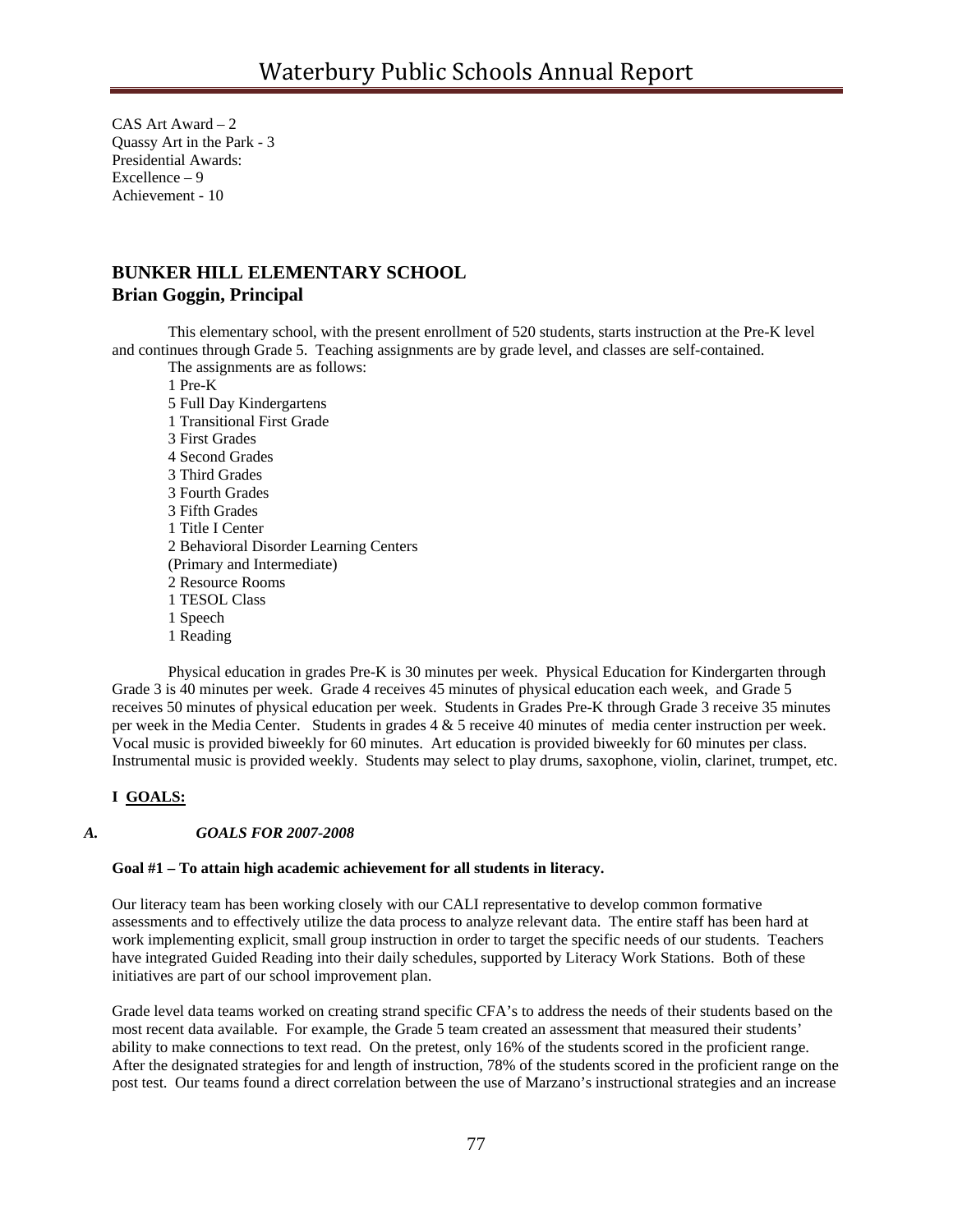in student achievement on the open-ended responses. These results were consistent across all grade levels and allowed teachers to focus instruction based on student needs.

In the 2007-2008 school year, we began using our instructional tutors to support the Third Grade Literacy Block, specifically for guided reading. We experienced a significant gain in our Grade Three CMT Scores last year. We modeled our plan for Grades Four and Five on the model used in Third Grade last year. Students in Grades Three through Five benefited from this plan. The use of instructional tutors for small group instruction has been extremely valuable. Their main priority is to support the classroom teachers during Guided Reading Instruction. Not only are they are an integral component of our Literacy Block and Guided Reading, but they also take small groups of students for assessment literacy/CMT preparation independent of the designated Literacy Block. Time permitting, fluency skills are addressed with individual students. Comprehension of both fiction and non-fiction text has increased and is addressed in all explicit, small group sessions.

A significant gain in Reading Scores attributable to these implemented initiatives included an increase in Grade 3 from 29% at or above proficient in the year 2006-2007 to 51% at or above proficient for the academic 2007-2008 school year.

Due to the fact that all data has not been entered from the spring administration of the DRA/DRA 2, exact percentages cannot be calculated at this time. Based on formal/informal observation and teacher feedback, however, we expect an increase in our overall scores.

#### **Goal #2 – To attain high academic achievement for all students in numeracy.**

Bunker Hill School has been steady in its math performance on the CMTs for the past 9 years. We are always looking for ways to improve our teaching and to strengthen our math program at our school.

Our Kindergarten, First and Second Grades have been using the Saxon Math Series for the past few years and are also administering the Citywide Assessment Tests in an effort to prepare younger students to be familiar with CMT formatted questions. The Saxon math program encourages drill, repetition, and use of manipulatives which is so important in our younger grades.

Coupled with six Citywide Assessment Tests each year, our staff enhances our math curriculum in the Third, Fourth, and Fifth grades with their problem solving techniques to better prepare for the CMTs, as well as evaluating weak areas that need more reinforcement in order for our students to master a particular skill. Our math tutor is always enhancing subject areas with multiple step problems where students must make decisions about the appropriate math operations they should use to solve a problem. These problems support open ended "CMT" type problems. We feel confident, based on an increase in Grade Three math proficiency of 64%-73% from the 2006-2007 to the 2007-2008 academic year that our students will continue to exhibit incremental growth in proficiency in mathematics.

#### **B. GOALS FOR 2009-2010**

Goal #1 - To increase reading proficiency for all students by a minimum of 5% as measured by the Developmental Reading Assessment (DRA) and the Connecticut Mastery Test (CMT) and to increase math proficiency for all students by a minimum of 5% as measured by the Connecticut Mastery Test (CMT). **Goal #2 –**To fully implement the PBS program on a building-wide basis with a resultant 10% decrease in school disciplinary sanctions.

#### **HIGHLIGHTS**

- Reduction of out-of school suspension rate.

- 50% for Transitional  $1<sup>st</sup>$  graders moved on to  $2<sup>nd</sup>$  grade.

- Initiated family themed activities after school hours.
- -Continued use of Saxon Math curriculum K-2.

-Upgraded computer equipment for all grade levels and support staff.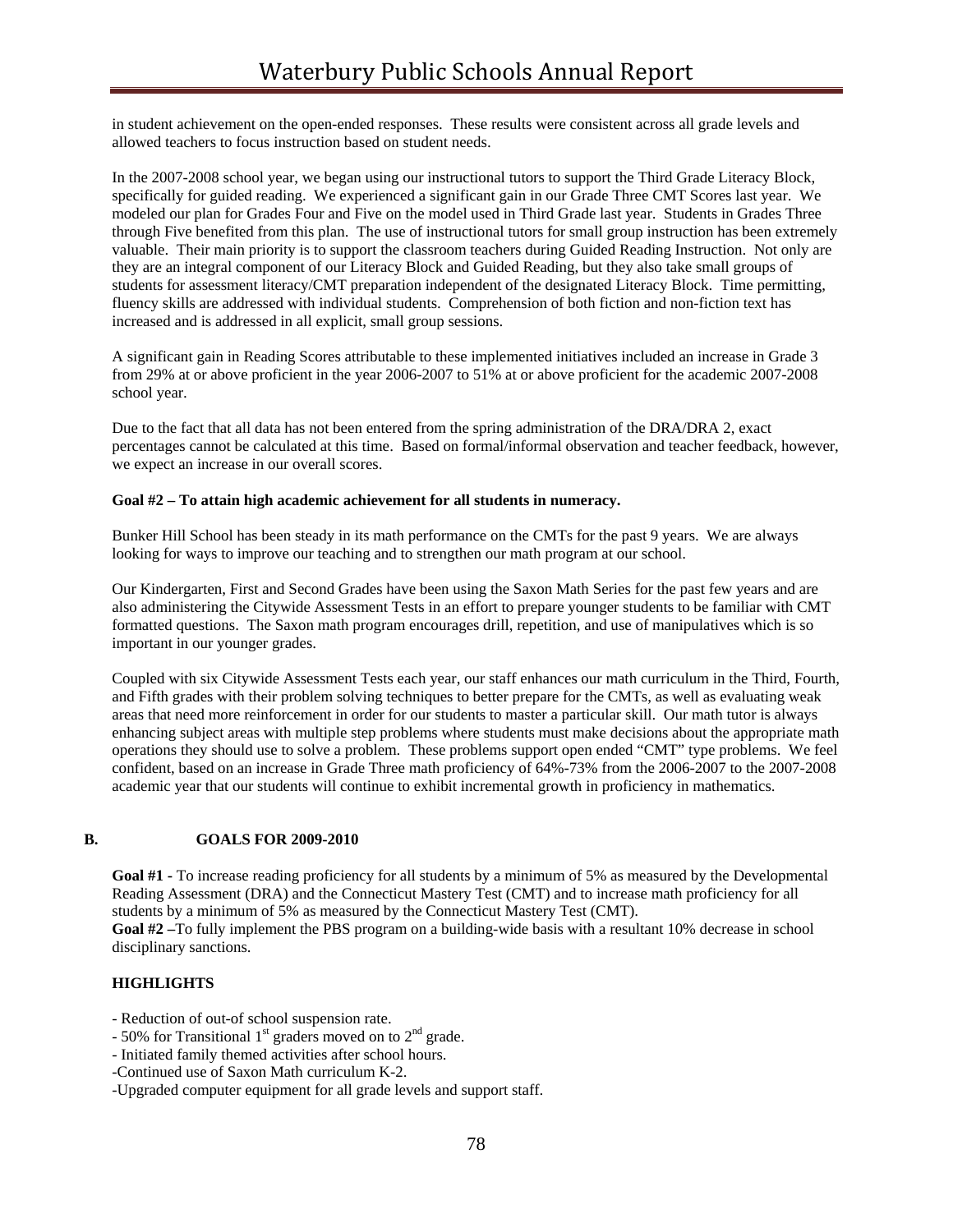-Acquired new playground equipment to reduce recess period behavioral issues and to supplement after school program activities.

-Relocation and upgrade of our Library Media Center has been completed.

-A drop in the suspension rate of our Special Education student population in the past year of 26.67% and an average decrease in the absent rate per student from 8.8 to 7.8 days per year.

Bunker Hill School partnered with Frisbee School of Wolcott, CT to provide a yearlong participation in the M.A.P. grant funded by the State Department of Education and administered by ACES to two of our  $4<sup>th</sup>$  grade classes. This is a competitive grant. The goals of the ACES M.A.P. Grant Project are to:

-Reduce racial, ethnic and economic isolation through a minimum of four face-to-face interactions with their interdistrict partners and use technology to work with their partner to solve problems and share solutions. Increase Student Achievement through completion of CMT-like problems and successfully use four literacy strategies based on the research of Robert Marzano to aid in problem solving explanation of solutions. Increase Student Achievement through successful completion of the science Curriculum Embedded Performance Task for their grade level.

-Build positive meaningful relations and promote multi-racial, multicultural understanding through a minimum of four face-to-face interactions to participate in interdisciplinary multicultural science and/or mathematics activities that build positive relations that support their understanding and appreciation of diverse perspectives.

# **III. STRENGTHS OF THE EDUCATIONAL PROGRAM:**

| A. The average class sizes are: |       |                     |    |
|---------------------------------|-------|---------------------|----|
| $Pre-K$                         | 20    | Third Grade         | 24 |
| Kindergarten                    | 18.2  | <b>Fourth Grade</b> | 28 |
| <b>Transitional First Grade</b> | 13    | <b>Fifth Grade</b>  | 25 |
| <b>First Grade</b>              | 23.25 |                     |    |
| Second Grade                    | 21.5  |                     |    |

 B. Targeted Prep Time Academy, a small group tutorial after school program for identified students in grades 2 and 3;

 C. Extended School Hours - After-school Program with concentration in Language Arts was offered to grades 4 and 5 students.

 D. Four Tutors, for grades 3, 4 and 5 worked closely with teachers and students in the areas of reading, small group explicit instruction in literacy and CMT Preparation.

 E. TESOL: This program assists emergent English speaking students, by offering a small class setting for improving their speaking, writing and listening skills in English.

 F. Guidance Services: The School Psychologist is in attendance half time and provides small group or individual counseling when recommended by an IEP. A Social Worker is in attendance 3 days per week to assist at risk students. A Guidance Counselor is in attendance 1 day per week to assist at risk students.

 F Incentive awards, including Student of the Month, Attendance and Good Behavior and Achievement Awards were given.

G. A Title I Parent Liaison continued to act as a resource and linkage person for parents.

#### **IV. STATISTICAL DATA**:

1. Awards were given for academic achievement , citizenship, and outstanding effort were given as follows:

| Students of the Month             | 204 |
|-----------------------------------|-----|
| Superintendents Award             |     |
| <b>Presidential Awards</b>        | 6   |
| Honor Roll                        | 18  |
| Citizenship Award                 | 3   |
| Perfect Attendance Award          |     |
| 5 <sup>th</sup> grade Art Award   | 3   |
| 5 <sup>th</sup> Grade Music Award | 3   |
| <b>Physical Education Award</b>   | 4   |
| <b>Library Behavior Awards</b>    |     |
|                                   |     |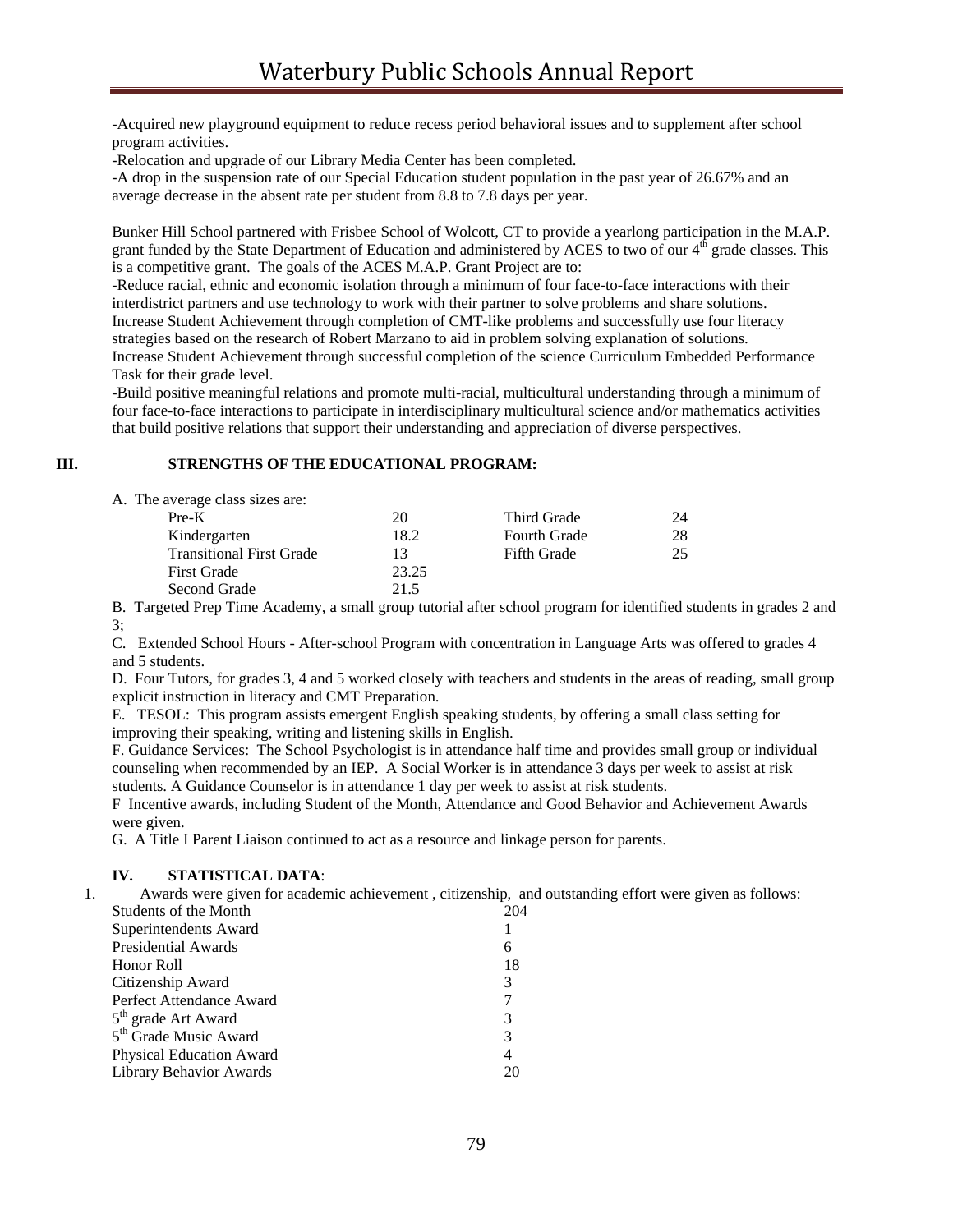2. Student Transfers (the numbers listed below are as of June 1, 2008):

| Within System         | IN    | 63  |
|-----------------------|-------|-----|
|                       | OUT   | 44  |
|                       | Total | 107 |
| <b>Outside System</b> | IN    | 164 |
|                       | OUT   | 64  |
|                       | Total | 228 |

# **CARRINGTON SCHOOL Annual Report Kevin Brennan, Principal**

#### I. GOALS:

#### a. **Accomplishment of Goals 2008-2009**

Carrington School has concentrated resources on building the abilities of students in all subgroups to achieve Adequate Yearly Progress (AYP). Although we have not yet received the results of the standardized tests that will indicate the degree to which we have achieved that goal, we recognize that we have advanced our efforts toward it.

Carrington has expanded implementation of Guided Reading as a process of building students' performance in literacy. Coaches of Reading and Math have worked with teachers to develop systems and collaborative instruction. By using Common Formative Assessments to determine what students need to learn, the teachers have advanced their ability to prescribe and deliver instruction precisely. Teacher teams meet regularly to discuss students' learning.

Carrington's learning environment is safe and secure. We reduced the number of suspensions necessary to achieve this goal. We have held assemblies to ensure that students were aware of procedures, and we have employed positive behavior encouragement. We are also enhancing the school's physical environment for security, effectiveness, and aesthetics. Through grants, classroom materials have been secured.

We have accomplished our goals to engage parents in the educational process. We have communicated directly with parents, created a welcoming school environment, and brought parents into classrooms to assist in instruction at the direction of the teachers. Parents are engaged at Carrington.

#### b. **Goals for 2009-2010**

Carrington School will pursue achievement of the four goals of school and the district: High achievement in literacy for all students; High achievement in numeracy for all students; Safe and secure teaching and learning environment; and Active engagement of parents in the educational process.

A major emphasis for 2009-2010 is that Carrington will achieve AYP for all subgroups, including English Language Learners and Special Education students. To achieve AYP we will refine formative assessments to target instruction precisely for effective learning.

English Language Learners in Bilingual Classes will "mainstream" to English-only classes to be totally immersed in English, with support. This mainstreaming will follow the successful program of 2008-2009.

#### **II. HIGHLIGHTSs from 2007-2008**

Carrington established a Parent-Child Read-Together Book Club, which met monthly and attracted whole families of readers.

Carrington's Bilingual class parents met several times as a group to discuss parenting strategies to ensure their children's success in school.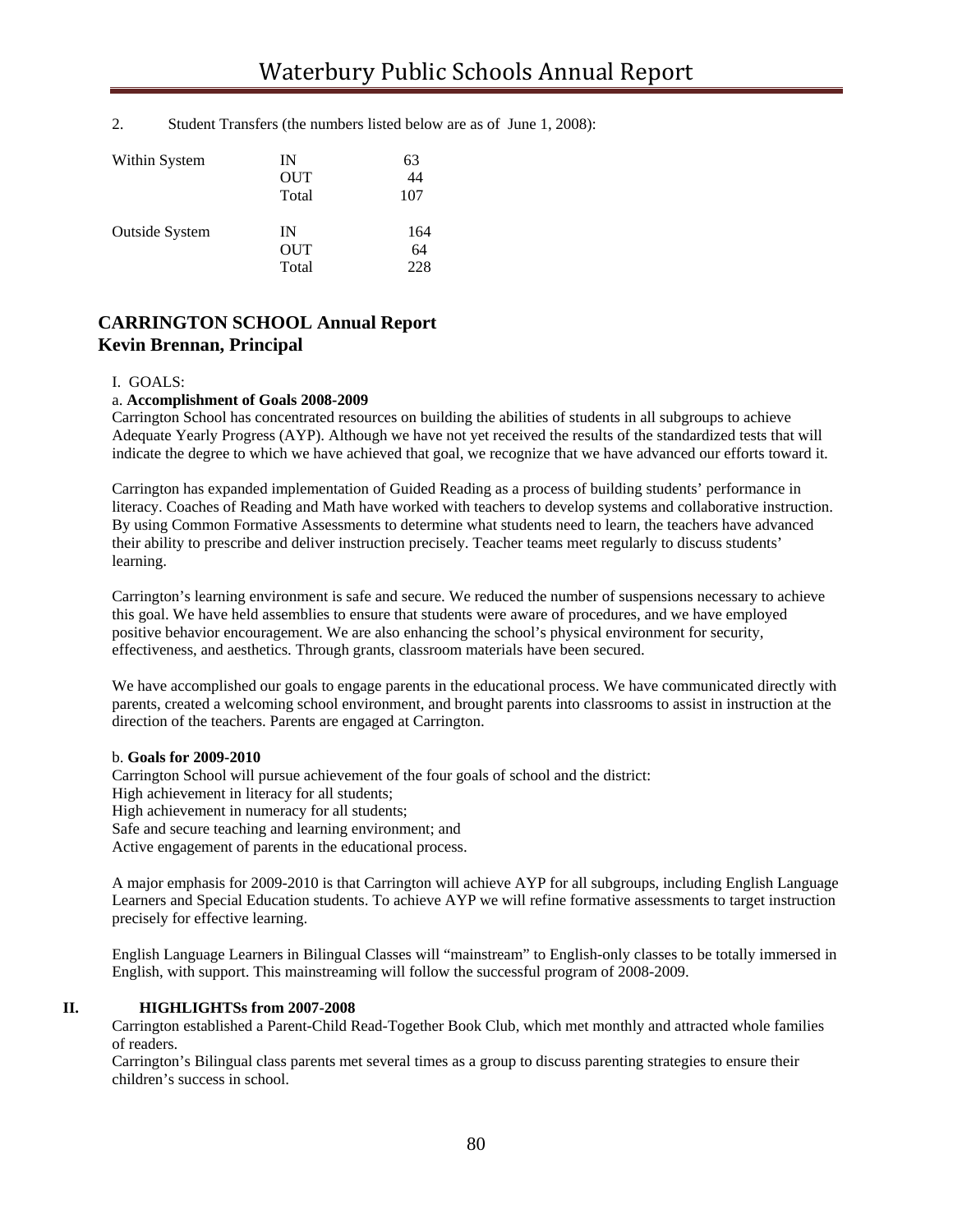Thanks to grants from the Thomaston Savings Bank Foundation, the federal government, and Connecticut Business Systems, we acquired an additional SmartBoard to enhance learning through the use of technology.

Carrington School students participated in the Governor's Summer Reading Challenge and the Silas Bronson Library Summer Reading Club.

The Annual Field Day connected Mathematics and Physical Education for all students.

Carrington teachers and students routinely used the technology lab to build skills in technology and learning. Children kept "learning logs," written records of their learning, to build awareness of themselves as students. Parents attended school events, such as the Third Annual Poetry Festival, Reading workshops, the 6<sup>th</sup> Annual International Dinner, the 6<sup>th</sup> Annual Ice Cream Social, and Family Reading Night.

Juan Perez and Michela Blake, 5<sup>th</sup> graders, were honored at the Connecticut Association of Schools Arts Recognition Banquet.

## III. **STRENGTHS of Educational program**

Carrington School data teams collected and analyzed information to guide teachers in designing instruction for effective and efficient learning. Teams meet as grade-level groups every week to evaluate the needs of students having difficulties academically or behaviorally. The teams have administered assessments to students, collected data on the results, and analyzed the results to group students.

The Early Intervention Project (EIP) is comprised of volunteer members of the faculty and staff who work to reduce the number of students referred to Special Education unnecessarily, and whose needs may be better met in the general educational program.

The Positive Behavior Support (PBS) team planned implementation of the PBS program for the 2009-2010 school year.

Perfect Attendance Awards were presented to 24 students of various grade levels. Given the emphasis on improved attendance, the number of recipients pleased us, and we anticipate next year that we will have at least 40 students receiving this award.

Teachers of 3<sup>rd</sup> and 4<sup>th</sup> grades implemented the "Trophies" literacy series, and they used the assessments of that series to target instruction appropriately to students' needs.

# IV. **Statistical Data:**

#### **Students Receiving Awards**

Fifth grade student Chloe Prybylla won the CrimeStoppers poster contest.

Daniel Speer won second place in the Gettysburg Address Oratorical Contest.

Maxwell Elis Kurila won first place in the Silas Bronson Poetry Contest for all 2<sup>nd</sup> grade students in Greater Waterbury, while Felix Suarez won Honorable Mention.

Number of students transferred

within system in  $111$  out  $145$ outside system in 99 out 99

# **Henry S. Chase Elementary School Celia Piccochi, Principal**

1. **Goals**

A. Accomplishments of Goals (from the Chase School Improvement Plan) 2008-2009

- **IMPLEM** Implemented Guided Reading Blocks in K-5 classes, supported by Learning Centers using meta-cognitive comprehension strategies
- Implemented Blue Ribbon CMT Prep to monitor reading growth grades 3-5
- Use of Individual Reading Plans to target students' instructional reading levels
- Continued with school-wide inclusion and co-teaching models
- Formative and Summative tests given in Reading and Math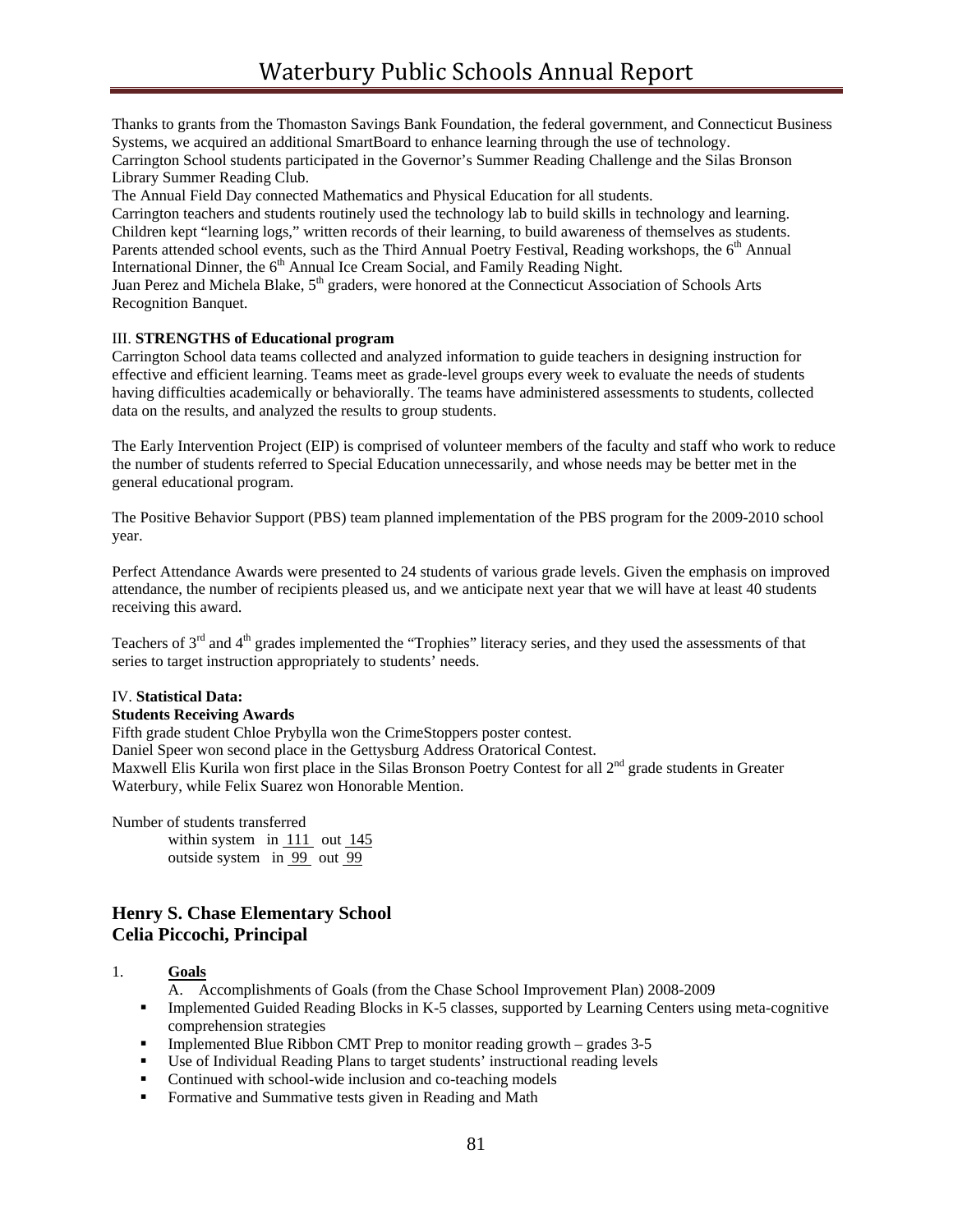- $\blacksquare$  Weekly collaborative meetings K-5 with administrative support
- Written communication to parents in English, Spanish, and Albanian
- Bilingual parent workshops to help parents understand NCLB guidelines
- Parent Liaison working with all parents on a regular basis
- SIOP model utilized in ELL/Bilingual classrooms
- **EIP** system more effective with monthly team meetings scheduled
- **•** Continued with Truancy Clinic with Probate Judge on site once a week
- **School wide Positive Behavior Support system implemented**
- **ACES** professional development and PBS refresher courses

#### B. Goals for 2009-2010

- Implement daily intervention block times for grades K-5
- **Implement Direct Instruction Phonics/Reading Program in grades K-5**
- Additional support for ELL students based on LAS Links testing
- Utilize staff meetings more effectively
- Coordination of instructional programs with emphasis on Computer Technology
- Continue to facilitate good teaching practices through BEST model
- **Foster climate of understanding and respect of different cultures**
- Regularly scheduled walk-throughs by administrators in classrooms
- Continued use of District wide agenda/minute forms used at all meetings
- **More effective grade level meetings using 5-step data process**
- Teacher weekly self assessment to monitor guided reading groups/learning centers in classrooms
- Update SIP Binder regularly with pertinent data related to SIP
- **Encourage positive home-school relationships**

## II. **Highlights from 2008-2009**

School Improvement Plan geared to meet needs of Chase students based on data collection Blue Ribbon CMT Prep Program grades 3-5

Full Time Literacy Coach grades K-2

New Computer Lab

Positive shift in Data Team functionality

Team norms established

PBS program used school wide

Partnership with University of Bridgeport for grade 4 utilizing reading strategies to increase comprehension skills Bilingual parent workshops sponsored by Chase teachers/Bilingual Dept. i.e. math, reading, discipline, school wide PBS program

TPTA grade 3; Grades 2-5 after school programs focusing on math/reading; Truancy After School Program focusing on homework assistance; Supplemental School Services: Princeton Review, A-Plus Learning, Smarties (on site) Implementation of new Storytown Reading Series grades 4 & 5

DRA 2 Grades 1-5

RESC (Alliance of Regional Education Service Center) Technology Grant for Grade 5 teachers for use with science curriculum on site

CALI (Connecticut Accountability of Learning Initiative) available for technical assistance five times on site

# **III. Strengths of Educational Program**

I have observed the strengths of the educational program to be following:

- Caring, responsible, and involved teaching staff.
- **Teachers that are willing to take risks and experiment with new teaching methodologies.**
- Willingness to form committees and work toward their common goals.
- Very involved School Improvement Team which effectively manages and recommends remedial and enrichment activities to teachers who need support
- Thorough documentation of Basic Skills, Special Education and FOCUS student progress.
- Flexibility to integrate Art/Music/Gym/Library in content areas.
- Library/Media Time utilized for continuation of reading focus and specific recoding lessons
- Staff is able to deal with difficult situations and resolve conflict
- **Implementation of successful school wide Positive Behavior Support Plan**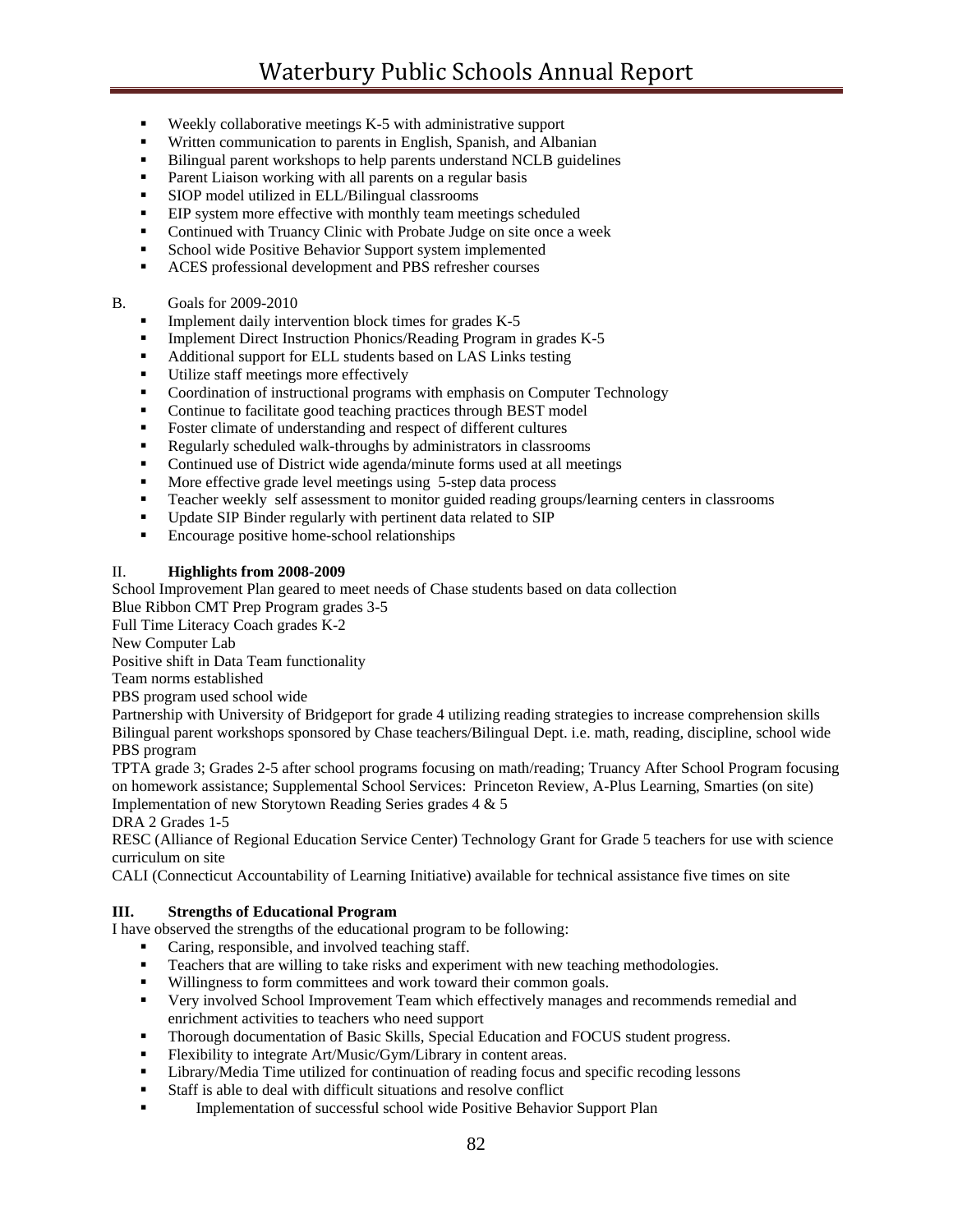- Development of multi-cultural conditions:
- Positive teacher expectations.
- **Example 1** Learning environment that supports positive inter-racial contact.
- Integration of multi-cultural texts within curriculum in Language Arts and Social Studies.

| IV. | <b>Statistical Data</b>            |     |
|-----|------------------------------------|-----|
|     | Fifth Grade Awards                 |     |
|     |                                    |     |
|     |                                    |     |
|     |                                    |     |
|     |                                    |     |
|     |                                    |     |
|     | <b>TOTAL</b>                       | 84  |
|     | Students and Family of the Month   |     |
|     | (36 Classroom students/month)      | 360 |
|     | Transfer In $*As$ of (08/01/07)    |     |
|     |                                    |     |
|     |                                    |     |
|     | <b>TOTAL</b>                       | 319 |
|     | Transfer Out $*(As of (08/01/07))$ |     |
|     |                                    | 76  |
|     |                                    | 113 |
|     | <b>TOTAL</b>                       | 189 |
|     |                                    |     |

# **WENDELL CROSS Annual Report Joseph Amato, Principal**

#### **I. Goals**

A.

Wendell Cross School's number one concern and initiative continues to be the improvement of CMT scores. While Wendell Cross did not achieve AYP, student data indicates that those students who have attended Wendell Cross for the past two years or more are making progress. The new transfers in, for the most part, have not performed well. Most of these students have not been exposed to the material, nor have they had the quality/level of instruction that our students have received over time.

Wendell Cross applied and was selected to become the district's Literacy Academy for the 2008-2009 school year. As such a Literacy Academy Committee was created and met routinely from May through to the present. During these meetings, teachers and staff created all of the Literacy Academy timelines, scope and sequence, assessments, implementation guides and curriculum mapping. This continued throughout the summer of 2008. A brochure was also created for distribution to parents introducing the Literacy Academy. It includes our mission statement, instructional practices and methods, and keys to success. Parents were very receptive and excited about the direction in which the school was moving. The first year has been a success.

#### B.

#### **Goal 1:**

Implement co-teaching to provide differentiated instruction to the immersion group at each grade level. **Goal 2:** 

Integrate science and social studies instruction during reading blocks utilizing leveled non-fiction reading texts. **Result Indicators:** 

• Teachers' lesson plans submitted weekly referencing CMT objectives, COW, Curriculum Guide pages, in CPR format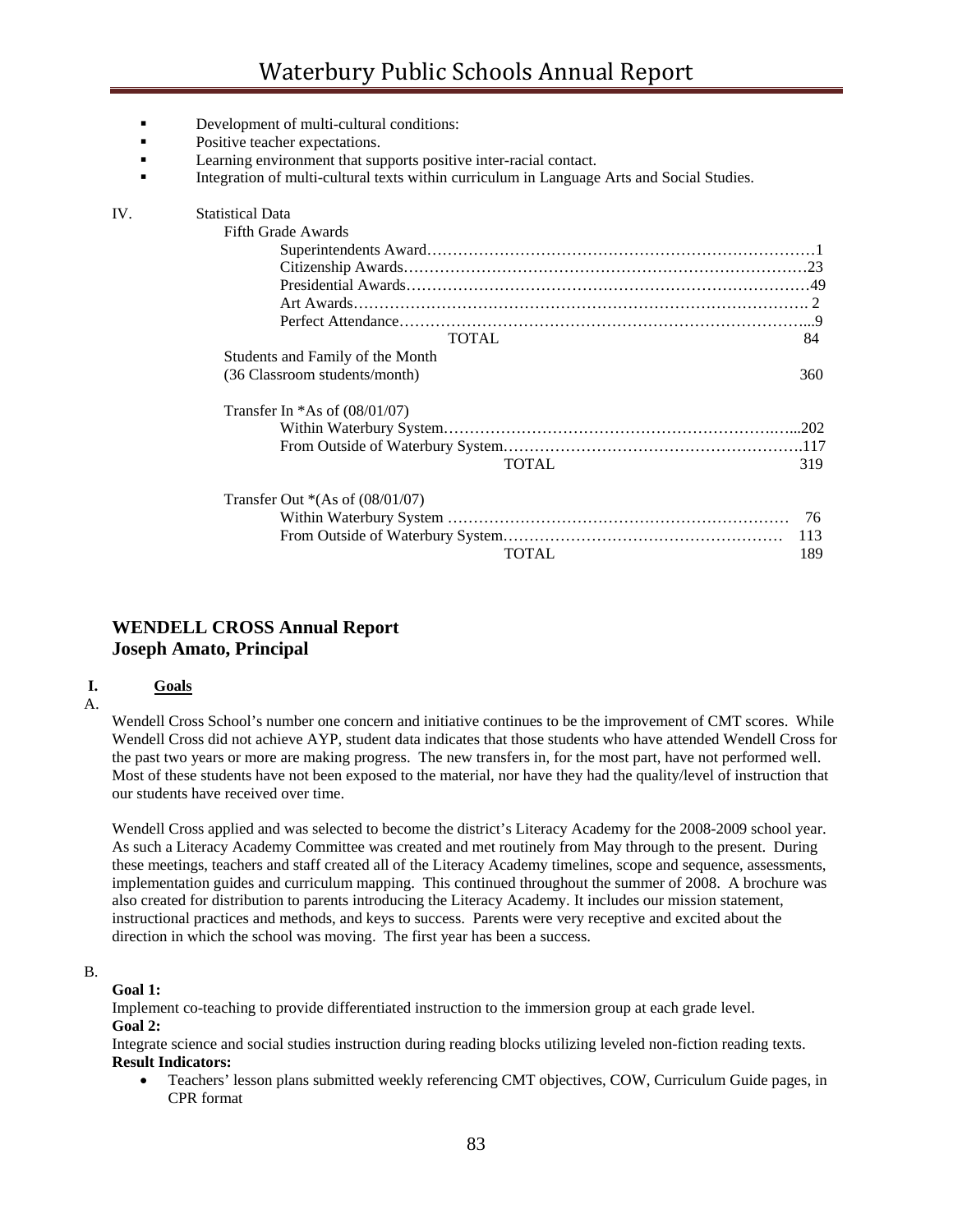- Administrators' walk-through observation data, grades K-5
- Weekly analysis of open ended responses (Science and Social Studies) and Literacy Academy data during grade level common planning time meetings
- Student assessments that show an increase in content vocabulary
- Use of purchased theme leveled guided reading texts materials to integrate science and social studies into guided reading/small group instruction, in combination of weekly hands on instruction.
- Teach only those concepts in grades 3-5 that support *Curriculum on the Wall* Science and Social Studies objectives.
- DSA Assessments (Haskins) (Grades K, 1 & 2)
- Administer Winter & Spring DRAs

# **II. Highlights:**

- 1. Wendell Cross continued to receive training from Haskins Laboratories. Using only scientifically/research based strategies and methodologies to teach reading, we were able to have three grade 2, one kindergarten, and one third grade teacher trained this year. As in the past two years, teacher training was accomplished by releasing teachers from the second scheduled monthly staff meeting to meet, be trained, and observed utilizing the strategies taught. The facilitator also modeled these strategies weekly in their classrooms.
- 2. Wendell Cross has been assigned as the Literacy Academy this school year. As such we have been able to immerse students in literacy, especially those students who are at risk. We have increased our reading block from ninety minutes to 120 minutes daily. Each quarter, twenty students identified as in need of more intense remediate were provided thirty minutes of Tier III remediation daily. This intervention was extremely successful and teachers reported that in most cases students were able to progress adequately in the classroom without further remediation needed. Our new report card was also well received by parents. It now explains in detail how their child's grade was achieved in each subject. It has been very successful in every way.

### **III. School Strengths:**

As always, our greatest strength at Wendell Cross School is the professionalism and competency of our teachers and support staff, along with our exceptional student body. Our staff continues to go above and beyond and, as a result, always exceeds expectations. Teachers continue to embrace Data Driven Decision Making. They utilize many forms of data to drive instruction. With the advent of the Literacy Academy, the teachers and staff have been able to provide expert literacy instruction in a manner that meets the needs of all students regardless of their ability and learning style. Each grade level meets as a team with administration during Common Planning Time. It is at these meetings that data is analyzed and, as a result, educational decisions are made.

Our second strength continues to be our level of parent support. We have seen a lot of improvement in this area this year. We are convinced that we can still make even more improvement in the participation of the parents. Our PTA continues to fund many of our activities including an improvement in our Library/Media Center. For the first time, we have several minority members on our PTA executive board including co-president.

# **IV. Statistical Data**

- **1.** Number of students receiving various kinds and types of awards.
- 1 student received the Superintendent's Award
- 1 student participated in the Gettysburg Address recitation competition
- 1 teacher was recognized as Wendell Cross School's Teacher of the Year.
- **2.** Number of students transferred in and out of your

building (a) within system, in  $77$ ; out  $57$ ; (b) outside the system, in  $\frac{65}{5}$  out  $\frac{42}{5}$ .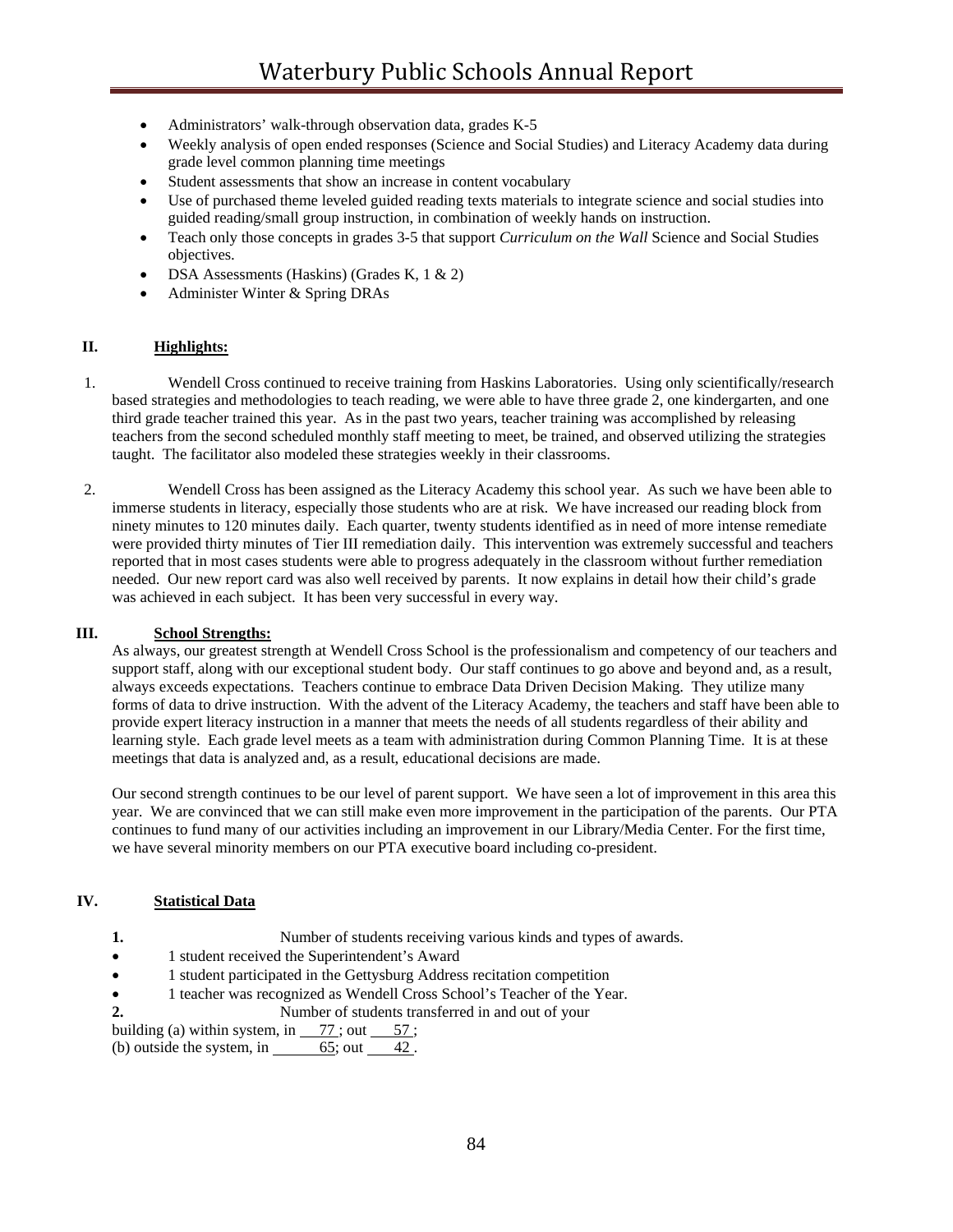# **DRIGGS ELEMENTARY SCHOOL Annual Report Marc Ladin, Principal**

# **I. GOALS:**

## **a. Accomplishment of Goals 2008-2009**

- To increase reading proficiency for all students by a minimum of 15% by the end of three years as measured by Developmental Reading Assessment (DRA), Connecticut Mastery Tests (CMT)
- To implement an instructional design to increase the amount of instructional time for all students. Each grade will spend 120 minutes in an uninterrupted literacy block
- To implement an instructional plan to increase the amount of instructional time for all students based on data results from various assessments
- To provide high quality professional development to all staff
- To recognize and celebrate student efforts and achievement

## **Status of Accomplishment of Goals**

The school schedule was revised to accommodate 120 minutes in the Language Arts block. Each grade had uninterrupted reading time. 60 minutes of writing and 60 minutes for math were also added to the schedule. The concept of Proportional Intervention was put into place. This provided an additional directed reading lesson for all of our students at risk of failure. Reading instruction was also coordinated with the classroom teacher, and the grade level special education teacher. Professional Development was presented on a regular basis at grade level meetings and faculty meetings. A school-wide Reading Incentive program was put into place.

#### **b. Goals for 2009-2010**

- Restructure and redesign the 120-minute literacy block to include at least three explicit small group lessons and literacy work stations.
- **Implementation**

Although our goal remains the same, our implementation is much more focused and our strategies are very specific. Our strategies include specifying the length of time for small group instruction at each grade level, and then monitoring the time with weekly walk throughs by the principal and vice principal. There is also a greater focus on reading lesson plans. Teachers will be asked to prepare daily reading lesson plans for each of their reading groups. This has never been done before. There is also a focus on the work station activities for the children when they are not in small group instruction. Workstations will need to reflect specific skills practice focused at specific student needs. The other part of this goal involves the principal and vice principal making monthly walkthroughs to monitor the implementation.

#### **II. HIGHLIGHTS from 2008-2009**

 School Culture Reorganized PBS to include monthly recognition assemblies, and incentive program Held CMT Recognition Party for 45 students Organized Staff Volleyball Game against the Fifth Graders Instruction Reorganized Language Arts block to allow for more time on task Instituted Proportional Intervention to provide additional direct instruction Formed Coordinating Team to unify efforts of the Reading Teachers, Special Education Teachers, and Direct Instruct Teachers Reorganize our DI program so that student who are on level in reading are exposed to Literature Circles instead of the DI program Received approval on Reading First Grant for next year Assessment Teachers began using CFA's in reading and math, and collecting and analyzing the data Discipline Identified students in Tier I, Tier II, and Tier III and revaluated interventions community Instituted monthly PTO meetings Held three Family Movie Nights Held two Family Dances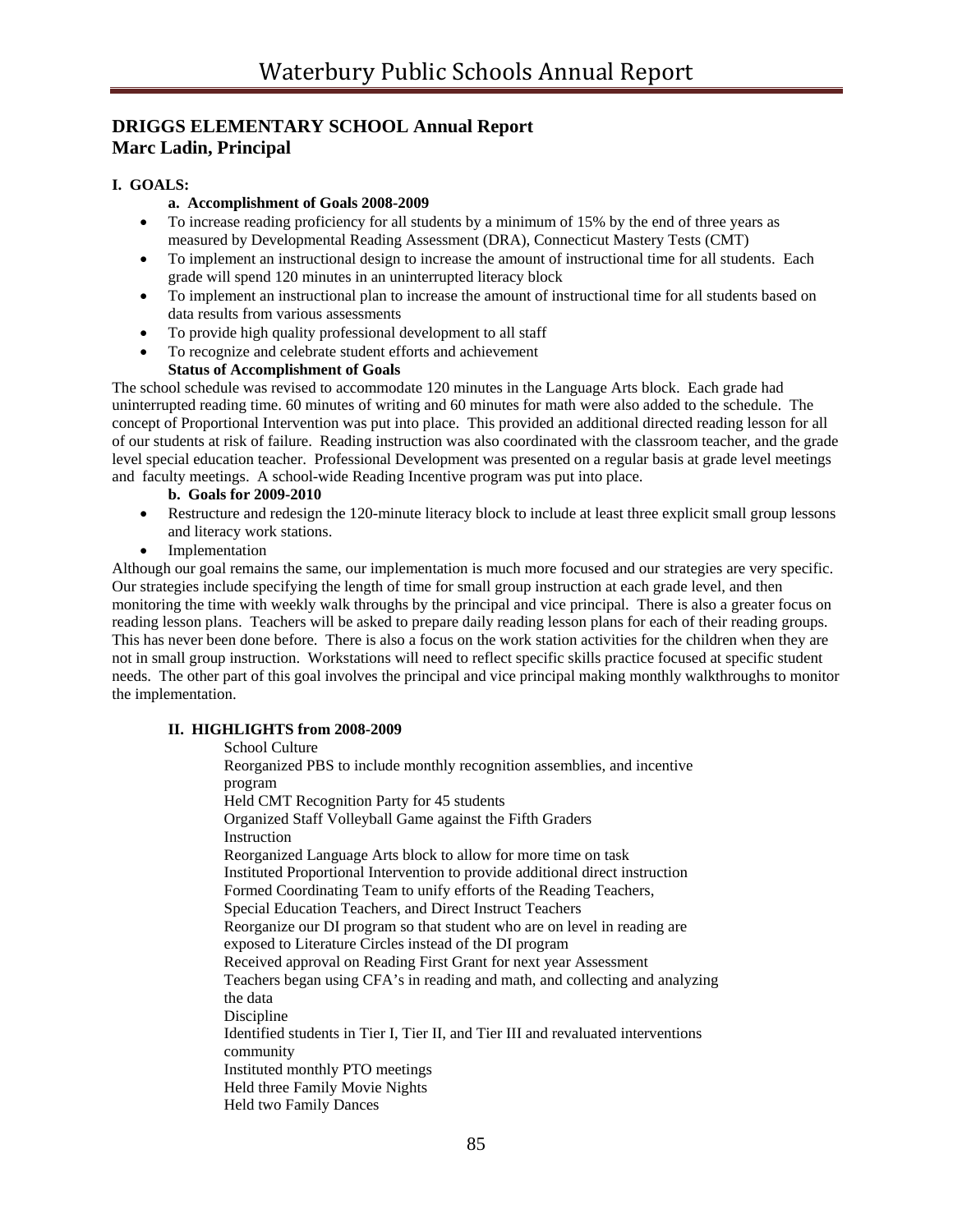Held Field Day at Fulton Park – for the first time Building Improvements Reclaimed and refurbished the center courtyard Installed sink in the staff lounge – they never had one Place a staff lavatory back on line- it been used a storage closet for that past ten years Safety Held school-wide Lock-Down Drill

### **III. STRENGTHS of Educational program**

As a Reading First School, Driggs has benefited from on-going professional development and the leadership and direction of the Reading First teachers. The classroom teachers at Driggs are beginning to understand the importance of differentiated instruction, the value and use of CFAs, and the need for on-going assessment. Our Readiness Kindergarten and Transitional First Grade provide important options for many of our students who have not yet mastered age appropriate readiness skills.

#### **IV. Statistical Data**:

 Students Receiving Awards (by type, number) Student of the Month – 250 CMT Scholar Award - 45 Promotion Awards – 11 Superintendent's Award -1 Number of students transferred within system in \_305 out \_181 outside system in 22 out 47

# **M. M. GENERALI SCHOOL Annual Report Kathy Stamp, Principal**

#### **Goals**

#### **Accomplishments of Goals 2008-2009**

We have made Adequate Yearly Progress on our 2008 CMTs. We strive to repeat this accomplishment on the 2009 CMTs. We are now a "School of Choice".

 The general goals for the 2008-2009 school year at M. M. Generali School are the continuation of life-long learning, the functioning in our society as responsible citizens, and the continuation of growth and productivity. We analyze test scores and meet with grade level data teams on a weekly basis. We discuss our strengths and weaknesses. We review student work and portfolios. We used our data to drive our instruction.

The specific goals of M. M. Generali School are as follows:

To improve reading

To improve math

To improve health, safety, and discipline

To improve parent involvement

We have made gains in our CMT areas. We have shown significant increases in scores in every area in every grade level. We use responsible inclusion for our Special Needs population. Our special needs students spend a maximum amount of time with their non-disabled peers

#### **Goals for 2009-2010**

We will continue to work on the four School Improvement Goals.

We will revise our School Improvement Plan after analyzing our data.

CMT improvement will once again be our primary focus.

We would like to improve our CMT scores, integrate arts into our curriculum, and raise responsible and successful future citizens.

#### **II. Highlights-**

Our Extended Day Grant provided us with an After School Enrichment Program.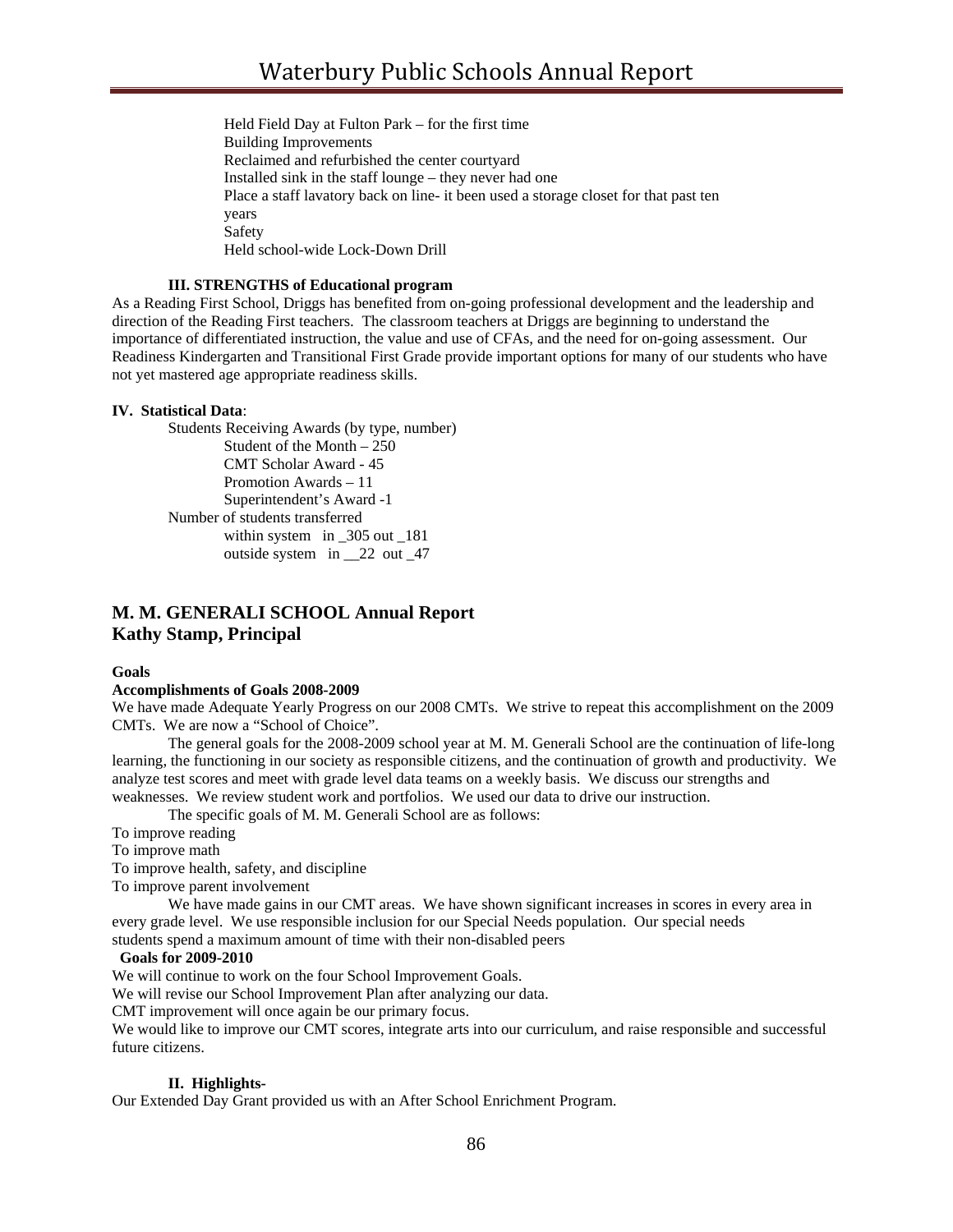Our TPTA –After School Program was an academic program providing assistance to students in grade three.

Haskin's Laboratory Literacy Initiative 2008-2009 was extended to our kindergarten and second grades this year addressing the phonemic awareness needs taught to all grade one students.

Our science fair was a huge success. It included all third, fourth, and fifth grade students.

Science Fair Family Night was held to assist the families with the projects

We also held a Kindergarten Orientation on May 29, 2009.

We held a "Field Day" to promote healthy living and the parents were invited to participate.

We held two CMT reading/math nights to explain to parents what the test was about and to stress the importance of the test.

We had two family literacy nights and one CMT night where students, parents, siblings, and staff families came together to enjoy some community spirit.

#### **Strengths of the Educational Program**

 Parental Involvement is a strength at Generali School. Children need consistent effort both at home and at school. Parental involvement is important to the success of the students. We have a "Parent Friendly School" where parents are welcomed and encouraged to come in often. Parents volunteer for in-school assistance.

 Our professional staff is a strength. M. M. Generali has a motivated and experienced staff of teachers and paraprofessionals. The prime goal of instruction is to enhance student learning. Instruction is given fully utilizing all aspects of the curriculum. The staff was involved in Positive Behavior Support Training from SERC. Two school-wide positive behavior programs are utilized at the school. The parents are also notified daily of their child's behavior by a color chart calendar that must be signed daily as part of the calendar. A positive, safe environment promotes excellent instruction. Many teachers take professional courses. All are involved in professional development. Teaching practices that incorporate cross discipline learning are utilized in class. We encourage the development of a culture that supports traditions and responsible behaviors. The "Student of the Month" awards provide recognition for personal accomplishment.

 Another strength of M. M. Generali School is the wide cultural diversity of our student body. This brings a resource for learning to every day experiences. By learning about each other Generali students learn about the world.

#### **Statistical Data**

| v | . | i |
|---|---|---|
|   |   |   |

#### **a. Awards**

| Superintendent's Recognition Award<br>Student of the Month<br>Perfect Attendance<br>Good Citizenship<br>Effort<br>Math<br>Language Arts<br>Reading<br><b>Social Studies</b><br>Science<br>Spelling<br>Penmanship<br>Art<br>Library | 1<br>270<br>$\overline{4}$<br>26<br>26<br>27<br>27<br>27<br>27<br>27<br>28<br>5<br>26<br>26 |
|------------------------------------------------------------------------------------------------------------------------------------------------------------------------------------------------------------------------------------|---------------------------------------------------------------------------------------------|
| <b>Instrumental Music</b>                                                                                                                                                                                                          | 26                                                                                          |
| <b>Physical Education</b>                                                                                                                                                                                                          | 26                                                                                          |
| Henry Capozzi Memorial                                                                                                                                                                                                             | 2                                                                                           |
| M. M. Generali Award                                                                                                                                                                                                               | 1                                                                                           |
| Highest Academic Achievement Award                                                                                                                                                                                                 | 2                                                                                           |
| City of Waterbury Gettysburg Address Contest                                                                                                                                                                                       | $\mathbf{1}$                                                                                |
| <b>First Place</b>                                                                                                                                                                                                                 | 5                                                                                           |
| Principal's Award                                                                                                                                                                                                                  | 5                                                                                           |
| Vice-Principal's Award                                                                                                                                                                                                             | 4                                                                                           |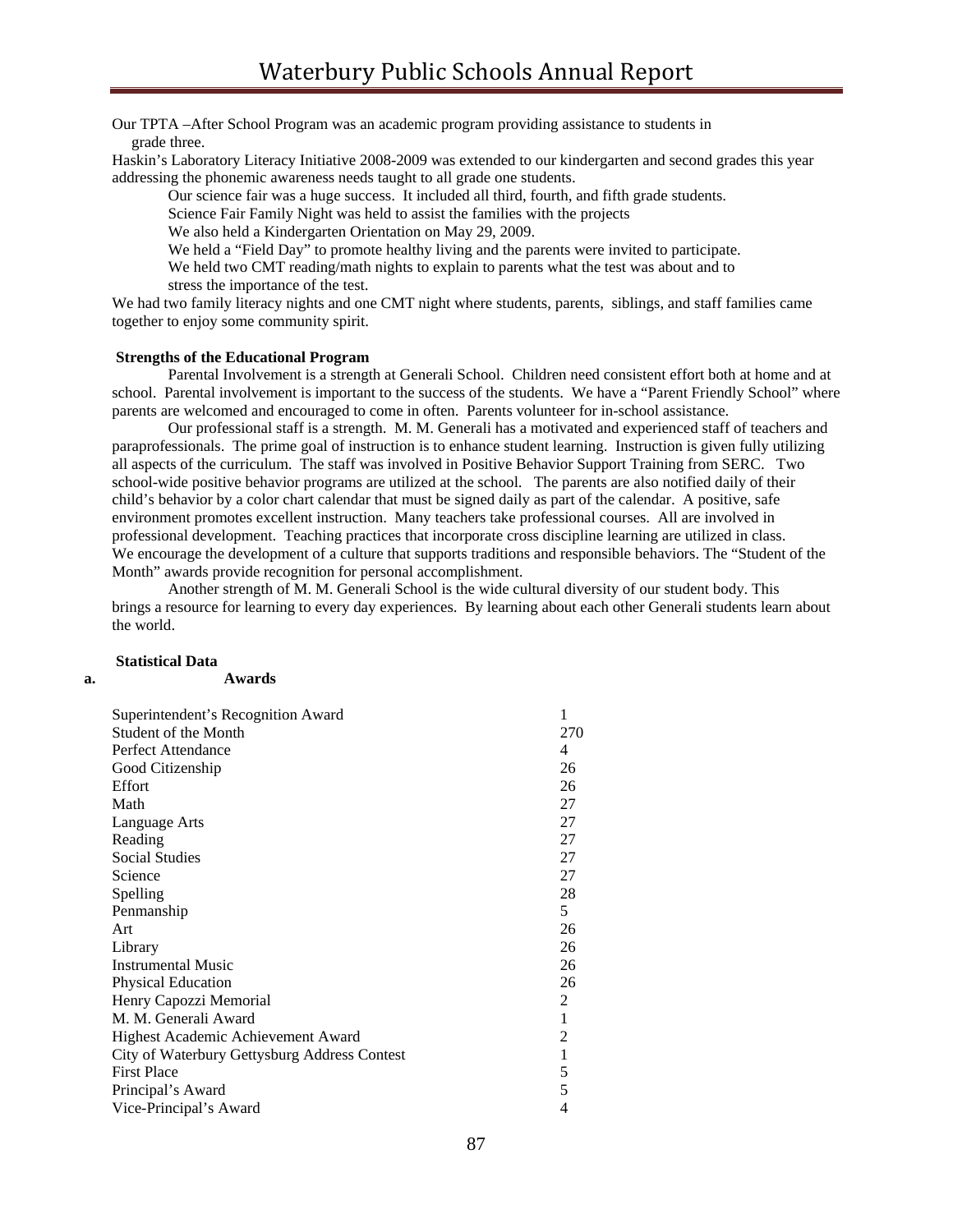|    | Grade 5 United States Department of Education Awards for: |          |  |
|----|-----------------------------------------------------------|----------|--|
|    | Excellence                                                | 5        |  |
|    | Achievement                                               | $\theta$ |  |
|    | Citizenship                                               | $\Omega$ |  |
| b. | <b>Number of Students transferred in and out:</b>         |          |  |

| Within the system:  | 48.  | out: |  |
|---------------------|------|------|--|
| Outside the system: | -39- | out: |  |

#### **JOHN G. GILMARTIN SCHOOL ANNUAL REPORT Dr. Donald R. Burzler, Principal**

#### **I. Goals:**

a. Implement Our School Improvement Plan (SIP) for 2008-2009

 Analysis of the 2008 Connecticut Mastery Test (CMT) results indicated that our students made Adequately Yearly Progress (AYP) in the areas of reading, mathematics, and writing. Reading comprehension continues to be an area that needs attention and therefore remained the major focus of our improvement plan for 2008-2009. Our goal is to maintain strong performance in mathematics and writing and improve student performance in the area of reading. To enhance reading comprehension in this area we have designated comprehension strategies from the Nancy Boyle's text "Constructing Meaning." Professional Development was geared toward the training and implementation of these strategies. Our literacy coach conducted several workshops training teachers in the use of these teaching strategies geared toward improving student reading comprehension. Our School Improvement Team established protocols to ensure that teachers are including these strategies in their plans as well as implementing them in their classroom instruction. Our Extended School Hours (ESH) program once again included students who would benefit from intensive targeted instruction in the area of reading. To further enhance our reading program a Power Hour was continued for grades two and three and established at the first grade level. This program utilizes resource personnel in a coordinated instructional effort to improve the reading skills of our first, second, and third grade students.

A second area of emphasis for the 2008-2009 school year was the school-wide implementation of a Positive Behavior Support (PBS) program. The purpose of this program is to reduce the number of office disciplinary referrals and the number of out-of-school suspensions. In addition to a comprehensive teacher's manual for our school, behavioral procedures were established for classroom, before-school, playground, and cafeteria behavior. Rewards were used to acknowledge students who demonstrated positive behaviors. Consequences were established and closely monitored for students who did not practice these positive behaviors. Our school PBS Team conducted extensive training and provided implementation support for the program. The team also continued to monitor the program throughout the school year. Based upon this program, office disciplinary referrals were reduced by 38% and out-school-suspensions were reduced by 26% when compared to the same nine month period in the last school year. This far exceeded our goal of a five percent reduction in both areas.

#### b. Implementation of our School Improvement Plan (SIP) for 2009-2010

Prior to the 2008-2009 school year, a three year School Improvement Plan was developed for Gilmartin School based upon analysis of student performance on the 2008 Connecticut Mastery Test (CMT) as well as other district formative and summative measures of student achievement. With the assistance of a District Improvement Team during the 2008-2009 school year our plan was refined to specifically target the improvement of reading comprehension. A major emphasis of this plan for the 2009-2010 school year will be to carry out the plan as modified. The function of the School Improvement Plan Team will be to use data to assess the implementation of the plan and its impact on student reading. A school-wide Positive Behavioral Support (PBS) program was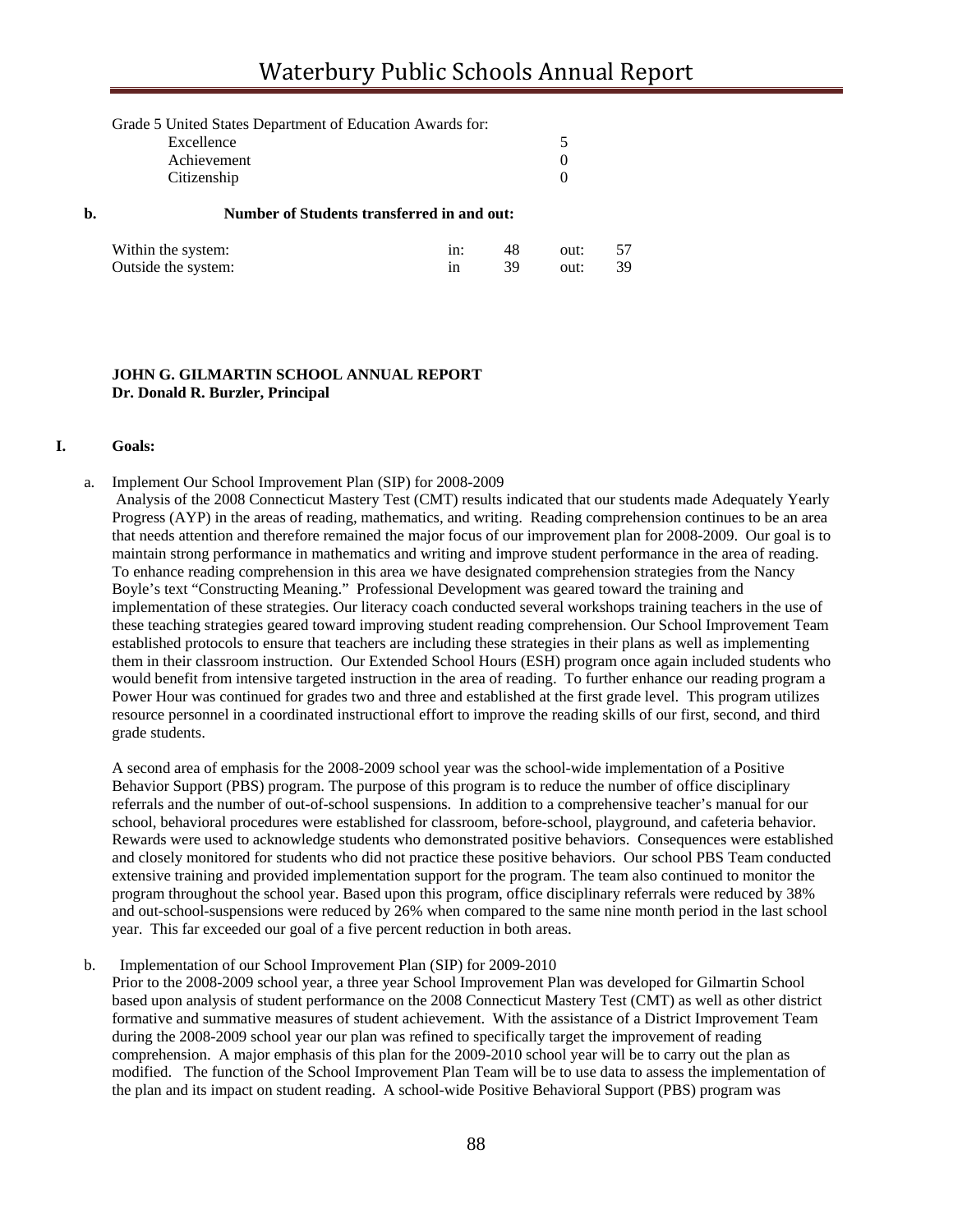implemented with great success during the 2008-2009 school year. The challenge for the 2009-2010 school year will be to continue the program and build upon the significant success achieved in the first year of the program.

#### II. **Highlights from 2008-2009:**

Analysis of student performance on the Connecticut Mastery Test (CMT) indicated that we achieved Adequately Yearly Progress (AYP) in the areas of reading, mathematics, and writing. This provided us with a strong student skill background upon which to establish and implement our School Improvement Plan (SIP) for the 2008-2009 school year. Teachers enthusiastically embraced the SIP and readily implemented the strategies and procedures into their classroom instruction. Examination of lesson plans as well as formal and informal observation indicated that these strategies enhanced the teaching of reading comprehension in our classrooms.

 The implementation of a comprehensive Positive Behavior Support (PBS) program throughout Gilmartin School had a major impact on student behavior. There was a significant reduction in office disciplinary referrals as well as out-of-school suspensions that far exceeded our goal of a five percent reduction in these areas. This greatly enhanced the safety of our students as well as providing them with a more productive and positive learning environment.

 A significant event during the 2008-2009 school year was our move over Winter Break from the Wyoming avenue school site to the St. Margaret's School site on Willow Street. This move involved extensive preparation and cooperation from all staff. All staff members were willing to put forth the massive amounts of time and energy beyond the normal requirements of their positions to make the move a success. While this presented a major distraction for our students and their involvement in the learning process, the hard work and dedication of the staff served to minimize these issues and maintain a productive academic setting.

#### III. **Strengths of the Educational Program**

The level of experience of the Gilmartin staff and their cooperative attitudes toward addressing issues contributes to an excellent learning environment. As demonstrated in this school year, the staff embraced our School Improvement Plan as well as the Positive Behavior Support program. This was done in the face of the enormous challenge of moving the entire school site to a new location mid-year. Not only was this successfully accomplished, but it was done with minimal disruption to student learning. Ultimately the entire staff at Gilmartin School is dedicated to providing the best possible education for each of our students.

Gilmartin School provides a small academic setting that families find favorable. Students have consistently made Adequate Yearly Progress (AYP) on the Connecticut Mastery Test (CMT), making Gilmartin one of the few sites in Waterbury that has always received No Child Left Behind students from "failing" schools. This coupled with the small neighborhood atmosphere, makes Gilmartin School a requested setting for overflow students from all over the city. The current challenge will be to transfer this environment to our temporary Willow Street site and make every effort to incorporate these concepts into planning for the new pre-kindergarten to grade eight facility scheduled to begin instruction back on Wyoming Avenue in the Fall of 2010.

#### IV. **Statistical Data**

Students Receiving Awards One student received the Superintendent's Award for the 2008-2009 school year Two students received academic awards at promotion:

 The Helen E. Flaherty Award The John G. Gilmartin Award

Student Transfers:

| Within System       | $62$ in | $37$ out |
|---------------------|---------|----------|
| Outside System 1 in |         | $22$ out |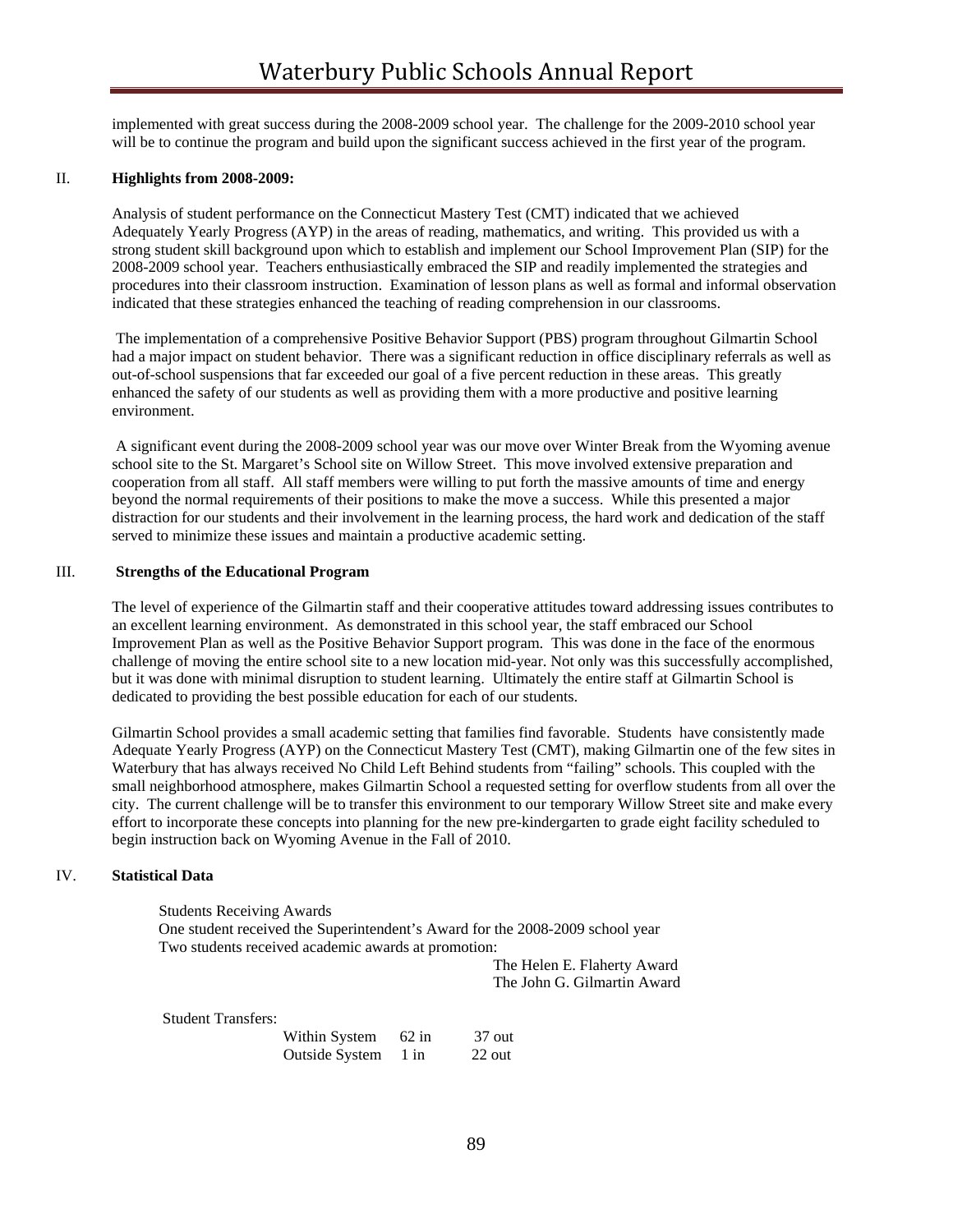# **HOPEVILLE SCHOOL Annual Report Maria Moulthrop, Principal**

#### **I Goals**

a) **Hopeville School's goals for the 2008-2009 school years** reflected the district and the school improvement plan. We collected baseline data in the goals addressing student achievement in literacy, and numeracy, providing a safe and secure teaching environment, and increase in parent involvement in the educational process. Data analysis from formative and summative assessments have driven instruction and implementation of flexible teaching groups throughout the Hopeville School curriculum. At grade level meetings, assessments (CMT, DRP, Writing Samples, Signatures, Trophies, and Open ended guided reading questions), student portfolio reviews, classroom performance, and grade level exit criteria's are analyzed and instructional practices are modified to meet the student's instructional needs.

b) **Hopeville School goals for the 2009-2010 school year** will continue in the improvement of academic achievement in literacy and numeracy, parental involvement in the educational process and a safe and secure teaching environment. Upon the receipt of the spring 2009 CMT's, 2008-2009 suspension data, and end of the year parent and student climate survey, analysis will begin by student, class and grade level, results will then drive Hopeville Schools instruction and school improvement plan objectives. Instructional and assessment trends will be analyzed and the information incorporated into our data analysis, which will be reflected in the instructional strategies and materials utilized to reinforce, re-teach and teach students.

**Hopeville School's highlights for the 2008-2009 school year** included literacy activities for parents and students, after school programs for students in grades 2-5 that contained a CMT focus, and numeracy activities for parents and students. These included small group instruction, computer classes for parents and students that were held at the end of the school day for the convenience of the parents, and multicultural activities that reflect the many customs, countries and foods that the Hopeville students and families represent. Other highlights: the integration of community and private sponsors of activities into the curriculum, maintenance of a safe teaching environment through school based programs such as Lesson 1 skills for life, positive behavior celebrations, school-wide behavior plan, individual and classroom behavior plans, and student recognition activities like student of the month. Parent participation in the classrooms and special events such as parent initiated event called "A Taste of Hopeville" is just one example of parent participation in the school; attendance at PTO and environmental committee meetings continues to improve.

**Hopeville School's strengths** lie with the dedication of the staff and support personnel. Hopevlle School's curriculum incorporates the district COW, CT frameworks, and Best Practices. Over the past several years, four additional research based programs have been integrated within the core curriculum, Direct Instruction, Saxon Math, Empowering Writers, and Lesson 1 Skills for Life. These programs have incorporated additional reinforcement and instruction of skills and strategies through the implementation of materials that are appropriate for a Bilingual Center. In addition, practices such as guided reading, flexible grouping, educational centers, and individualized/modified academic and behavioral plans encourage success. During the 2009-2010 school year we will include a focused infusion of vocabulary development at each grade level. Through a teacher initiative, Hopeville School provides an organized recess, in which teachers and students have learned games that are fun, safe and controlled. Through the opportunities that are available through the organized recess students are able to choose their activity and they are actively engaged throughout the recess period.

IV. Statistical Data

 Number of students transferred Within system in 88 out 90 Outside system in 107 out 63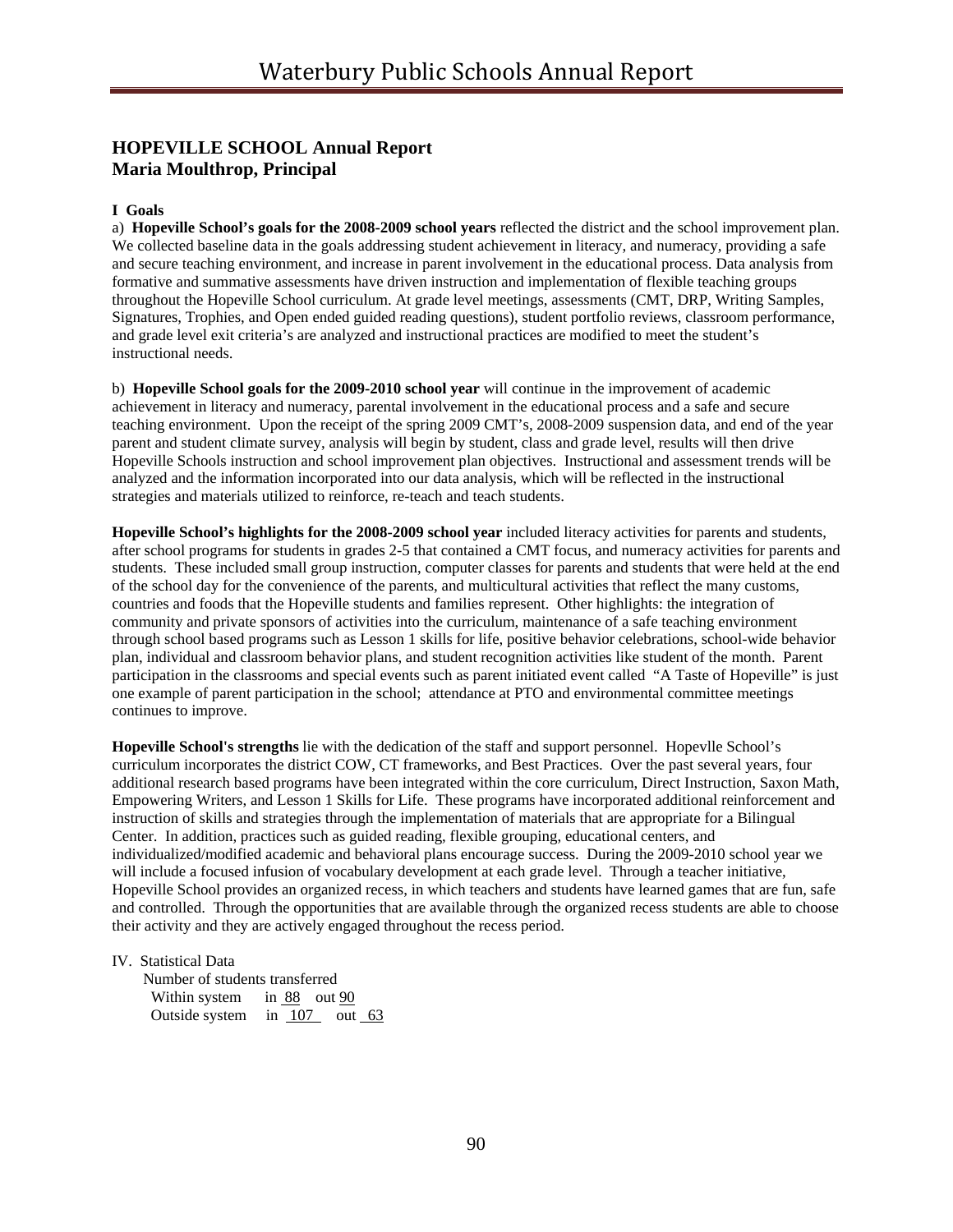# **KINGSBURY SCHOOL Annual Report Pamela K. Baim, Principal**

#### **I. Goals**

A. Accomplishment on 2008 –09 Goals

Goal 1: Kingsbury School will attain high achievement for all students in literacy and numeracy.

| <b>DRA Proficiency Scores</b> |               |
|-------------------------------|---------------|
| Winter                        | <b>Spring</b> |
| Grade 1 - 11.3%               | 8.6%          |
| Grade 2-34.8%                 | 37.8%         |
| Grade 3-27%                   | 35.6%         |

Grade 1's scores decreased by almost 3 percentage points. Our grade level team addressed this and new strategies will be in place for the 2009-2010 school year. Grade 2 had a 3% rise in their scores followed by a grade 3 upward trend of almost 9 percentage points. Positive growth was found in both grades 2 and 3.

#### B. Goals for 2009 – 10

Goal 1: Kingsbury School will attain high achievement in literacy and numeracy for all students.

Our Math CMT scores for the 2006-2007 school year were 66.9%. Those scores rose to 70.9% schoolwide in the 2007-2008 school year. Reading however, fell slightly from 45.2% in 2006-2007 school year to 44.5% in 2008- 2009. Our teachers immediately addressed these scores at common planning time where CFAs were developed addressing our weaknesses.

#### **II. Highlights**

A supplemental curriculum committee was organized and represented by teachers in grade levels 3-5.They implemented a set of supplemental reading comprehension resources used for whole and small group instruction that are aligned with state grade level expectations and CMT objectives for Harcourt grades 3-5. All teachers are now meeting with two to three small groups per 90 minute block based on formative assessment data in grade K-5. Administrators will be able to check on this through walk-throughs and the use of a small group matrix designed to show which students are being seen per area of need. During grade level time pre and post common formative assessments were created to assess and differentiate skills in Harcourt. Resources have also been targeted by this committee to supplement the curriculum. Books with short texts were ordered to assist with CFAs and small group instruction. Degrees of Reading Power practice were added to each Harcourt selection. Professional Development was also given on how to use these resources and strategic "thinks –a-loud"s. Poetry was added to every Harcourt selection to build fluency, familiarize students with the genre and to teach author's craft.

#### **III. Strengths**

An area of strength for Kingsbury School was our reduction in the number of suspensions. In the 2007-2008 school year our number of suspensions were 97. For 2008-2009 school year that figure was drastically reduced to 57. We are proud to say at Kingsbury, students behave well. Classrooms and hallways remain calm, orderly places where students recognize the high expectations of their teachers. Behavior management is directed under the guidelines of our Positive Behavior Support system. Recess activities are grouped according to stations and are well organized.

Programs and initiatives have been implemented to address low scores. A supplemental reading curriculum was established under a new committee made up of key members of the staff. Binders for grades 2-5 were made up for the classrooms which include activities for small flexible groupings. Formative assessments were made by all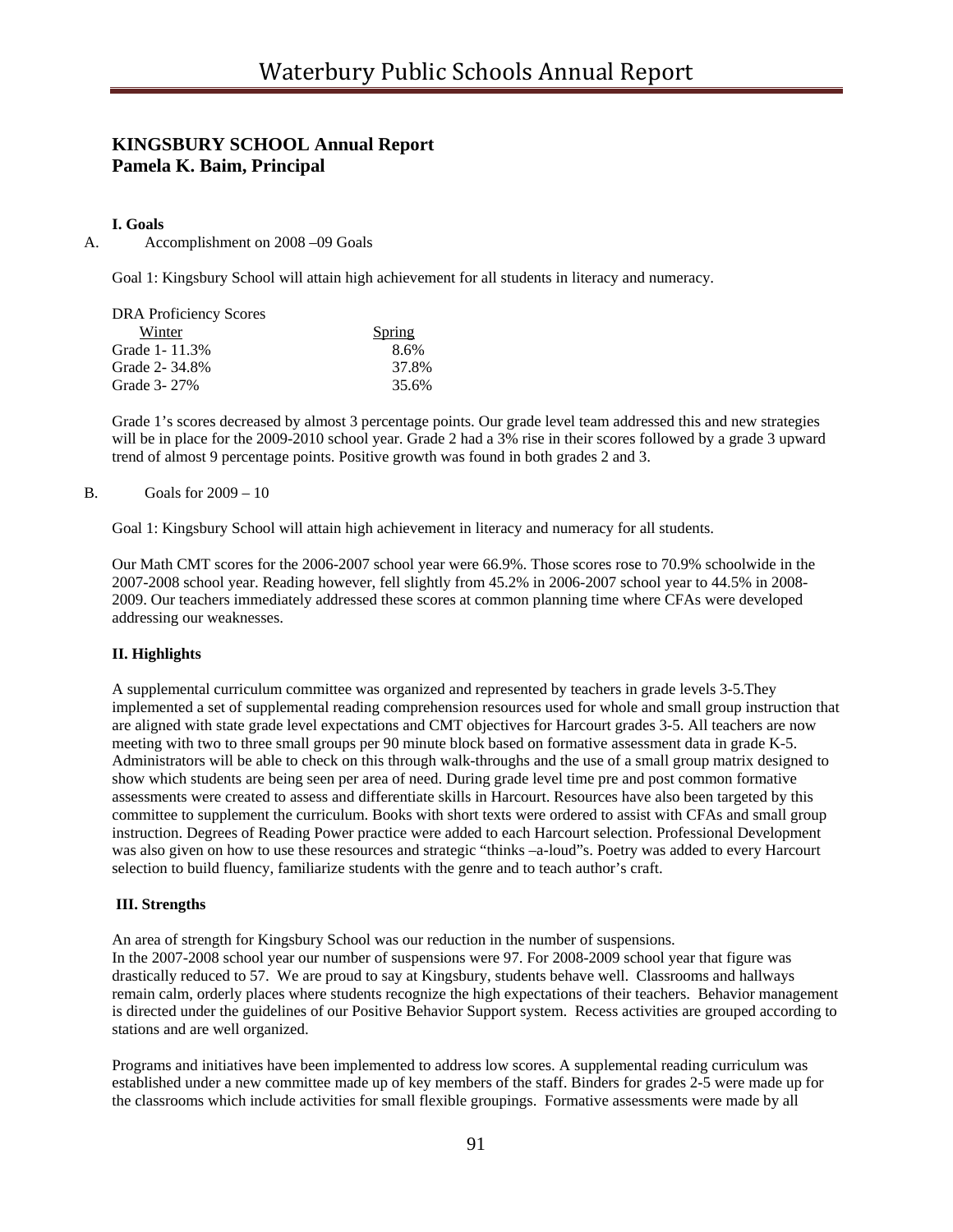teachers during common planning time for small group instruction. The Kingsbury staff was termed exemplar by the EDIT committee from central office for the work they have done in this area.

# **IV. Statistical Data and Awards**

| Number of students transferred into Kingsbury |  |
|-----------------------------------------------|--|
|                                               |  |
|                                               |  |
|                                               |  |

# **MALONEY INTERDISTRICT MAGNET SCHOOL Annual Report Maryann Thompson, Principal**

#### **I. GOALS**

A. Accomplishment of Goals Based on School Improvement Plan

 During the 2008-2009 school year our goals focused on: 1.) literacy and numeracy achievement, 2.) a safe and secure teaching and learning environment for students and 3.) an environment that ensures parents are actively engaged in the educational process. Our 2009 CMT scores for grades 3-5 were not available at the time of this report.

Factors that contributed to the accomplishment of the School Improvement Plan include:

- alignment of instruction in K-5 to CMT objectives, district curriculum, and state standards
- teacher collaboration on CMT teams to analyze scores, identify areas of weakness/strength, and
- individualize instruction according to needs
- implementation of our K-5 writing plan
- kindergarten phonemic awareness program
- literacy and numeracy blocks
- DRP Swap in grades 3-5
- Guided Reading Program in grades 1-5
- EIP
- Inclusion model for special education students
- Implementation of a new reading program (grades 4 and 5)
- S.Q.U.I.R.T. yearlong at-home reading program (grades 3-5)
- MIMS at-home summer reading program (Pre-K grade 4)
- School-wide SSR program in twelve week intervals
- Instructional reading tutors (2) to participate in guided reading in grades 1 and 2 and to provide
- additional small group instruction in grades 3-5
- TPTA
- After School Reading Intervention Program (grades 3-5)
- Direct Instruction Program (grades 1 and 2)
- Corrective Reading Program (grades 3-5)

The Language Arts teacher leader, Mathematics teacher leader and Writing teacher leader positions continue to be the driving force behind our Collaboration and Co-Teaching Program. These teachers concentrate on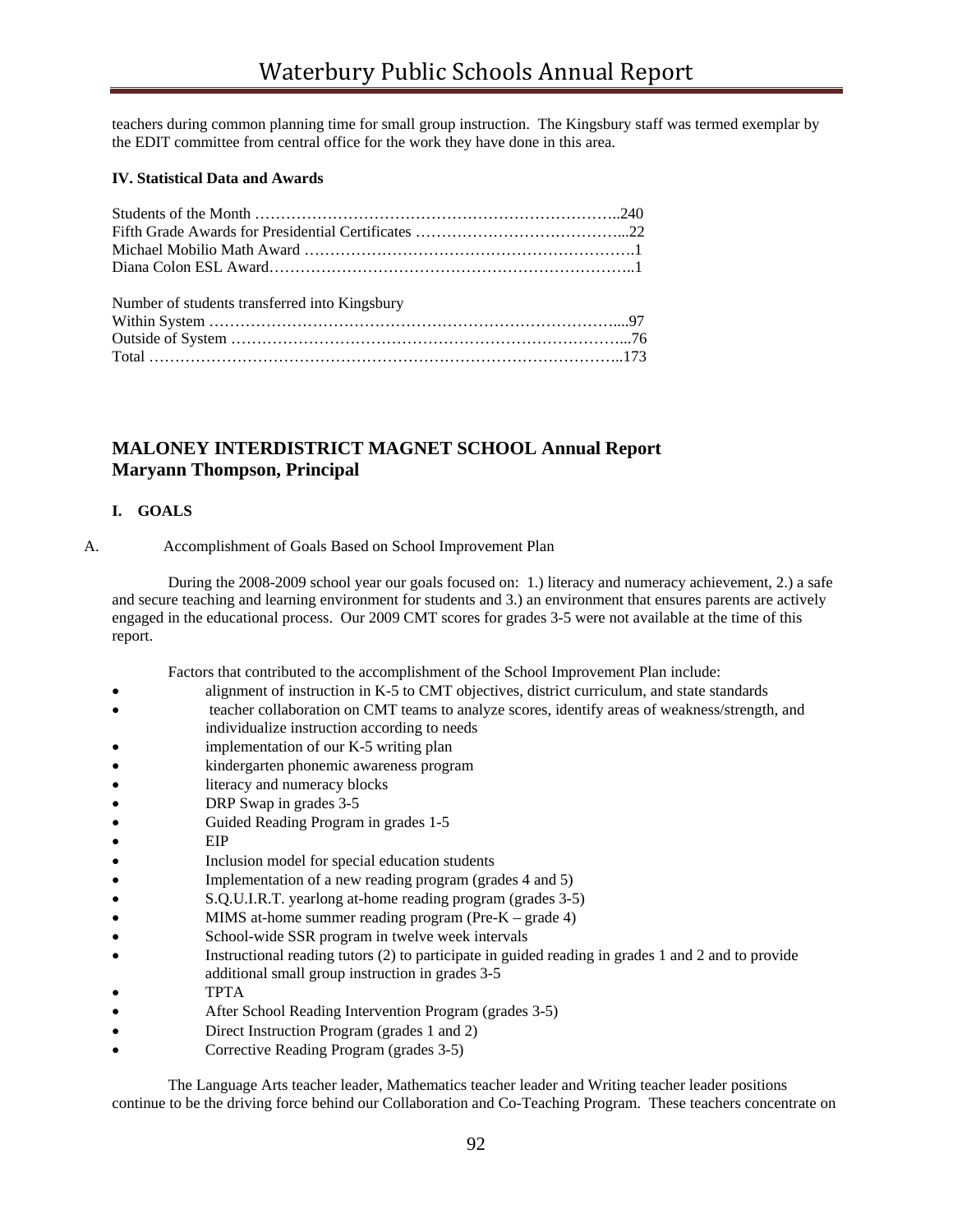CMT objectives while they assist classroom teachers with direct student instruction, model exemplary teaching techniques, and provide the latest information about national, state, and local standards and teaching strategies. The teachers also instruct student in flexible groups based on CMT needs as well as through co-teaching models such as parallel, station, and alternative teaching.

 The accomplishment of our School Improvement Plan goals were also met through the following student activities:

- The fourth annual Science Fair in June gave students in grades 4 and 5 the opportunity to present inventions that were creative and made a positive impact on society. Students demonstrated imagination and critical thinking.

- Our Sustained Silent Reading (SSR) programs involved all students in pre-k through grade 5. This activity, based on the research of Jim Trelease, improves reading and comprehension through daily silent reading. At the completion of each 12 week cycle, students received incentive rewards.

- Our annual Student Publishing Celebrations were held in grades two through five to celebrate the publishing of poems and books. The Writing Teacher Leader, in collaboration with the classroom teacher and the writer in residence, guided the students through the narrative writing process. Writing was read aloud to parents and peers in the programs.

- Maloney's Summer Reading Program provides students in grades PreK – 4 with summer reading packets and activities designed to maintain reading comprehension. Students receive a book and activity related to open-ended questions. Students are encouraged to work with their parents and return the assignments in September.

- Grade 1 Japanese Spring Festival in conjunction with Wilby High School students.

- International Education Student Conference brings together our  $4<sup>th</sup>$  and  $5<sup>th</sup>$  grade students with parents and community members who share their wealth of knowledge on cultures and diversity.

- Career Day for students in Kindergarten – grade 5.

During the 2008-2009 school year our goal to increase parental involvement was accomplished through the following initiatives:

- Our Parent Liaison has been very successful with continuing to maintain contact with parents, organizing parent activities and supporting all school initiatives.

- A Parent Lending Library was continued under the supervision of our Parent Liaison. The purpose of the library is to increase parental involvement in our school, to nurture a sense of partnership between school and home, and to offer parents information on topics involving health, education, child rearing, and child development. This knowledge will assist parents in dealing with problems and concerns and help them to make informed decisions regarding their children. The library offers books and videos in both English and Spanish. The library is open several days a week and offers flexible hours to accommodate varying schedules.

- Parent Information Board.

- Student/Parent Handbook.

Initiatives that contributed to increased parental involvement include:

- Welcome Back Social
- Parent Appreciation Dinner
- Reading is Magic Night
- Book Bingo Night
- CMT Parent Informational Luncheon
- Japanese Parent Visits
- Parent membership on Parent Advisory Committee
- Parent membership on Environmental School Committee
- Parent membership on School Improvement Plan
- Various curriculum informational workshops
- Parents as guest readers, presenters at International Conference, Career Day and chaperones

 During the 2008-2009 school year our diversity goals to foster understanding and appreciation for cultural similarities and differences among students, parents, and staff were accomplished through the following: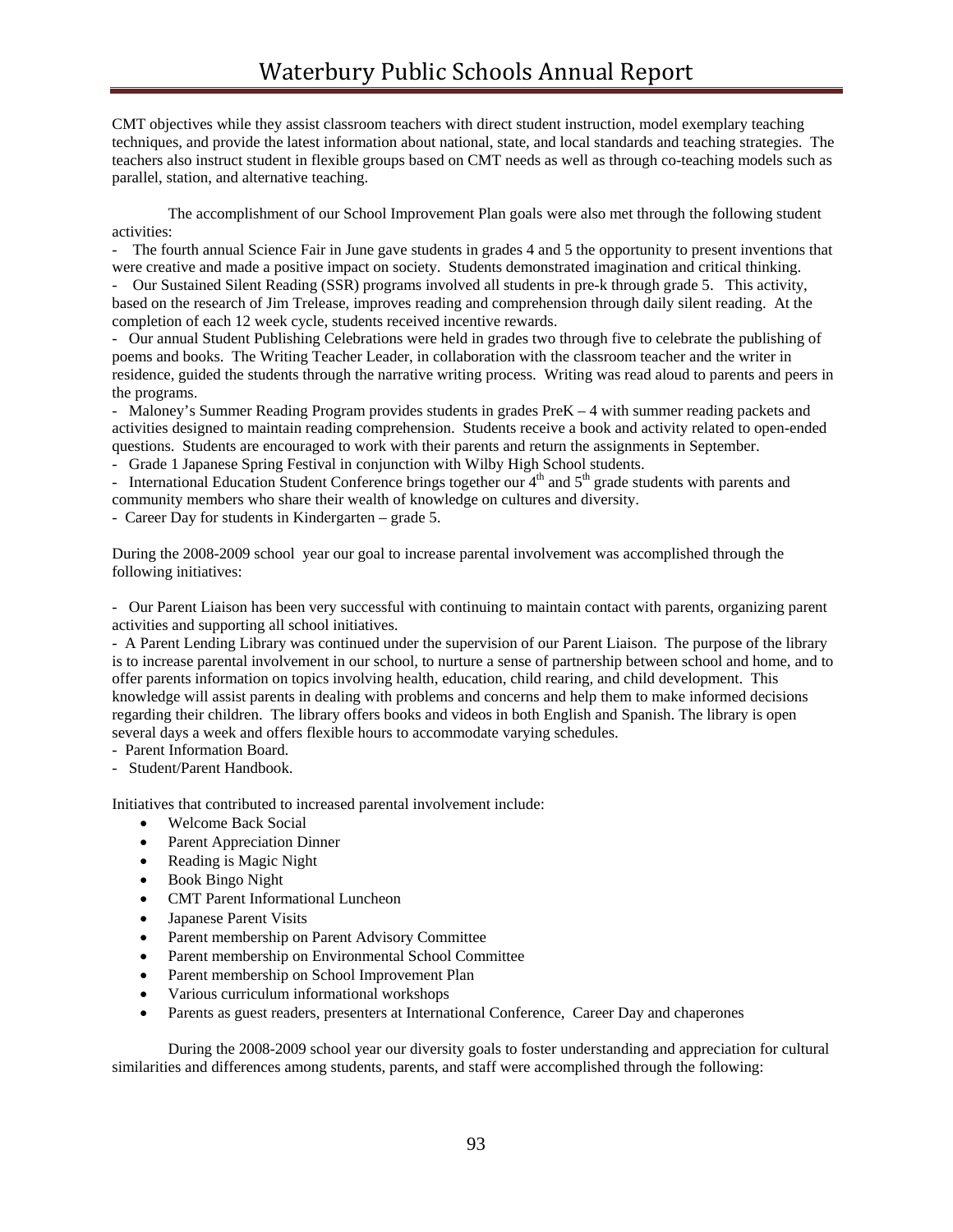- Meeting the CSDE requirement for a minimum of 30% interdistrict enrollment in order to secure continuation of the Interdistrict Cooperative Grant. This year we maintained a 31% interdistrict enrollment. This was accomplished through a continued collaborative partnership with our participating school districts, an Interdistrict Advisory Committee, a comprehensive recruitment plan, a spring new student orientation, and a strong instructional program that encompasses innovative magnets.

- Consistently providing opportunities for students to validate and celebrate their uniqueness and abilities. Samples of such programs include:

 Student of the Month Program American Citizenship Award Program Writer and Artist of the Week Program Star Lunchers of the Week Program Morning Announcer of the Day Program Publishing Authors Celebration Thompson's Shining Stars B.U.G.S. Program Forever Wave

The Student Council served its eleventh year as a service organization to the school and community. Its activities included:

Induction Ceremony Operation of School Student Store Host to American Citizenship Award Ceremony Host to Orientations Day in May for New Students Donation of over 200 toys to Family Service of Greater Waterbury during the Christmas season. Monetary donation from sales profits they raised to a needy family in our school. Food Drive Donation to Student Scholarship Fund

This year's residency programs not only strengthened diversity but also enriched and supplemented our language arts and social studies curriculums. They are described as follows:

 - During the grade 5 "Journey Into American Indian Territory" residency program with a cultural anthropologist, students experienced the lives of the Plains and Woodlands Indians. Through interactive group experiences, students learned about cooking, pottery, games and even constructed a longhouse and 50 foot tipi.

- Lou DelBianco, (artist/musician/storyteller), completed his third year-long residency program for grades PreK and Kindergarten. His workshops teach self-expression, improvisation and creative movement through skits based on the multicultural curriculum. For example, students studying Europe and medieval history performed fairy tales based on the story of King Arthur. Six week workshops for both grade levels culminated with performances of skits for parents.

- Author Stephen Swinburne was here in May to guide the grades 3 and 4 classes in writing poetry about nature. He worked with the students to create a "Writer's Tool Bag" filled with similes, metaphors, alliteration, fun words description and verbs which can be applied to writing, especially narrative story which is the focus in grade 4.

- Living Rhythms Residency with Bill Scheidts was a program for grades 1 and 2 students that introduced students to Caribbean culture through hands-on experience in music, dance and poetry.

- International Education Conference for grades 4 and 5 students in participation with the U.S. Department of Education International Week 2008 was held in November, 2008 in an effort to build international understanding and prepare students for a global environment.

#### B. Goals for 2009 – 2010

Our goals for the coming school year are to: (1.) focus on instructional improvement with an emphasis on improving our grades 3-5 CMT scores; (2.) foster an appreciation and acceptance for the similarities and differences among others; (3.) strengthen parental involvement while building a strong school community; and (4.) provide a safe and secure teaching and learning environment. To meet these goals we will:

- Continue to address instructional improvement through ongoing assessment, curriculum alignment with local and state standards, CMT collaborative team planning, and meaningful professional development
- Continue co-teaching in Math, Writing and Reading in grades K-5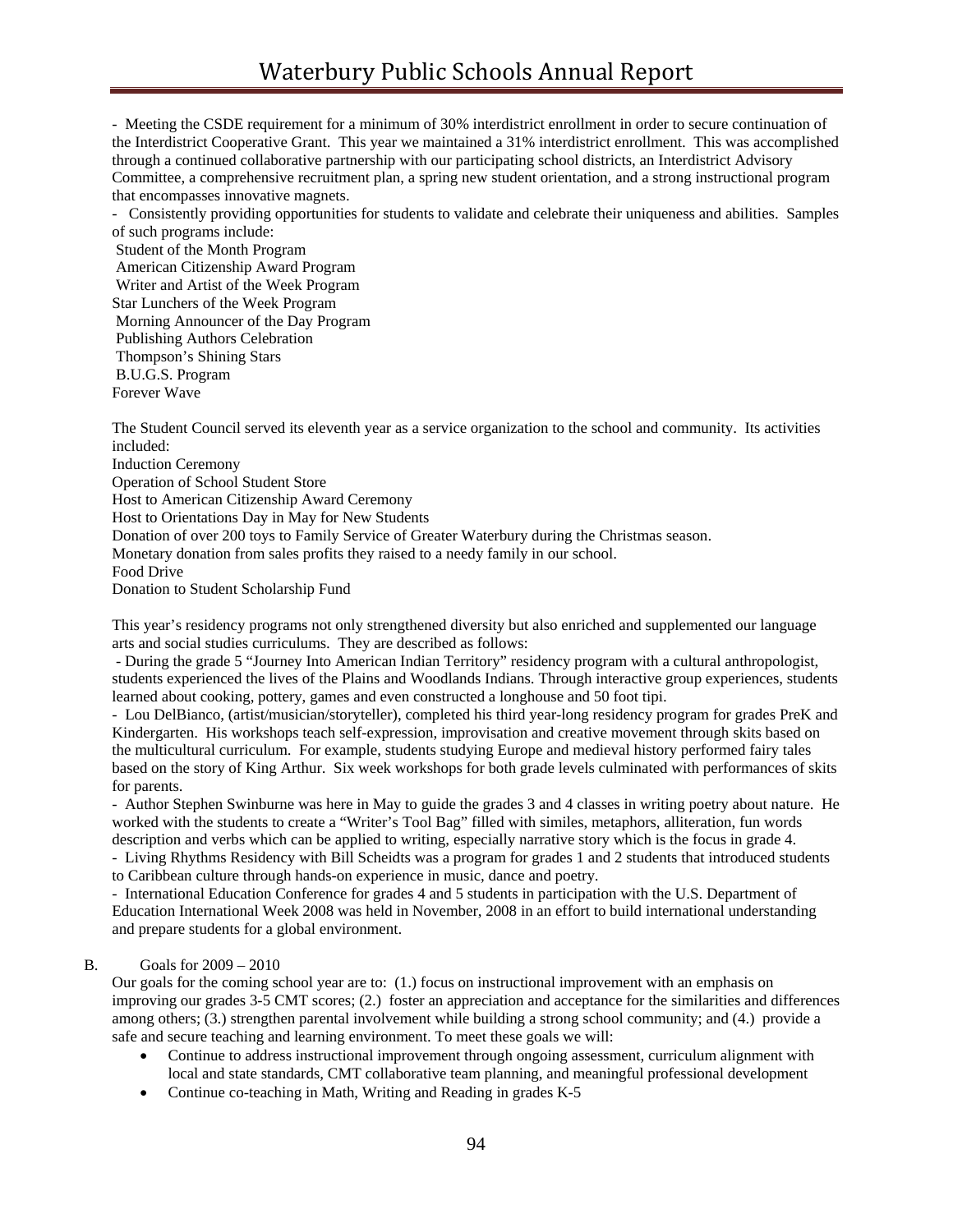- Continue inclusion and EIP
- Continue to maintain CSDE requirements including a minimum 30% interdistrict enrollment.
- Continue to offer students a variety of multicultural programs and activities.
- Continue Parent Liaison Program
- Continue to strive to maintain NCLB requirements that all students meet AYP

#### **II. HIGHLIGHTS OR ACCOMPLISHMENTS FOR THE 2008-2009 SCHOOL YEAR**

We continued to meet the magnet school requirements set by the CSDE. The interdistrict enrollment for 2008-2009 was 31%.

We strive for our CMT scores will continue to be among the best in the city and our ERG.

Margarita Vargas was recognized as the Maloney Magnet School Teacher of the Year.

At the OOM competition in May, Maloney  $3<sup>rd</sup>$  and  $5<sup>th</sup>$  graders were the District Champions and the west division winners. Maloney  $3<sup>rd</sup>$  and  $5<sup>th</sup>$  graders also won the individual competition.

 Throughout the year many of our students received special awards and recognition not only on the district level, but also on the community and state levels.

 In recognition of our success as an interdistrict magnet school, we continue to keep alive the Maloney Student Scholarship Fund. This year's \$500 scholarships were awarded to Patrick Perugino and Jacqueline Laliberte both college bound graduates of Holy Cross High School and Kennedy High School respectively. We are proud to continue this special tradition and are grateful to the sponsors whose donations have made our scholarship fund a reality.

#### **III. STRENGTHS OF THE EDUCATIONAL PROGRAM**

Maloney Interdistrict Magnet School is completing its twelfth year of operation.

The school, with its multicultural curriculum, serves students from Waterbury as well as students from ten surrounding districts. The school offers a multicultural curriculum approach to reading, language arts, mathematics, social studies and science to children from pre-kindergarten to 5<sup>th</sup> grade. Rigorous academic skills are integrated into a program that assists students in understanding, appreciating and respecting themselves and their classmates, through reinforcing character traits such as loyalty, caring, and empathy. The school provides an all day prekindergarten program and both regular and bilingual classes for kindergarten through grade five. The school also offers a pre-school special education and developmental kindergarten for children with special needs. Students with hearing impairments are offered both a self-contained and regular education program staffed by specialized teachers and assistants.

The children benefit from a cooperative approach to classroom learning through collaborating on learning tasks and learning the importance of working with others in fair, considerate, and responsible ways. The teachers approach classroom management and discipline from an emphasis on intrinsic motivation rather that rewards and punishments. This assists each child to develop responsibility and competence in their speech and behavior, with an overall emphasis on critical thinking.

The school was involved in three residency programs this year that reflect our mission for diversity and our goals to improve student academic achievement.

Maloney offers the following programs to its students:

- Before and After School Program
- Japanese Language and Culture Program
- A 24 station computer lab with the Channel 8 computer weather system
- Science/Math technology
- A breakfast and lunch program
- All day kindergarten
- Pre-Kindergarten Program
- Hearing Impaired Program
- Bilingual Education
- Multicultural Curriculum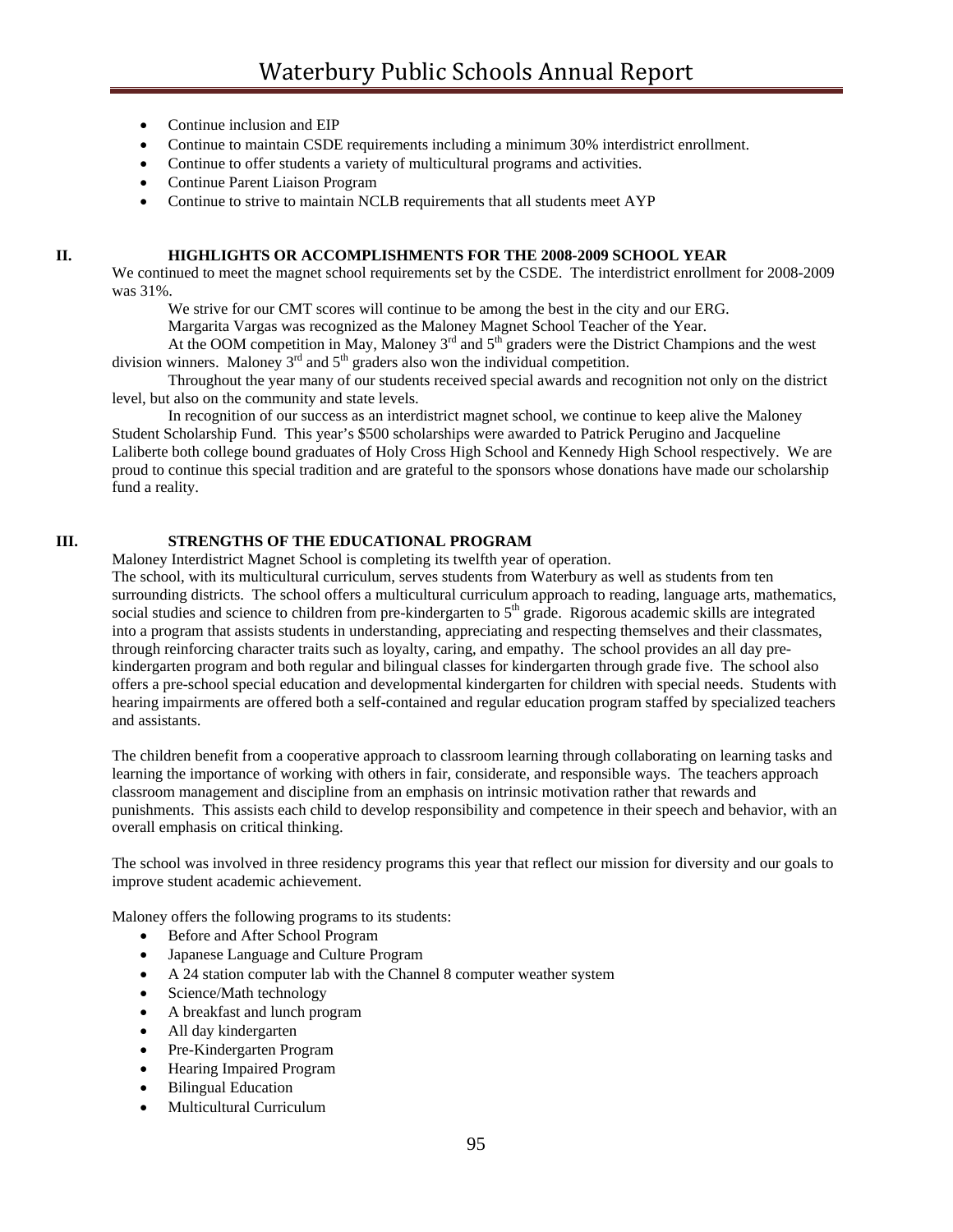## • Developmental Guidance Program

The programs/activities are all closely coordinated with the Multicultural Curriculum and some benefit from assistance from parents and other community involvement.

Clear and Shared Focus – the school is moving forward under the principal's guidance, with a vision to utilize staff capacity and create a collaborative professional environment where responsibility is shared for raising student achievement.

High Standards and Expectations for All – a culture of success pervades each classroom. Our entire school community takes pride in and celebrates student achievement. Teachers are expected to assure daily successful experiences for every child so that self-esteem grows from concrete academic accomplishments. The principal ensures all student expectations are clear: students are expected to achieve and behave.

The Science Technology program offers students in Grades 1 through 5 the unique opportunity to explore the wonders of science and technology while utilizing many process skills that are introduced in their regular classroom. Students begin original experimentation while given the opportunity to utilize problem-solving techniques in meaningful real life ways. The class is held one hour per week.

The Japanese Language and Culture Program offers students in Kindergarten through Grade 5 Japanese language instruction three times per week for 25 minutes. Pre-K instruction begins in January. Students are exposed to a variety of thematic units. Within these units, certain essential vocabulary, structures, and cultural topics are reviewed and expanded upon while giving new students a comfortable entry point. The program offers students many opportunities to experience Japanese culture through activities such as student and parent "Japanese Luncheon with Sensei", student celebration of World Languages Week, Undokai Festival (Sports Day in Japan), and Japanese Spring Festival (a partnership with Wilby High School Life Management Students and Grade 1 students).

In addition, Maloney is a modern facility, with a clean, bright and cheerful atmosphere. It has state-of-the-art electronic capability, and the building is totally handicap accessible.

# **IV. STATISTICAL DATA**

Students Receiving Awards: Students of the Month – 300 Forever Wave Service - 7 American Citizenship Award – 30 Silas Bronson Library Poetry Contest –2 Fire Prevention Contest - 4 Science Fair – 32 Writer of the Month Award – 38 Artist of the Month Award – 38 Reader of the Month Award -38 Mathematician of the Month Award-38

Students Transferred In/Out Building Within system  $In - 82$  Out - 83 Outside system<br> $In - 54$ **Out - 38**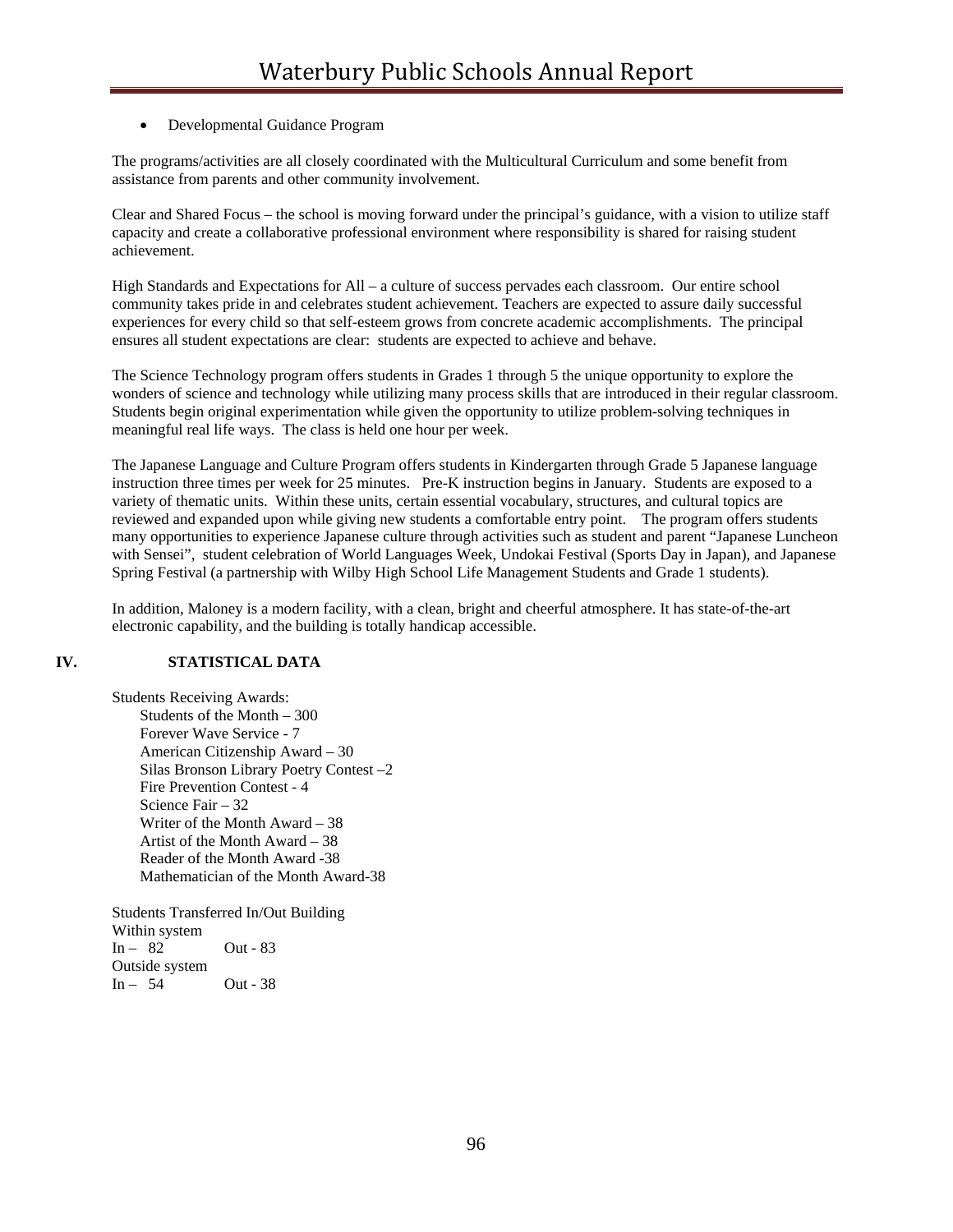# **FRANK G. REGAN SCHOOL Annual Report Dr. Patricia Frageau, Principal**

# **I. Assessment of Goals-2008 2009**

# A. Goal 1: To improve Connecticut Mastery Test scores.

After reviewing the analysis of our Mastery Test scores, the faculty came up with several strategies for improving the scores. These strategies include the following:

- Data driven decision-making, data teams
- 90 minute Language Arts block
- Common Planning time
- Common Formative assessment
- Professional learning communities
- Positive Behavioral support systems
- Create, Perform, and Respond incorporated into lesson plans
- Options materials
- Articulation meetings with staff
- Communication between  $5<sup>th</sup>$  and  $6<sup>th</sup>$  grades regarding CMT skills
- Monthly writing prompt
- Daily journal writing
- Time management skills for test taking
- Increase emphasis on writing/editing
- Parent education pamphlet on Mastery Test
- Utilize "Expect Great Things" Initiative
- Conduct a TPTA after school program
- 15 minutes of sustained silent reading daily
- DOL, DOM

The teachers at Regan are reinforcing the writing process by utilizing a monthly school-wide prompt. These writing samples are evaluated by the Rubrics used by the state. Daily journal writing is required for all students. Daily oral language and daily oral math is done in every class as a warm-up activity. Editing/revising exercises are also taught daily.

In-service training has been provided in the areas of writing, reading, mathematics, and test taking skills. 36 students attended the TPTA Program. The faculty is committed to providing a quality education for all students. This team has worked diligently to develop a prescriptive plan for improvement of instruction and to establish a framework that will enhance CMT results.

Goal 2: To implement School Improvement Plan (SIP)

- To increase parental involvement at Regan School.
- To establish school-wide expectations for all people in all settings and at all times
- Maintain Data Book
- To improve literacy and numeracy skills as measured by the CMTs
- To establish and maintain a safe school environment

#### Goal 3: To implement the TPTA After School Program.

The After School Programs were a tremendous success this year. The priority schools After School Program serviced 24 second and third grade students every Tuesday, and Wednesday. Highlights of the program include the following: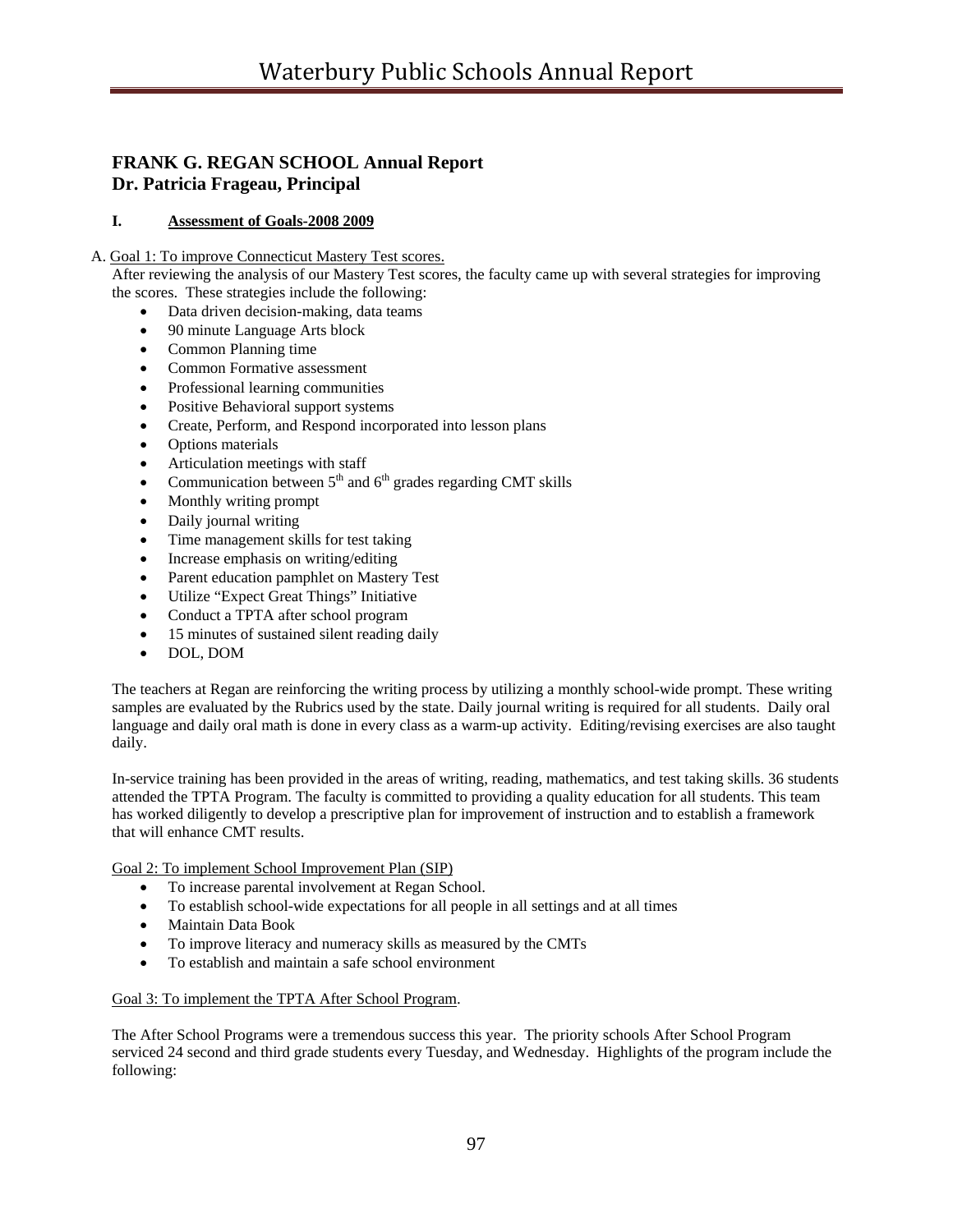- Computer Workshop Children were taught Internet safety and instructed in the use of the computer as a reference resource. Search engines were used. A school web page was created by the students along with a parent volunteer.
- Talcott Mountain Science Center Children participated in hands-on activities in the areas of:
- Weather Instruments and Forecasting
- Electromagnets
- Lights and Laser.
- Math Enrichment Mrs. Angurio presented activities based on number sense and operations through the use of the game Krypto.
- Miss Klem presented problem solving geometry activities using manipulative materials such as tangrams and pentominoes.
- The After School Program Dinner- The children and their families were invited to a pasta dinner. The children were presented with certificates and gifts.
- The Parent Connection Program met monthly. This program was for the parents and students in kindergarten and first grade. Its purpose was to teach parents how to teach their children at home.

#### **B. Immediate and future goals for 2009 - 2010 school year are as follows:**

- 1. To continue data driven decision-making by utilizing data teams and data walls to drive instruction
- 2. To revise and implement components of the Regan School Improvement Plan
- 3. To improve Connecticut Mastery Test scores.
- 4. To develop a school-wide student management plan (PBS).
- 5. To continue to implement goals set forth by Regan School Environmental Council.
- 6. To continue the following initiatives:

 Parent Involvement initiatives After school Program – Parent Connection School Council Student of the Month/Lunch Bunch/Chess Club/Girl Scouts Support PTA initiatives EIP/Step by Step

#### **II. Highlights of 2008-2009**

 Kindergarten/first grade Connection Program: The kindergarten/firstgrade Connection Program has been a huge success. With four teaching staff involved, we were able to give two workshops a month for both parents and students. Our kindergarten teacher, Miss Karen Gaudios and our reading teacher, Mrs. Kathy O'Leary, gave workshops on phonics, reading, language and math. 50% of our parents attended the workshops. The parents and children received projects to do during the month and would return with finished games and projects the following month. We hope to be able to continue this program again next year.

Title I initiatives under the Title I Grant: With the help of our Parent Liaison, we had many presentations and family nights for the students and their parents.

 Extra Curricular Activities: CARES Committee, Student of the month, Lunch Bunch, Girl and Boy Scouts, After School Program, and School Council and the Bucks Hill Convalescent Center Friendship Program have been beneficial opportunities for students at Regan School . Also, Regan School has received extensive training on the Early Intervention and PBS Programs.

#### **III. Strengths of the Educational Program at Regan School**

Regan School delivers effective educational services to all children. Despite changing social conditions, the diverse population is well served by the professional teaching staff.

Improving student performance is the top priority of the educators at Regan School. This is continuously reflected in the implementation of "Expect Great Things."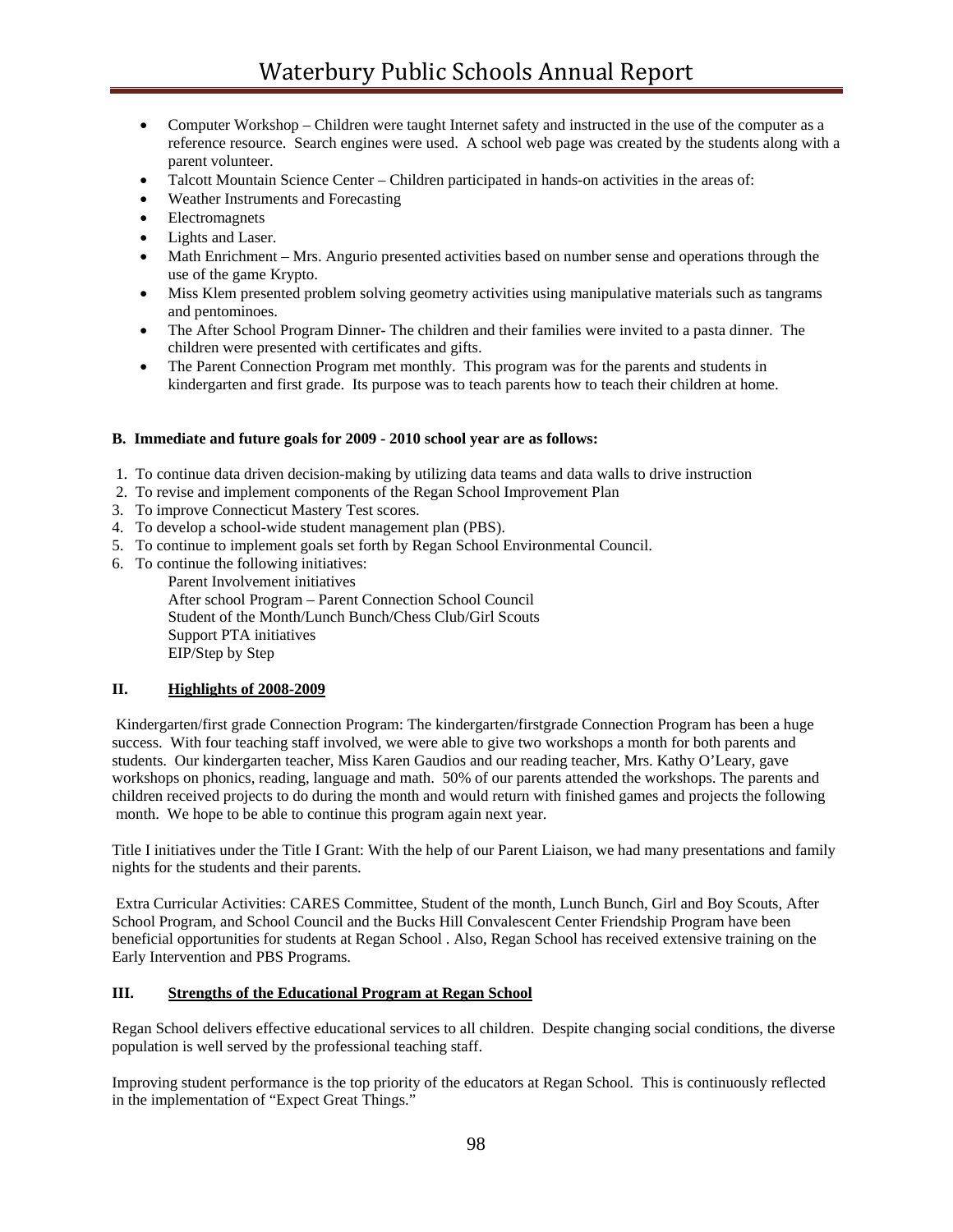The reading teacher and special education staffs have worked to coordinate their teaching efforts with the classroom teachers to improve the performance of all Regan School students. Our teaching practices reflect the belief that each child must be educated according to their individual needs and abilities.

My expectations for the students and personnel are high. My vision is to continue to educate children effectively and to create an environment, which is safe and secure.

#### **IV. Statistical Data:**

 Number of students receiving awards: Superintendent Recognition Awards: 1 Writing Award: 24 Presidential Academic Improvement: 10 Presidential Excellence Awards: 10

Transfers as of May 1, 2000: Transfers in 101. Transfers out 98.

# **ROTALLE INTERDISTRICT MAGNET SCHOOL Annual Report Gina Calabrese, Principal**

#### **I. Goals**

#### **A. Accomplishment of Goals 2008-2009**

According to results of the 2008 Connecticut Mastery Test, Rotella made AYP as a whole school in mathematics as well as in writing. For the first time, however, we did not make AYP, as a whole school, in reading. Also, Black, Hispanic, and Economically Disadvantaged (Free/Reduced Lunch) subgroups did not achieve AYP in reading. Notably, reading achievement decreased at each grade level, 3, 4, and 5, for White students, and for Full Price Lunch students. We believe that the downward trend in reading scores is indicative of our need to strengthen guided reading and differentiated instruction at each grade level. The Rotella School Improvement/Data Driven Decision-Making Team analyzes assessment results and recommends adjustments in instructional techniques. We continue to maintain a low student suspension rate by utilizing effective classroom management techniques, Positive Behavior Support (PBS), individual student behavior plans, and functional behavioral assessments. Our student attendance rate remains among the highest in the district. We have hosted a series of evening workshops for parents and families designed to inform them about academic programs and school district policies. The Rotella PTO offers numerous opportunities for parents, families and friends to actively participate in the life of the school.

#### **B. Goals for 2009-2010**

Rotella School Improvement Plan Goals for 2009-2010 are to achieve 76.9% whole school reading proficiency on the CMT in grades 3, 4, and 5 and 54.9% reading proficiency on the DRA in grades 1, 2, and 3; to achieve 97.0% mathematics proficiency on the CMT; to reduce the number of school suspensions by 7% as measured by district suspension data; to reduce truancy by 8% as measured by district attendance data; and to increase the involvement of families in the educational process by 7% as measured by strategic district surveys and participation in school and district meetings, workshops, and events.

#### **II. Highlights from 2008-2009**

Rotella was named a Magnet School of Excellence for 2008 by Magnet Schools of America, on April 21 at the MSA Conference, in Charlotte, North Carolina. Rotella was once again listed as one of ConnCAN's Top Ten elementary schools, ranking fourth in the state for having a high percentage of African-American students achieving scores within the goal range on the 2008 Connecticut Mastery Test, a level higher than the proficiency standard set by NCLB. This is the fourth year in a row Rotella has been named to this Top Ten list. For the sixth consecutive year, Rotella was awarded a combined grant from Capitol Regional Educational Services (CREC) Pupil Partners Program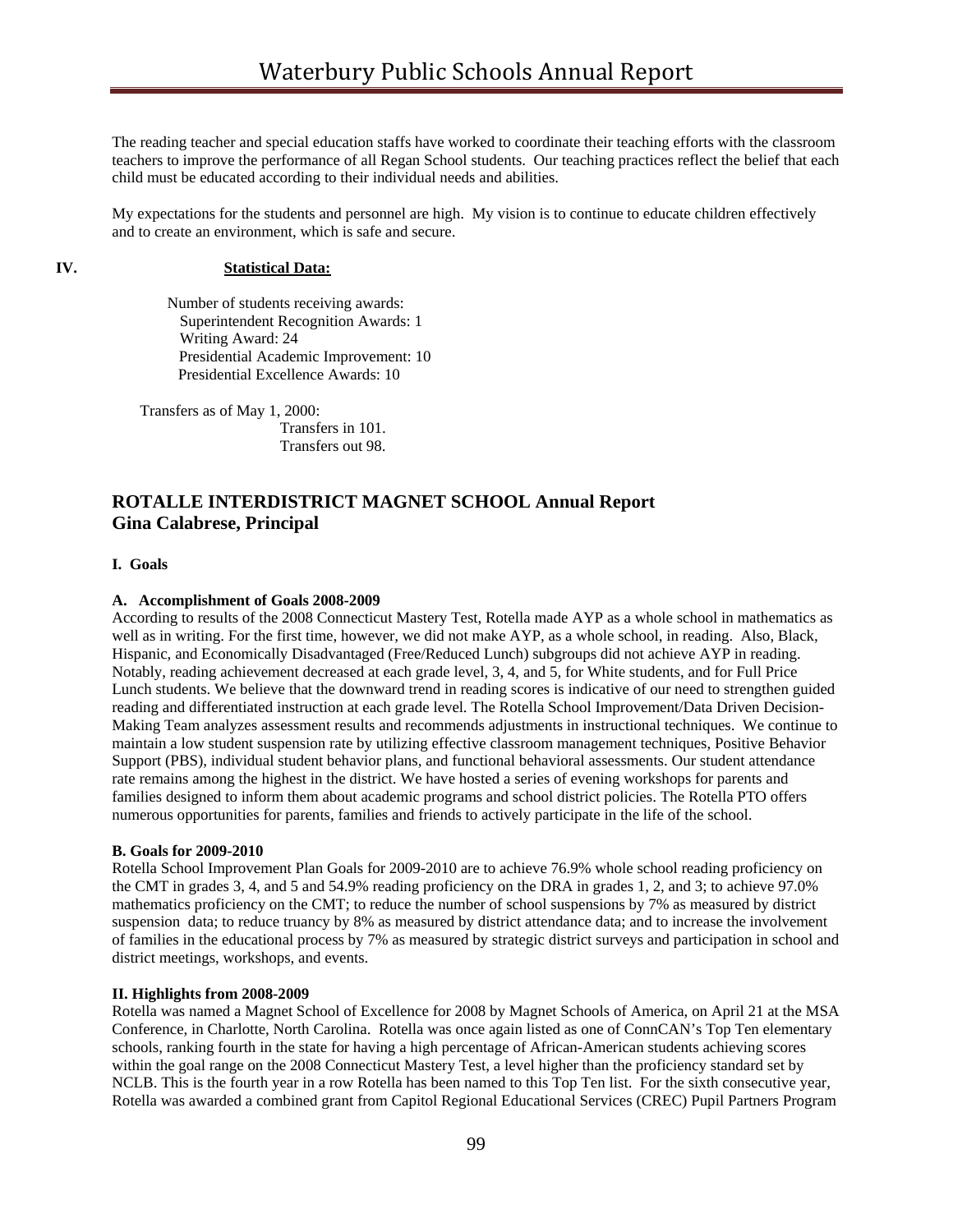and Area Cooperative Educational Services (ACES).Our Supervising Vice-Principal and our Reading Specialists developed an after school "make-and-take" workshop about designing interdisciplinary learning centers to support guided reading. Fourteen Rotella students performed on stage at the Palace Theater with the Wizard of Oz National Tour. Our talented fourth and fifth graders also demonstrated swing and tap dancing at the very first Waterbury Public Schools' Spring Language Arts Festival.Once again, Rotella's third and fifth grade teams performed extremely well in the district's annual Olympics of the Mind competition.

## *III. Strengths of Educational Program*

Our students consistently achieve at high levels as evidenced by their performance on the Connecticut Mastery Test and other state and district assessments. Rotella Magnet School follows Waterbury's Curriculum on the Wall, based on CSDE and USDE curriculum standards. By integrating the arts with all areas of the curriculum, we foster the acquisition of important life skills and modes of thinking that are intrinsic to high achievement. Students exercise visual-spatial abilities, reflective thinking, and self-criticism with the willingness to experiment and learn from mistakes, skills not measured by standardized tests. They are encouraged to see beyond initial perceptions and make accurate, detailed observations of elements in their environment; form mental images internally and use them to guide actions and solve problems; and make clear connections between their schoolwork and real life outside their classroom walls. Students learn to effectively manipulate and interact with the materials, media, and equipment used in the creation of various art forms. They also take field trips to local museums; attend local symphony and theatrical performances; gain an awareness of historical and cultural connections among bodies of artistic work; and master academic skills through thematic units that reference broad aesthetic concepts common to all cultures.

#### **IV. Statistical Data**

#### **Students Receiving Awards**

Three of our fifth graders participated in the annual Gettysburg Address Oratorical Contest. They did a wonderful job and received certificates for their work. At the annual Palette Awards Ceremony, 139 of our students received medals and trophies for integrated arts projects and performances that were entered in the annual Arts Fair. One of our fifth graders was selected by the district's Reading Department to represent Rotella Magnet School based on her excellent response to a district-wide writing prompt. Her work was featured in the exhibit, Student Connections and Perceptions Related to Barack Obama, Forty-fourth President of the United States.

#### **Number of Students Transferred**

To date, 45 students transferred into Rotella Magnet School from within the Waterbury Public School district and one student transferred into another district public school. The number of students transferring into Rotella from outside the system was 27. Transfers to schools outside the system numbered 18.

# **SRAGUE ELEMENTARY SCHOOL - Annual Report Donna W. Perreault, Principal**

#### **I. A. Accomplishment of Goals based on SIP**

Our participation in Haskins' Mastering Reading Instruction continued this year. Our external mentor worked with the kindergarten teachers, modeling in classrooms and helping gather data for review at grade level meetings. We also had the assistance of a Literacy Facilitator for more than half the school year. The Literacy Facilitator analyzed scores and participated in grade level meetings.

Students in grades 3, 4, & 5 continued to follow the district designed curriculum that focused on identified strands in math. The assessment results' guided the instruction and their groupings of students. Teachers in grades K,  $1 \& 2$ use Saxon math in their daily lessons. They also give quarterly district designed assessments that are closely examined. Two Math Coaches worked weekly to assist with materials or strategies to address strands.

Through our Positive Behavior Support plan, we expect students to be respectful, responsible and safe. Lesson plans for dismissal, the cafeteria, recess and hallways were explicitly taught and reviewed.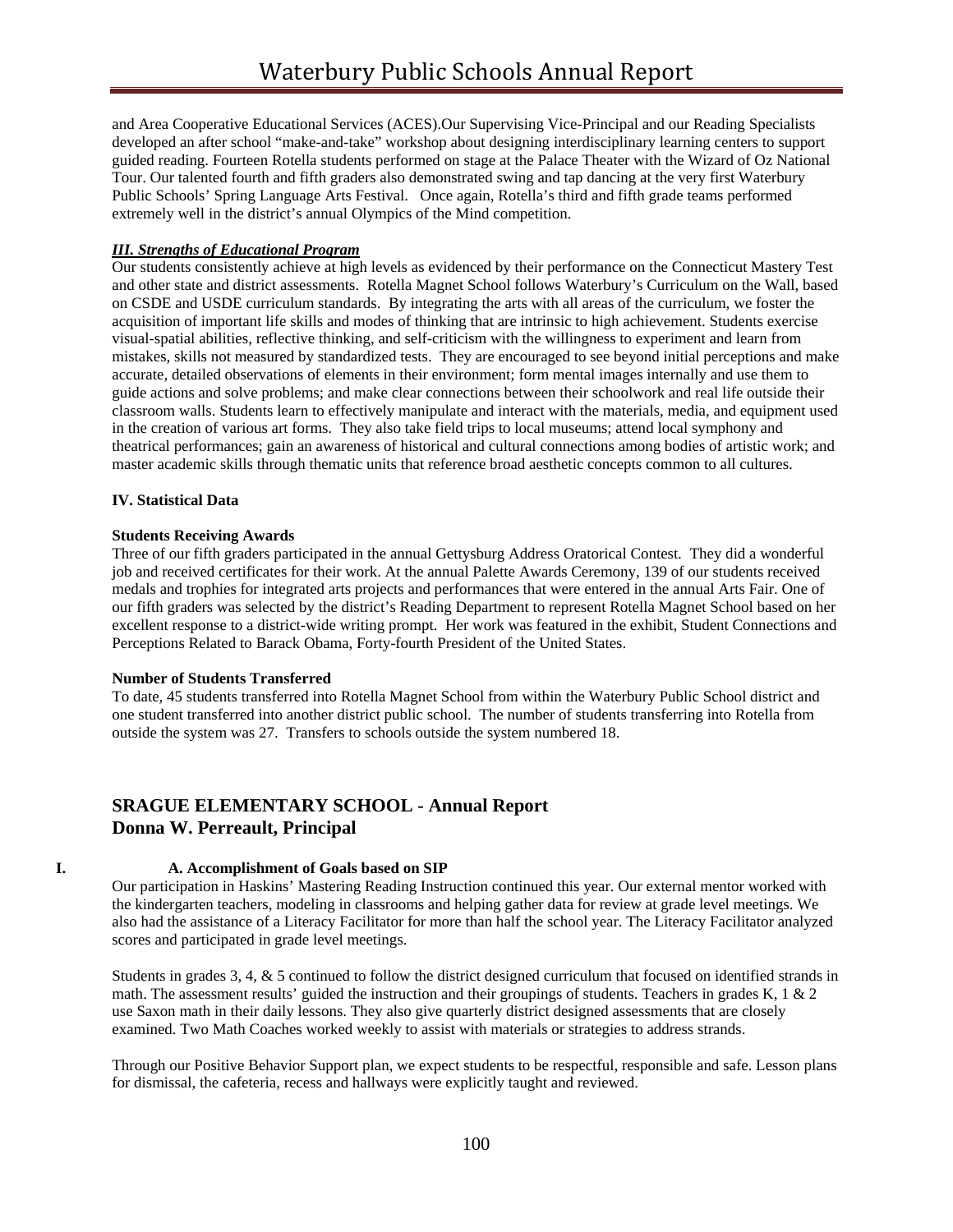Our Parent Liaison made calls to parents and helped them with requests for assistance with uniforms, medical attention and school supplies. Parents had invitations for activities by class, grade and whole school through the use of our monthly newsletter and the IRIS phone system.

## **B. Goals for 2009-2010**

Haskins' Mastering Reading Instruction support will continue for our kindergarten teachers with an external mentor. The mentor will model, share and help analyze the data collected. Our school wide focus is on guided reading and the explicit teaching of reading. With our guided reading materials we will include more non-fiction stories in the content areas. We will continue to create the designated space for our shared leveled materials. Focus in numeracy will include continued support with Saxon Math for K-2 and the district designed curriculum/assessments for grades 3-5. Our Positive Behavior Support team will review the expectations and help teachers start off strong in making Sprague Eagles.

## **II. Highlights of 2008-2009**

We held a CMT celebration in the fall and invited parents to attend. Each child received a certificate listing their level for the tests. In addition, we invited parents in the spring before testing to come and practice examples with their child. All classes participated in field trips, sponsored by the Parent-Teacher Association, the Bilingual Department and student contributions. They traveled to orchards, Mystic Aquarium, Mystic Seaport, the Mattatuck Museum and the Beardsley Zoo. We also had in-house visitors from CCSU Engineering students and their professor, Shakesperience Theatre and Zenobia Music. We had Field Day in the spring. We initiated monthly Parent Drop In Coffee Hours as an informal way to have parents come to school. They came to school and we provided coffee and refreshments along with some take home articles of interest. For one of our gatherings we went to the housing area and used their Community Room. Teachers have used the computer lab on a regular basis with their classes. We participated midway through the year in the Truancy Clinic and this helped make a difference for some of our students. There was also a Truancy After-School Program for twenty students.

## **III. Strengths of the educational program**

Our first grade teachers continue to apply their knowledge of literacy to make data driven decisions regarding their students. Their assessments are prescriptive with students' academic growth in mind. Kindergarten teachers benefited this year from the external Haskins mentor to improve their reading instruction. The ESL teachers, Special Education, Basic Skills, Reading, Speech & Language teachers and the specials' teachers support the classroom teachers regularly. The staff integrates social, behavioral, and academic goals into daily lessons utilizing supplemental materials to expand skills for mastery in content areas. The Literacy Facilitator was a Sprague School teacher who is familiar with our students. She was in the building weekly to provide help for teachers and students also. In addition to the numeracy and literacy goals in our educational program, the staff took responsibility for planning family events at Sprague. From our 9<sup>th</sup> First Day Celebration to the Harvest Celebration, we had families participate in activities. We substituted nightly PTA meetings for the morning Parent Drop in Coffee Hours. After school programs are popular with snacks and transportation offered at the second, third, fourth and fifth grade levels. We also participated in a successful Truancy After School program with students from all grade levels.

# **IV. Statistical Data**

| <b>Student Body</b> | 386<br>86     | (Kindergarten - Grade 5)<br>Pre-Kindergarten |     |                             |
|---------------------|---------------|----------------------------------------------|-----|-----------------------------|
|                     | 472           | <b>Total Student Body</b>                    |     |                             |
|                     | Within System | <b>Outside System</b>                        |     | Total                       |
| Transfers in        | 122           | 78                                           | $=$ | <b>200</b><br>$\mathbf{in}$ |
| Transfers out       | 36            | 32                                           | $=$ | 68 out                      |

#### **Awards**

- Three fifth graders represented Sprague School in The Gettysburg Address speech contest

- One Fifth grader receives the Superintendent's Recognition Award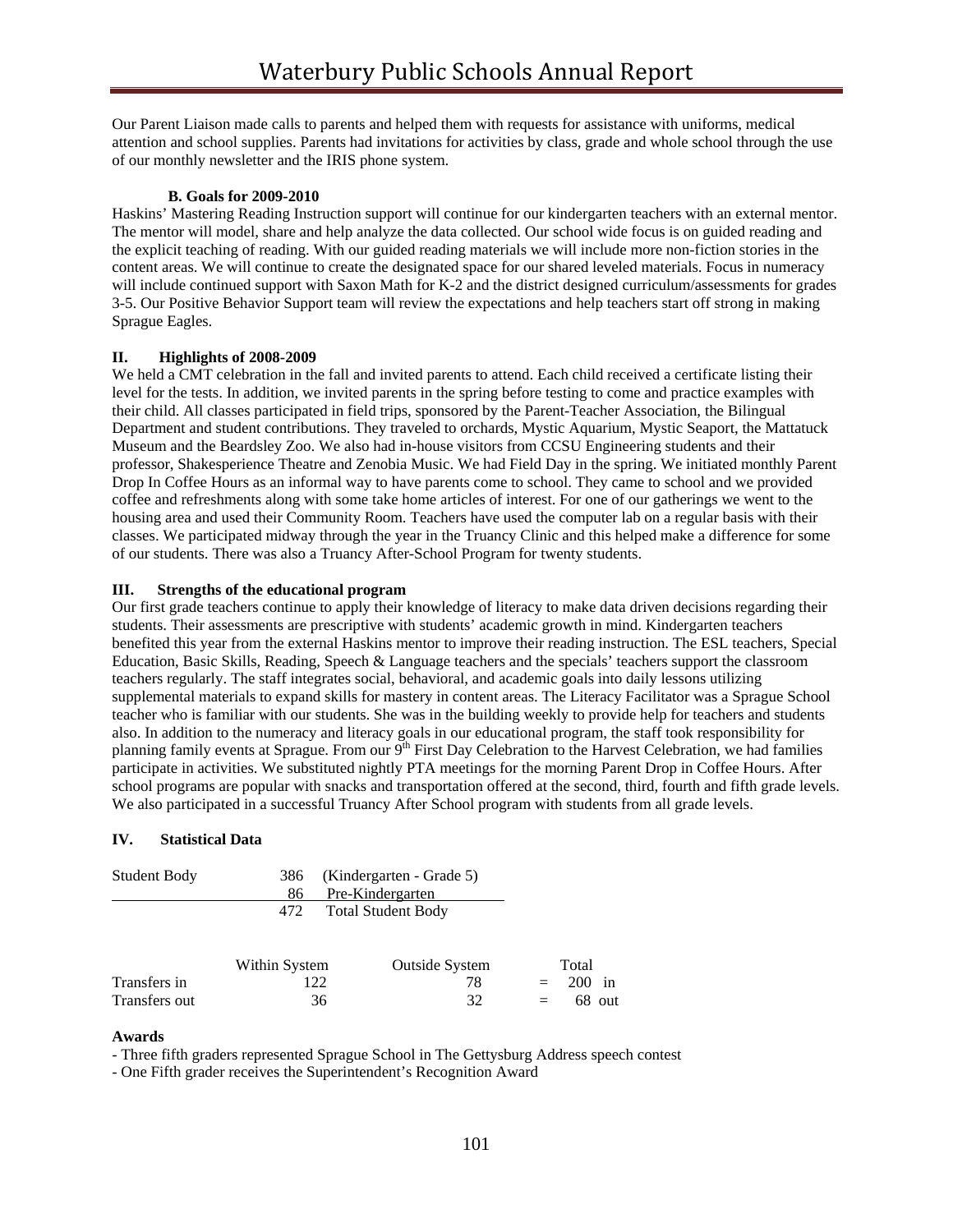Other Recognition Awards

- Two teams from Sprague School, one at the fifth grade level and one at the third grade level, participated in the Olympics of the Mind competition.
- Student of the Month student from each class is recognized monthly for effort, citizenship, behavior or academic achievement.
- P.R.O. (People Respecting Others) Award approximately 130 students earned this award for having respectful behavior for the entire school year
- Through Positive Behavior Support, we had staff honoring each other and during 4 months of this year, a teacher won a special parking place for a week along with a gift certificate for a token gift.
- We celebrated our custodial staff with Custodian Appreciation Day in June. We celebrated our nursing staff and teachers in May; and our secretary in April.
- A veteran teacher was named Teacher of the Year at Sprague School.
- We have a School Council with student representation from grades  $3, 4, \& 5$ . The fifth graders have helped the third and fourth graders with how to work in groups and how to follow guidelines for committee members.
- 50 students earned a trip to Wilby High School for Positive Behavior Support field day activities. 50 additional students earned a trip to Quassy Amusement Park for Positive Behavior Support activities. Each of these students had no office referrals and demonstrated appropriate behavior in the classroom and other areas of school for the entire year. They are Sprague Eagles and follow our expectations of being respectful, responsible and safe.
- Four of our fifth graders will be attending the Middle School Academic Accelerated Program at North End Middle School.

# **B.W. TINKER SCHOOL Annual Report Lauren Elias, Principal**

#### *I. GOALS*

.

I have set goals for our school to increase student achievement, community involvement and improve the educational environment.

*The first goal was to attain high academic achievement in Literacy*. We have implemented an Academic Enrichment period at Tinker School this year. This takes place every Tuesday and Thursday in grades Kindergarten through grade 5 for 30 minutes a day. Students are grouped according to their DRA scores and receive enrichment lessons in comprehension and fluency. This period involves all staff including paraprofessionals, reading teacher, ESL teacher, and RR teachers. We also included this in our School Improvement Plan. Team meetings were used to look at data from assessments such as DRA, DIBELS, Trophies/ Storytown, DSA and CFAs. Students were moved throughout the year as determined by looking at data.

*The second goal was to attain high academic achievement in Numeracy.* Teachers in grades K- 2 used the Saxon math as a supplemental math program. Teachers used district-wide assessments to continually monitor and assess student achievement and further teaching needs in numeracy. Data is fed into the computer and results are used to drive instruction. Kindergarten teachers monitored achievement though Kindergarten exit criteria constantly throughout the year. Team meetings were used to discuss student work, planning of units and further needs.

The third goal of the year was to provide a safe and secure teaching and learning environment. The overall number of suspensions at Tinker School decreased from 61 last year to47 this year. We also decreased the number of Special Education students being suspended from 13 students last year to 10 this year. EIPs were started on students that were identified with behavior issues and Behavior Intervention Plans were done. We also did FBAs for students that were more serious. A Bully Program was once again offered to students in grade 5 by the police department. We utilized our school counselor one day a week that also helped in delivering lessons to the students and following up on issues. PBS was also instituted this year and made a positive impact on student behavior.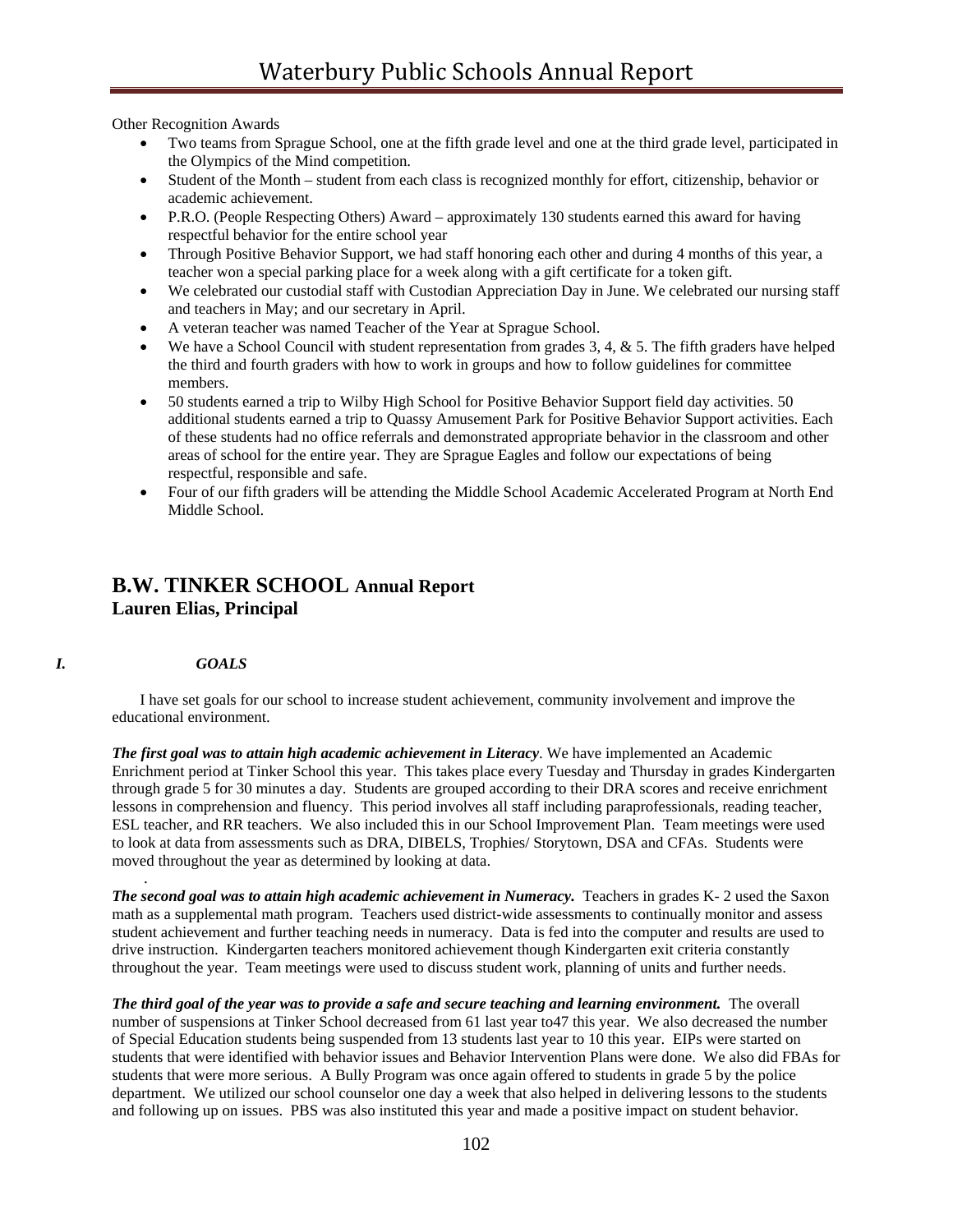*The fourth goal was to ensure that parents are actively engaged in the educational process.* Our Parent Liaison was successful in setting up many parent program that offered information and tips to parents on issues of CMTs, Reading, Math, Bullying, English as a Second Language in schools, and truancy. We held one Open House in the fall which served as an informational night for parents. We held Kindergarten Open House, Student of the Month ceremonies, PBS celebration ceremonies, Lunch With Your Child, PTA monthly meetings, Family Nights, 9<sup>th</sup> Annual School Musical, involved parents in field trips and assisting with in-school rewards. We also used the IRIS phone system to inform parents of student absences and school events.

# **Upcoming Goals For 2009- 2010**

The **goals** for the upcoming 2009- 2010 school year are as follows:

- To further reduce the number of suspensions in the school
- To continue to attain high academic achievement in Literacy by expanding the Academic Enrichment period to five days a week for 45 minutes a day.
- To continue to attain high academic achievement in Numeracy.
- To expand and strengthen the PBS at Tinker School.

## **Highlights Of This Year At Tinker School**

These were the three highlights of the year:

*PBS-* Tinker School changed our mascot to the "Tinker Tigers", implemented ROARS (Respectful, Organized, Academic, Responsible, and Safe), conducted monthly PBS assemblies to reward students for positive behavior, used tickets when a child was caught "being good", held monthly staff PBS committee meetings to plan events and rewards, and held a Terrific Tinker Tiger party for all students that had earned rewards throughout the year.  *"Seussical the Musical'"-* Our ninth annual school play that Tinker School put on was performed on April 24, 2009. This involved over 80 students from grades 1-5 and special education and was attended by over 600 spectators at Rotella School. Any student that tried out was given a part and it allowed students to use talents other than academics. This was voluntarily done as an after-school program from Monday- Friday. *Olympics of the Mind-* Both our third and fifth grade teams placed first, gold medals, in the west division at this year's competition.

# **Strengths Of Tinker School's Educational Program**

I feel that our strengths at Tinker School are many but I would select the following as the most important: PARENTAL INVOLVEMENT**-** Our parental involvement was expanded this year to offer many extra programs to Tinker School students and their families. Parental involvement spreads out throughout the entire school from fundraising, school activities, Pasta Dinner, picture day, school picnics, Bingo, Valentine's Sweetheart Dance, field trip support, and in many other ways. Parent volunteers were always present in the classrooms, on school trips and at school functions and this made a definite difference in their child's educational success. Parents and the community truly take ownership for Tinker School and are proud that their children attend it. Our Parent Liaison was also instrumental in involving parents this year through educational programs after-school, during the day and at night.

THE STAFF**-** The staff at Tinker School goes above and beyond for the good of the school and the students. They are truly dedicated to each student and committed to their successful achievement They have all risen to the challenge of the new programs implemented throughout the school and are very interested upholding the excellence of Tinker School. We are fortunate to have teachers that volunteer, are involved with extra-curricular activities and have the students' interest at heart. This also includes office staff, custodians, paraprofessionals, cafeteria staffeveryone works for the good of the school!

#### **Statistical Data**

## **Students receiving awards**

- 105 students were recognized and received certificates for participation in the 2008 Governor's Summer Reading Challenge.
- Six students from the  $5<sup>th</sup>$  grade were selected to attend the CAS Leadership Conference at NVCTC on January 21, 2009.
- Two fifth grade students were honored at the CAS Second Annual Elementary Schools Arts Festival for art and music on February 3, 2009.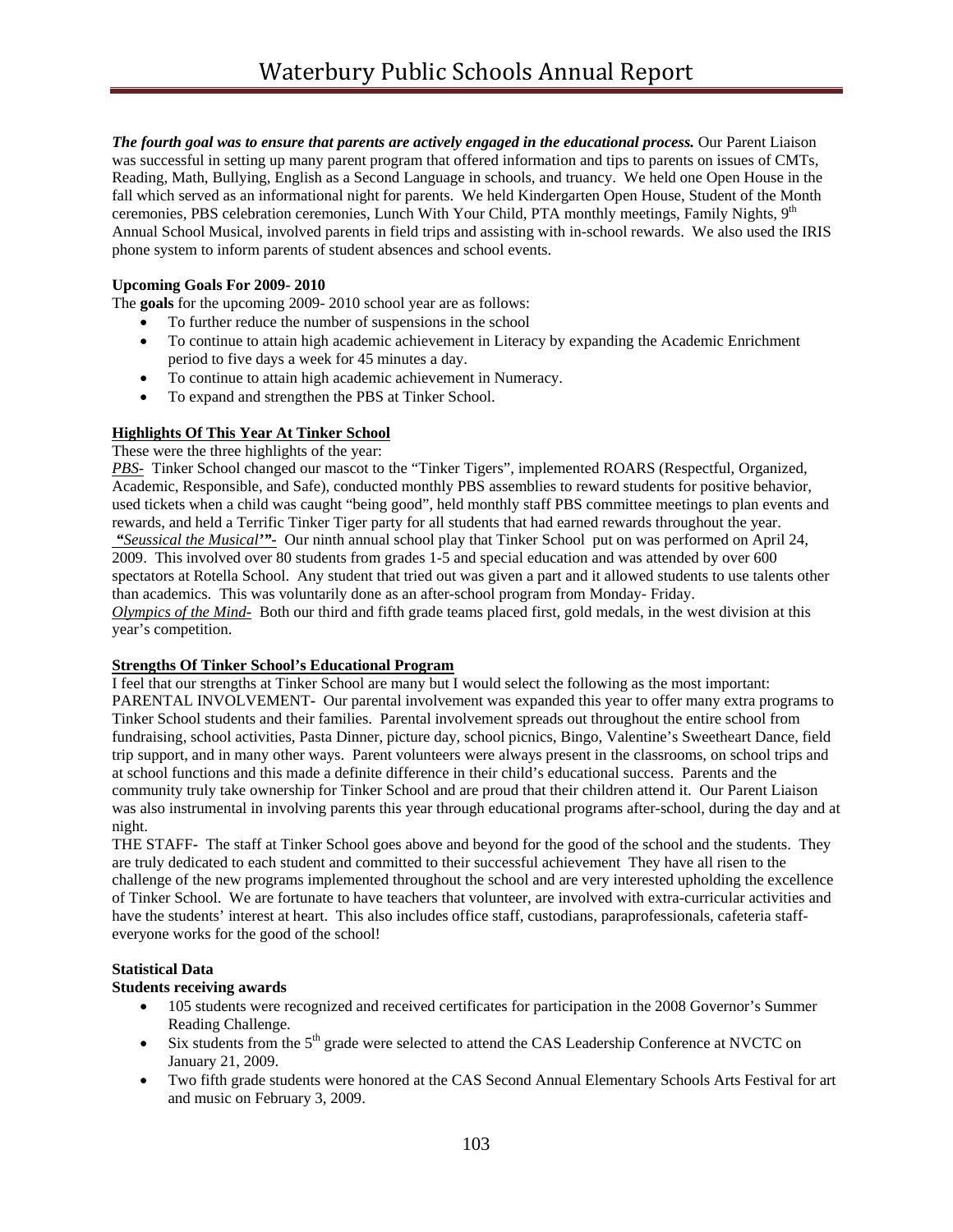- One student in our fifth grade class received the Superintendent's Award at KHS on May 21, 2009.
- 97 students received awards for achieving Goal on the Grade3 and 4 CMT's. Three students in each of the fourth, and fifth grades, were given special plaques for the highest scores in each of the CMT areas.
- The 2009 Gold Presidential Award was given to 9 fifth graders and the Silver award was given to 18 fifth graders.
- Two students participated in the Spring Language Arts Festival on April 29, 2009
- 8 students were honored for perfect attendance this school year.

#### **Number of student transfer**

Within the system: **45** transferred in and **50** transferred out Outside the system: **45** transferred in and **59** transferred out

# **WALSH SCHOOL Annual Report Erik Brown, Principal**

#### **Goals**

A. We have just been taking the time to celebrate our recent successes. Walsh school students have made unbelievable growth on the LAS Links test, DIBELS, DRA and Math Assessments in all grades. Seventeen percent of our ELL students demonstrated mastery on the LAS Links and as a result, have been exited from the program. Fifty percent of the ELL students passed the LAS Links federal test. We presented two awards to two fourth grade students who improved five levels on their DRA's and both with special needs. We also recognized two students in the fourth grade for scoring a six on the seventh grade level of the DRA's. We have two in the transitional first grade who scored a twenty. The math assessments in the third and fourth grade have demonstrated significant improvement for those students on goal and proficient. It is Walsh School's goal to maintain growth on school based and District Assessments.

B. Walsh School has successfully implemented a "morning sponge" as a means to unify common formative assessments. Morning sponge is the mini-lesson that serves as the pre-test for post reading assessments. Teachers will drive curriculum and assess student comprehension daily. It is Walsh School's goal to expand on this approach of using data, determining strengths and weaknesses adjusting instruction. With infrastructure in place, Walsh School will identify students and organize them homogeneously to improve specified skills as Tier III groups. Ongoing analysis of data and flexible grouping will support school wide teaching and learning.

#### **Highlights**

Walsh School has made a conscious effort to celebrate diverse cultures. Throughout the school year, community leaders of different cultural and gender backgrounds join us for Morning Meeting to share information. In addition, Walsh School's Media center is updated to include literature for students to connect both culture and gender. Walsh School also provides a strong English Language Learner and English as a Second Language Program to support students who are learning English. Students have the opportunity to apply to the Waterbury Arts Magnet School, Rotella and Maloney Inter-district Schools. To support student achievement, Walsh School offers classes to its primary Spanish speaking parents to teach them English. This has proved beneficial. These activities have increased instructional time, curbed negative behaviors and created another teaching moment as it drew the school together on one accord. Walsh School has hosted many events including: School-wide Spelling Bees, Community Day and Block Party, Read-A-Loud activities, Award ceremonies, math and reading night. The school's science night included an urban / suburban exchange featuring the Robotics' teams in both Waterbury middle schools and Nonnewaug High School.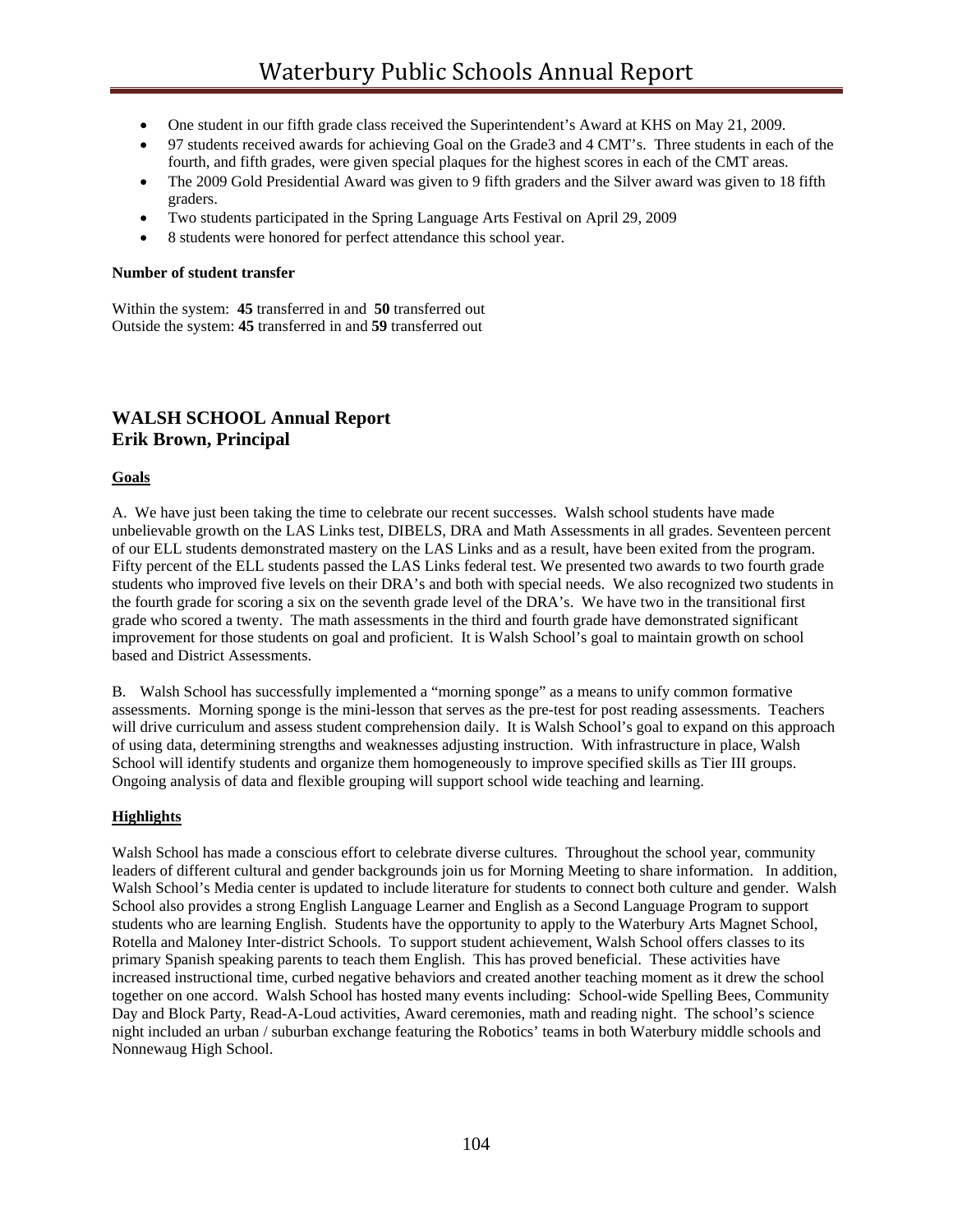# **Strengths**

Walsh School prides itself on its parent involvement and community relations. As evidenced by survey results, students like coming to school and feel their teachers help and support them. The school planning and management team is where teachers, parents and community meet with the principal to establish those goals and events that support the school's mission. Some of the agencies that work directly with Walsh School include: The Department of Children and Families, Police Department, Waterbury Community Center, local religious organizations, Probation Court, Supplemental Educational Services conducting after school and Saturday programs and an extended team with service agencies which support Walsh families social, emotional and psychological well being.

Our parents lead an empowerment group for the girls called FEMALE in the fourth and fifth grade. A parent organizes Boy Scouts, cultural events, picnics and the 5<sup>th</sup> grade prom with the principal serving as liaison. Community and staff are united and support student achievement.

All of these initiatives and relationships come together every morning at the school's morning meeting. The Pledge of Allegiance, affirmation of the school's mission statement, morning announcements, student recognition and guest speakers including staff, parents and community leaders regularly give encouraging words to the students. This event strengthens the school by setting the tone for the day.

## **Statistical Data:**

Walsh School's parent organization facilitates a weekly award ceremony to recognize student achievement both academically and socially. Character, Improvement and Scholastic awards are granted regularly throughout the year. Parents and teachers, under the direction of our Parent Liaison recognize strengths.

> Students Receiving Awards (by type, number issued) Character Award – 540 Participation Award – 540 Improvement Award – 540 Perfect Attendance – Between 7 and 17 per class (27) per month

Developmental Reading Assessment (DRA) 2008-2009 Report:

The DRA was administered from April 27, 2009-May 22, 2009. 105 students were tested in Kindergarten (100%). The results of the Kindergarten showed 6.7% proficient, 72.4 basic and 21% substantially deficient 96 students were tested in first grade (100%). First grade results showed 12.5% proficient, 53.1% basic, and 34.4% substantially deficient. 76 students were tested in Second grade (97.4%). Second grade results showed 43.4% proficient, 31.6% basic, 26.3% substantially deficient85 students were tested in third grade (98.8%). Third Grade results showed 31.8% proficient, 37.6% basic, and 30.6% substantially deficient. 86 students were tested in fourth grade (97.7%). Fourth grade results showed 11.6% proficient, 16.3% basic, and 72.1% substantially deficient. 74 students were tested in fifth grade (100%). Fifth grade results showed 17.6% proficient, 17.6% basic, and 64.9% substantially deficient.

Overall, 522 students were tested, which was 99.1% of the student body. 211 students tested substantially deficient (40.4%). 210 students scored in the basic range (40.2%), and 102 students were proficient (19.5%). Although the substantially deficient percentage is higher than the average rate, Walsh School demonstrates significant growth on all district wide assessments. One attribute to Walsh School's recent improvement can directly be related to celebrating the small successes in closing the achievement gap.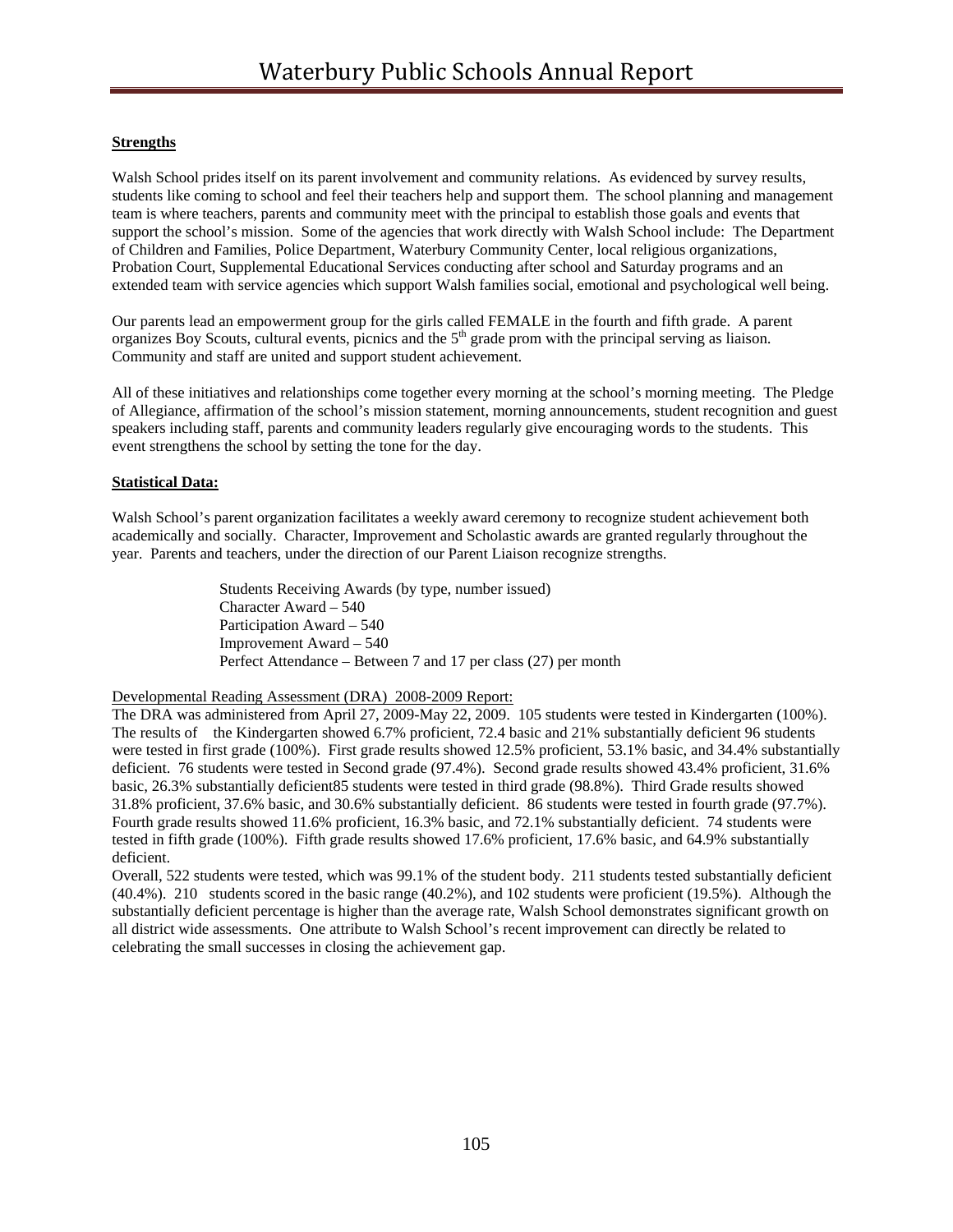# **WASHINGTON SCHOOL Annual Report Roxanne Augelli, Principal**

# **I Goals**

## A. The accomplishment of the "immediate" 2008-2009 goal has been:

1. The goal of embracing the philosophy of high expectations, the unconditional belief and commitment that all students will master complex and challenging content skills/learning strategies has been achieved. The CommPACT processes of developing a collaborative culture, in alignment with Professional Learning Communities, has been completely embedded in the Washington school community. Through consistent cadre work, data has been collected, analyzed and implemented to support change in instruction. The data and collaborative culture has led to a change in reading series (Mondo), delivery (RTI groups) and assessment (school developed benchmarks.) 2. A focused effort to improve family and community relationships has proven fruitful for Washington School. Parents have been included in major decision making through increased teacher contact, parent survey, and increased parent participation on cadre work. The school leadership team has incorporated 2 community members as part of the team, as well as including representation from 15 members of our business community in our Fall Kick-Off.

## B. Goals for the 2009-2010 school year:

Our goal as a CommPACT school is to build capacity within our school community. Through cadre work, data team will be developed to analyze, interpret, and develop corrective plans in the areas of literacy, behavior and parent involvement.

Professional Development will incorporate the expertise of external facilitators to establish internal facilitators. (UCONN-CommPACT external facilitator, Mondo external facilitator, webinars and CALI training)

## **II Highlights of the 2008-2009 school program**

 A. Character-in-Action program: Students raised items and money for numerous charitable causes. This initiative raised awareness, compassion and financial support for charity.

# B. Family/Student Engagement Activities:

- Back-to-School Picnic
- Kindergarten Orientation
- Monthly Bingo Night/Student of the Month
- Hispanic Heritage Night
- Fall Kick-Off at CommPACT
- Winter Carnival
- Smoke House simulated house fire that taught children how to safely exit a burning building
- Shakesperience Theater Production *Alice in Wonderland*
- Daily CMTmotivators/ perfect attendance reward party/CMT Celebration
- Third grade Author's Tea
- Science Fair
- Family Cultural Dinner
- Fun Day Family Fun Day
- Polar Express
- Holiday Shopping Store
- Creation of Wolf Bucks and Wolf Den Store
- Soldier presentation describing service to our country
- $4^{\text{th}}$  &  $5^{\text{th}}$  Grade Dress Code Adherence Dance, "*A Night in the City*"
- Student Council
- One School/One Book *Rosa Parks Story*

C. Community/School: The persistent pursuit of community members resulted in several exciting endeavors:

• Talented Art Class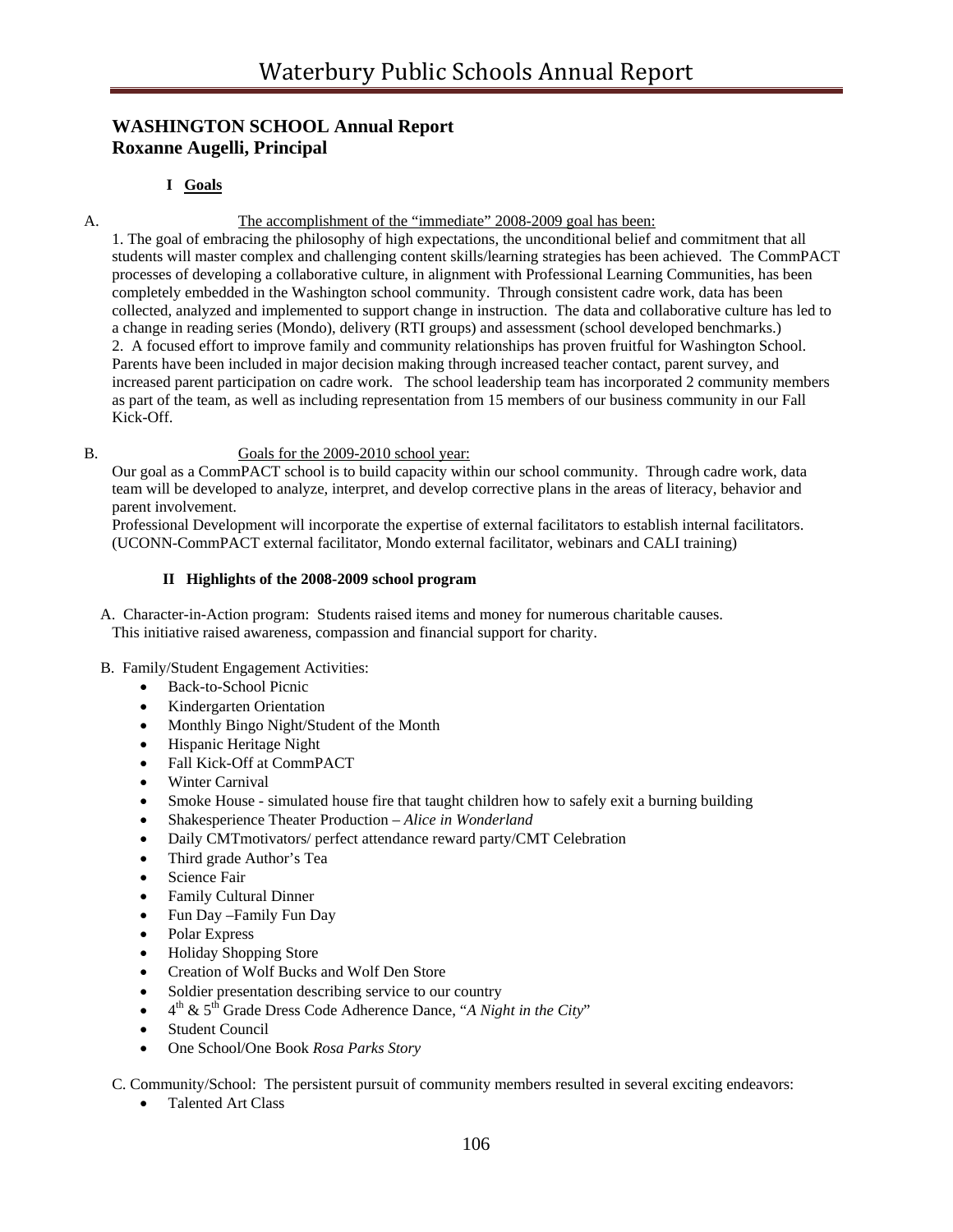- Food Drive
- Gift Packs for Soldiers
- Christmas Angel
- Reading Night *Direction Connection*
- Community Officer presentations on gangs
- Energy Conservation presented by C L & P
- Spring & Winter Concerts
- Visiting Author
- Maritime Aquarium of Norwalk

### **III. The Strengths of the Educational Program at Washington School**

- ¾ Pro-active team (parent liaison, social worker and attendance counselor) to increase attendance and parent involvement and decrease behavior issues, parenting classes, home visits and the implementation of a "parent resource center", including a job coach.
- $\triangleright$  A staff committed to the experimentation and discovery of programs by designing, testing and implementing evidence based practices as a result of communicating about and reflecting upon the school's challenges.
- $\triangleright$  PBS Development. All staff, family, and students experienced behavioral expectations through a "stations" experience. A wolf pledge, wolf bucks and Wolf's Den (store) support the reinforcement of meeting expectations.
- ¾ Teachers pursue a variety of avenues to provide students with life experiences that they may not otherwise have an
- $\triangleright$  opportunity to enjoy by applying for grants, providing for community service activities and taking students to destinations such as the Norwalk Maritime Aquarium, a tour of the State Capital, The Cultural Center as well as hands on exploration of ocean/sea life and compositions of Washington School Constitution.
- $\triangleright$  School and staff commitment to inclusive practices is further demonstrated by involvement in Special Olympics by coaching, fundraising and establishing unified partners.

#### **Statistical Data**

Number of students who achieved honor roll status (first and second honors for all marking periods.) **=** 16 Total number of students selected by their teachers as Student of the Month. (Sept. - May) =  $170$  students. Students who received special awards at the grade 5 promotion ceremony:

> Presidential Award for Academic Excellence Presidential Award for Academic Achievement 13 Superintendent's Award 1 Memorial Award 6

2. Number of students transferred in and out of the school during the 2007/2008 school year as of June 1, 2008.

| Within System      | - 72<br>In:<br>Out: 79 |
|--------------------|------------------------|
| Outside the System | In: $7$<br>Out: $30$   |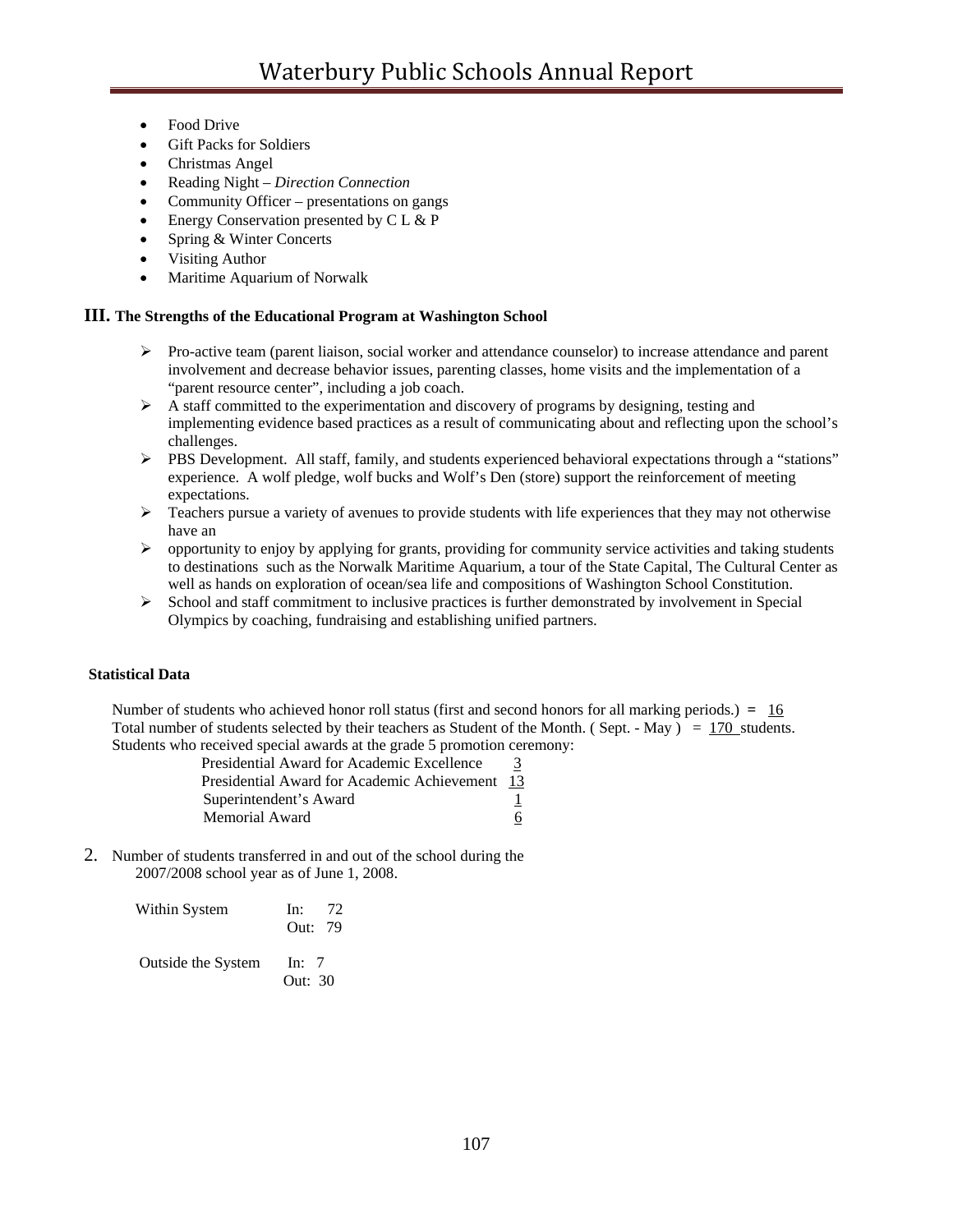# **WOODROW WILSON ELEMENTARY SCHOOL Annual Report Dr. Susie Da Silva, Principal**

# **I. GOALS**

#### **2008-2009 Goals**:

**W. Wilson students will attain high academic achievement for all students in literacy and numeracy;**  Accomplishments of the above goals are as follows:

- Improvement can be found in the areas of Numeracy and Literacy as evidenced on the CMT. Wilson had improvements in achievement in both areas. Wilson evidenced statistically significant and practically significant increases. In fact, Wilson made Safe Harbor this past school year.
- Through our Family Resource Center we have expanded our outreach to families and are engaging them in meaningful parental involvement. We have had an increase of over 50% in familial participation in various evening events held at Wilson School. Our parent surveys indicate a high level of satisfaction with the school in a myriad of ways.
- Out-of school suspensions continue to decrease as well as truancy. The number of students with 18 or more absences in grades K-5 has decreased significantly. This was as a result of teacher and attendance counselor follow-up, as well as a strict adherence to the attendance policy.

#### **2009-2010 Goals:**

Woodrow Wilson's two major goals, will remain the same for the 2009-2010 school

The school's data team is expecting to continue to look at student data and work at a more granular level over the summer when current data can be compared, most specifically, on the strand of **summarizing.** The school will then revise and refine its improvement plan based on a granular look at data as well as the revised district plan. The goals listed below continue to be the focus of the work at Wilson School's Data Driven Decision Making (DDDM) Team. Wilson School was selected as a "Demonstration School" last year by both the Connecticut State Department of Education and the Waterbury Public Schools. We will continue to work with our data coach and executive coach. **W. Wilson students will attain high academic achievement for all students in literacy and numeracy**

#### **II. HIGHLIGHTS**

# **Safe Harbor!**

Wilson school made Safe Harbor this school year, thus, keeping the school on a "hold" status with the Connecticut State Department of Education.

#### **Demonstration School**

Wilson School has been touted as a school likely to succeed. As a Demonstration School, we focused on improving the work of our building level data team, but also expanding into the "instructional level data teams".

#### **Parental Involvement**

Woodrow Wilson continues to take great pride in the level of parental involvement it has been able to achieve. The teachers and staff have taken great pride in developing both family and academic activities that have engaged many of our families. We have developed a deeper understanding of what "meaningful involvement" really is! **Staff Collaboration** 

Woodrow Wilson School has developed a professional learning community. We are reaching to be at the forefront of PLC's. Our data and PBS team are working very hard and are making the gains expected. Staff collaborates before, during and after the school day. The staff communicates via email and by telephone. W.Wilson has had over 97% staff involvement in every evening and after-school meeting with or without compensation.

### **Early Intervention/Special Education**

Woodrow Wilson School's EIP team is high functioning. The team is comprised of a myriad of educational experts: ESL, SPED, social worker, psychologist, reading teacher, a primary classroom teacher and an intermediate classroom teacher. The team meets every "E" day beginning at 1:00pm. The EIP team communicates with the staff in a very timely and organized manner. We strive to reduce the number of students being referred for Special Education., by reducing gaps early in a child's education.